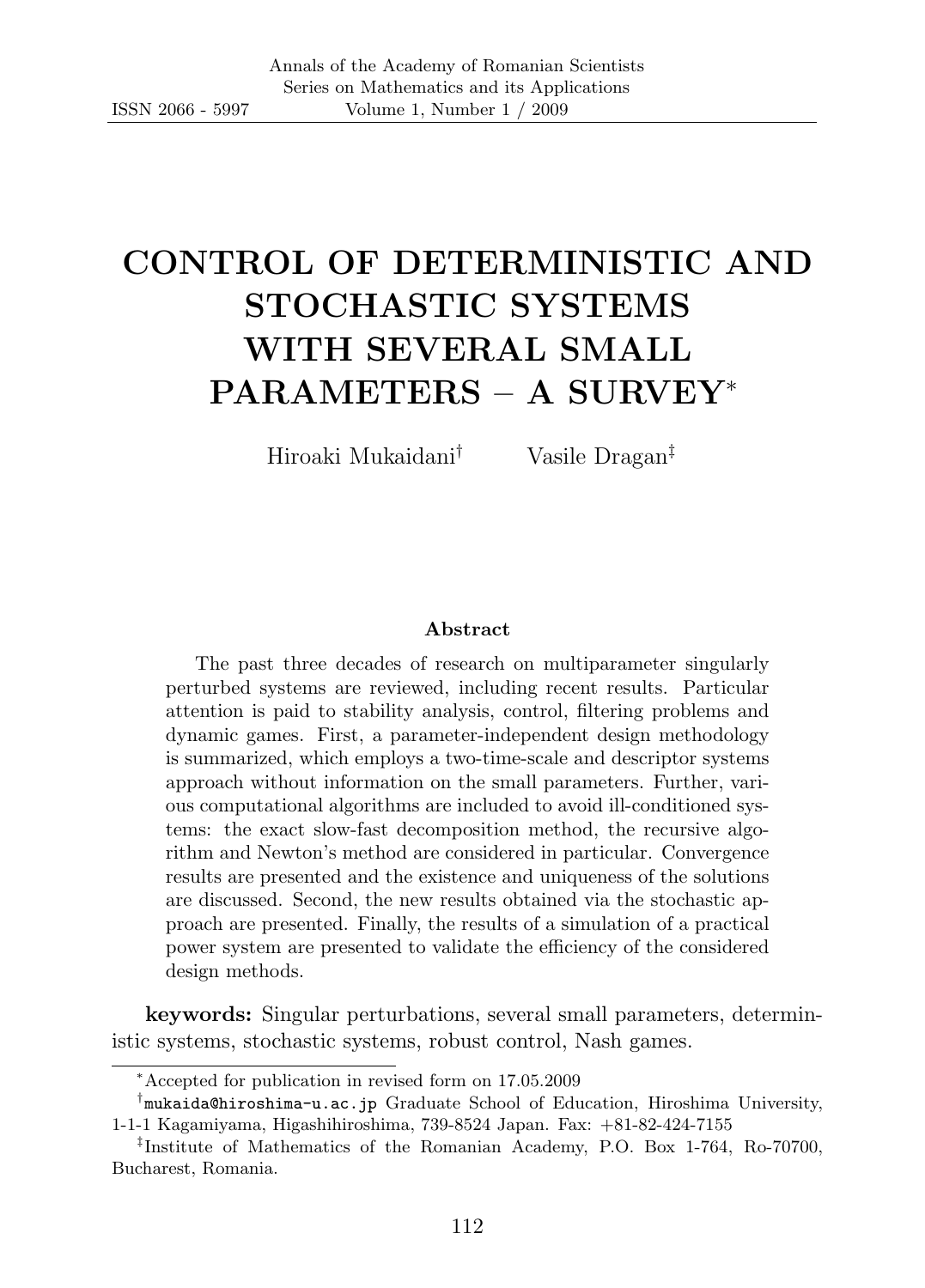# 1 Introduction

When several small singular perturbation parameters of the same order of magnitude are present in the dynamic model of a physical system, the control problem is usually solved as a single parameter perturbation problem [18, 19, 21]; such a system is called a singularly perturbed system (SPS). Although this is achieved by scaling the coefficients, these parameters are often not known exactly. Thus, it is not applicable to a wider class of problems. One solution is to use the so-called multimodeling systems approach (see e.g.  $[1, 2, 7, 21, 22]$ . In addition, a joint multitime scale-multiparameter singularly perturbed system (MSPS) has been formulated [14, 23]. It should be noted that these small parameters are of different orders of magnitude.

Stability analysis, control and filtering problems in MSPSs have been thoroughly investigated. Multiarea power systems [1, 7] and passenger cars [15, 17, 29] can be modelled as MSPSs, which are widely used to represent system dynamics.

Since the investigations into the stability for the multimodel situation in  $[3, 4, 6]$ , much of the interest in linear quadratic  $(LQ)$  control has been motivated by applications of the theory to multimodeling systems  $[1, 2, 12]$ . These interests in extending LQ control to dynamic games [5, 8, 9, 10, 13] were revealed. An overview of multimodeling control may be found in [11]. The recent theoretical advances in multimodeling techniques allow a revisiting of LQ control [49, 50, 52], the filtering problem [51, 54], the  $H_{\infty}$  control problem [48, 59], guaranteed cost control [56] and Nash games [53, 55, 57, 58]. A direct approach to the Lur'e problem for MSPSs has been proposed [27]. To extend the validity of continuous MSPSs, stability analysis, composite state feedback control and Nash games have been considered for discrete MSPSs [24, 25, 26].

In this paper, we present a survey of MSPSs in various control problems. Although many of the references consider deterministic problems, stochastic cases are also reviewed here. First, the results of stability analysis and the important related tests are given. After introducing the feature of the multiparameter algebraic Riccati equations (MARE) that is based on the LQ control for MSPSs, we discuss the two-time-scale design method for cases where the singular perturbation parameters are sufficiently small or unknown. However, iterative methods for finding the desired solutions are discussed when such parameters are known. In particular, to avoid illconditioned systems, the exact slow-fast decomposition method, recursive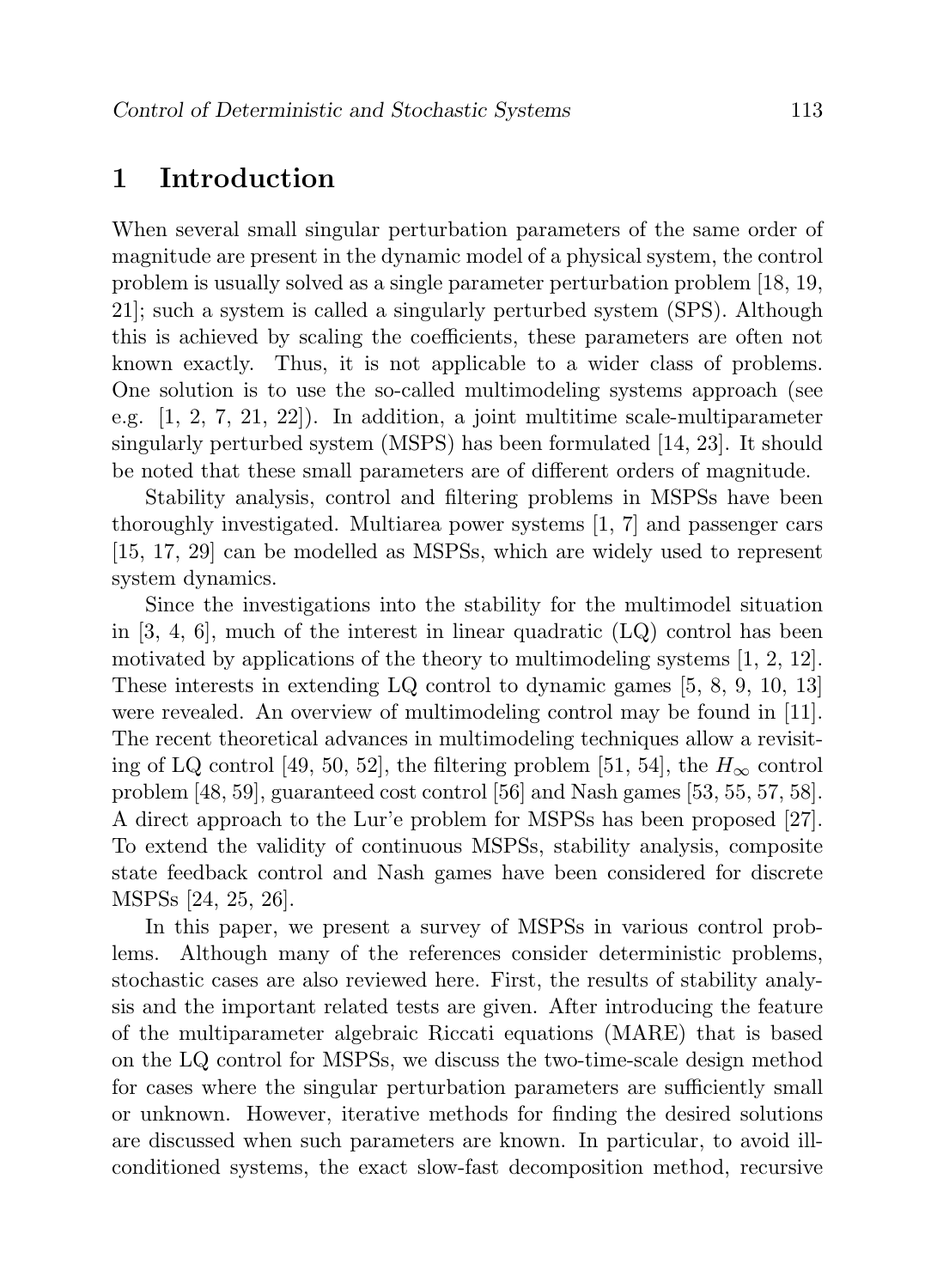computation and Newton's method are surveyed. It is shown that these results are also valid for the filtering problem,  $H_{\infty}$  control problem, guaranteed cost control and Nash games. Moreover, some new results for stochastic systems that are governed by Itô differential equations are also discussed. Finally, it is shown that the concepts and methods surveyed in this paper can be exploited to solve the stochastic  $H_{\infty}$  control problem for an actual MSPS.

Notation: The notations used in this paper are fairly standard. block diag denotes the block diagonal matrix. det *M* denotes the determinant of  $M$ . vecM denotes an ordered stack of the columns of M.  $\otimes$  denotes Kronecker product. Re $\lambda(M)$  denotes a real part of  $\lambda \in \mathbb{C}$  of M. E[·] denotes the expectation operator. The space of the  $\mathbb{R}^k$ -valued functions that are quadratically integrable on  $(0, \infty)$  are denoted by  $L_2^k(0, \infty)$ .

# 2 Stability

A general frame-work for the stability of a MSPS is formulated in [1, 3, 4, 6, 7, 21, 22]. Stability is very important for a linear or nonlinear MSPS when capturing the behaviour of the closed-loop MSPS. For a linear MSPS, the sufficient conditions for uniform asymptotic stability have been derived, and the asymptotic behaviour of the solution has also been investigated by using the transformation  $[1]$  and the D-stability  $[3]$ . In contrast, it is known that the Lyapunov method can be used to estimate the stability of a system by using a Lyapunov function without solving the nonlinear differential equations [4, 6]. The purpose of this section is to review the asymptotic stability for several sufficiently small parameters. These results are based on the asymptotic stability of a reduced-order slow system and fast subsystems.

A linear system of strongly coupled slow subsystem and weakly coupled fast subsystems is considered by (1).

$$
\dot{x}(t) = A_0 x(t) + \sum_{j=1}^{N} A_{0j} z_j(t), \ x(0) = x^0,
$$
\n(1a)

$$
\varepsilon_i \dot{z}_i(t) = A_{i0} x(t) + A_{ii} z_i(t) + \sum_{j=1, j \neq i}^{N} \varepsilon_{ij} A_{ij} z_j(t), \ z_i(0) = z_i^0, \quad \text{(1b)}
$$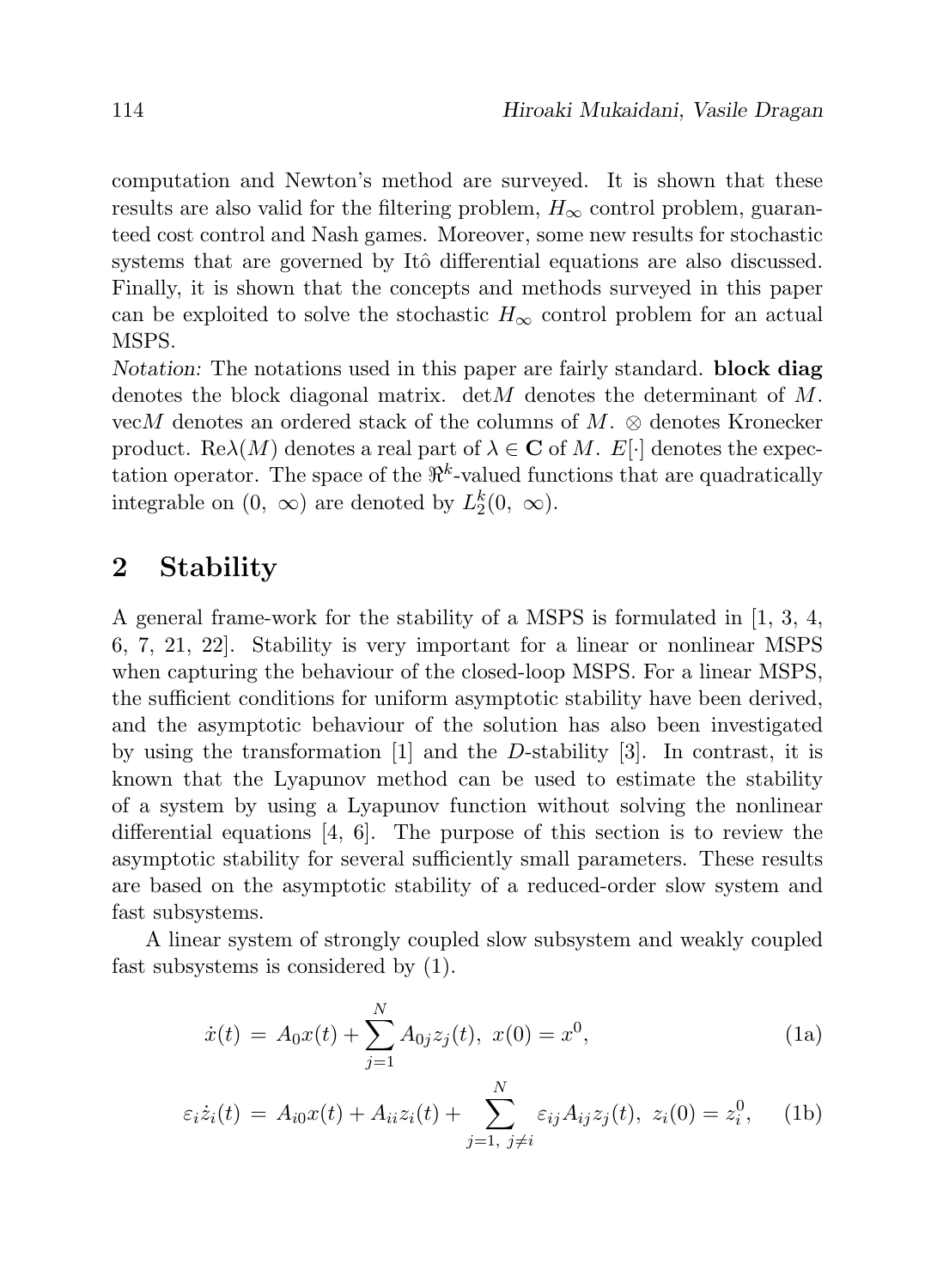where  $x(t) \in \mathbb{R}^{n_0}$  means the slow state vector.  $z_i(t) \in \mathbb{R}^{n_i}$ ,  $i = 1, \ldots, N$ mean the fast state vectors. All matrices above are of appropriate dimensions. The small singular perturbation parameters  $\varepsilon_i > 0$ , one per subsystem, represent time constant, inertias, masses etc., while the small regular perturbation parameters  $\varepsilon_{ij}$ ,  $i \neq j$  represent weak coupling between the subsystems.

The following result is well known for the stability of linear MSPS.

**Lemma 1.** [1] If  $\text{Re}\lambda(A_{ii}) < 0$ ,  $i = 1, ..., N$  and  $\text{Re}\lambda(A_s) < 0$ , then there exists a positive scalar  $\sigma_1$  such that

$$
x(t) = x_s(t) + O(\|\varepsilon\|),\tag{2a}
$$

$$
z_i(t) = -A_{ii}^{-1}A_{i0}x_s(t) + z_{if}\left(\frac{t}{\varepsilon_i}\right) + O(\|\varepsilon\|),\tag{2b}
$$

hold for all  $t \in [0, \infty)$  and all  $\varepsilon \in H$ ,  $0 < ||\varepsilon|| \leq \sigma_1$ , where

$$
\varepsilon := \left[ \varepsilon_1 \cdots \varepsilon_N \varepsilon_{12} \cdots \varepsilon_{N(N-1)} \right] \in \mathbb{R}^{N^2},
$$
  
\n
$$
H := \left\{ \varepsilon \in \mathbb{R}^{N^2} \middle| m_{ij} \le \frac{\varepsilon_j}{\varepsilon_i} \le M_{ij}, \ \bar{m}_{ij} \le \frac{\varepsilon_{ij}}{\varepsilon_i} \le \bar{M}_{ij},
$$
  
\n
$$
m_{ij} > 0, \ \bar{m}_{ij} > 0, \ M_{ij} < \infty, \ \bar{M}_{ij} < \infty \right\},
$$
  
\n
$$
\dot{x}_s(t) := A_s x_s(t), A_s := A_0 - \sum_{j=1}^N A_{0j} A_{jj}^{-1} A_{j0}, \dot{z}_{if}(t) := A_{ii} z_{if}(t), i = 1, \dots, N.
$$

As an important implication, the following result is given for the stability of an uncertain MSPS.

Lemma 2. [52] Let us consider uncertain MSPS

$$
\dot{x}(t) = [F_0 + O(\|\varepsilon\|)]x(t) + [F_{0f} + O(\|\varepsilon\|)]z(t), \ x(0) = x^0, \qquad (3a)
$$

$$
\Pi_{\varepsilon}\dot{z}(t) = [F_{f0} + O(\|\varepsilon\|)]x(t) + [F_f + O(\|\varepsilon\|)]z(t), \ z(0) = z^0,
$$
 (3b)

where

$$
\Pi_{\varepsilon} := \textbf{block diag} \left( \varepsilon_1 I_{n_1} \cdots \varepsilon_N I_{n_N} \right), \ z(t) := \left[ \begin{array}{cc} z_1^T(t) \cdots z_N^T(t) \end{array} \right]^T,
$$
\n
$$
F_{0f} := \left[ F_{01} \cdots F_{0N} \right], F_{f0} := \left[ F_{10}^T \cdots F_{N0}^T \right]^T, F_f := \textbf{block diag} \left( F_{11} \cdots F_{NN} \right),
$$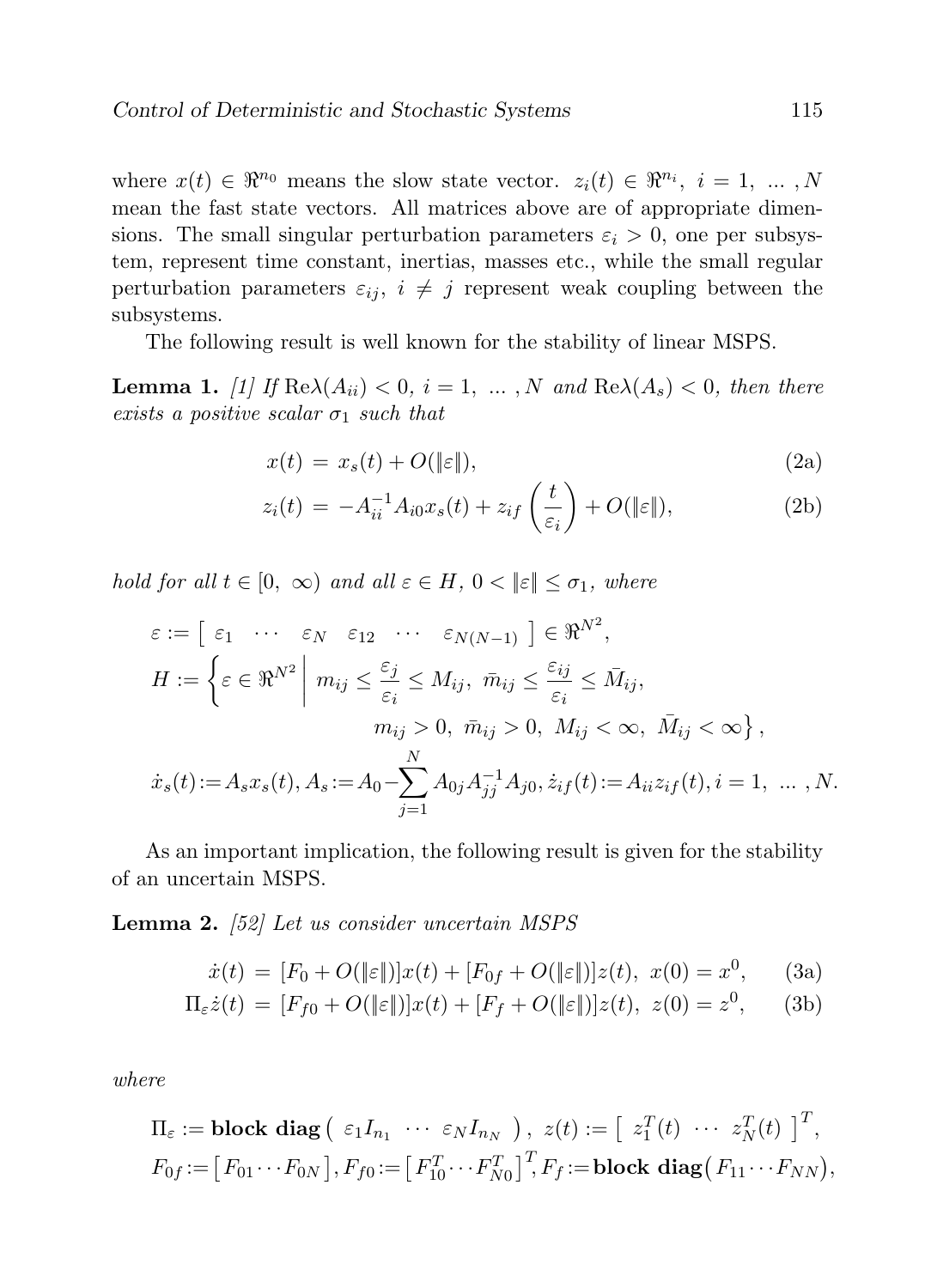$x(t) \in \mathbb{R}^{n_0}$  and  $z_i(t) \in \mathbb{R}^{n_i}$ ,  $i = 1, \ldots, N$  are the state vectors. All matrices above are of appropriate dimensions.

If  $F_{ii}$ ,  $i = 1, \ldots, N$  and  $\bar{F} = F_0 - \sum_{j=1}^{N} F_{0j} F_{jj}^{-1} F_{j0}$  are stable, then there exists a positive scalar  $\sigma_2$  such that for all  $t \in [0, \infty)$  and all  $\varepsilon \in H$ ,  $0 < ||\varepsilon|| < \sigma_2$ , uncertain MSPS (3) is asymptotically stable.

Asymptotic expansions of the solutions as well as the problem of exponential stability of the zero state equilibrium of a singularly perturbed linear system with several small parameters of different orders of magnitude may be found in [39], see also Chapter 3 in [40].

At the end of this section, sufficient conditions are stated to guarantee the asymptotic stability of a class of nonlinear SPS with several perturbation parameters of the same order. Now, let us consider the nonlinear MSPS given by  $(4)$ .

$$
\dot{x}(t) = f(t, x) + F(t, x)z(t),
$$
\n(4a)

$$
\Pi_{\varepsilon}\dot{z}(t) = g(t, x) + G(t, x)z(t). \tag{4b}
$$

We assume that the following conditions are satisfied for all  $x(t) \in S_x$ , where  $S_x$  is a closed set in  $\mathbb{R}^{n_0}$  containing the origin and for all  $t \geq t_0$ .

- (a)  $x(t) = 0$  is the unique point in  $S_x$  for which  $f(t, 0) = 0$  and  $g(t, 0) = 0$ .
- (b) f, g, F, G and  $h := G^{-1}(t, x)g(t, x)$  are bounded and satisfy the necessary smoothness requirements for existence, uniqueness and continuity of the solution of (4). Moreover,  $G(t, x)$  and  $h(t, x)$  have bounded first partial derivatives with respect to t and  $x(t)$ .
- (c) There exists a positive definite Lyapunov function  $V(t, x)$  such that

$$
V_t + V_x f_0(t, x) \le -\kappa_1 \psi^2(x), \|V_x F(t, x)\| \le \kappa_2 \psi(x),
$$
  
\n
$$
\|h_t + h_x f_0(t, x)\| \le \kappa_3 \psi(x),
$$
  
\n
$$
f_0(t, x) := f(t, x) - F(t, x)h(t, x), V_t := \frac{\partial V}{\partial t}, V_x := \frac{\partial V}{\partial x},
$$
  
\n
$$
h_t := \frac{\partial h}{\partial t}, h_x := \frac{\partial h}{\partial x},
$$

where  $\psi(x)$  is a positive definite function of  $x(t)$ ,  $\kappa_1$ ,  $\kappa_2$  and  $\kappa_3$  are positive scalars.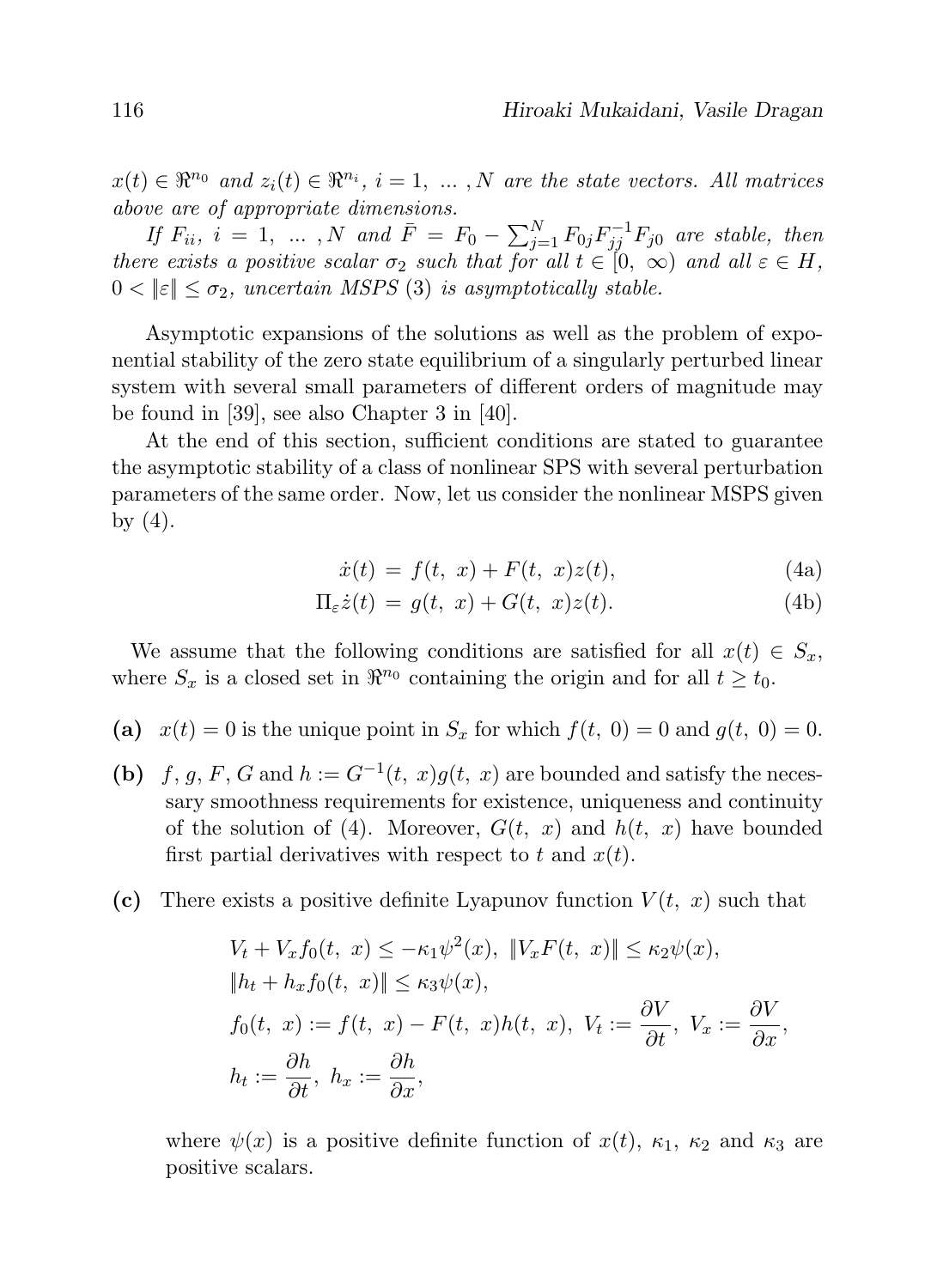(d) The real parts of the eigenvalues of  $\Pi_{\varepsilon}^{-1}G$  are strictly negative, that is  $\text{Re}\lambda(\Pi_{\varepsilon}^{-1}G) \leq -\tau < 0$  for all  $\varepsilon \in H$ , where  $\tau$  is a positive scalar independent of t, x and  $\varepsilon$ .

The asymptotic stability of equation (4) is established in the following basic lemma.

**Lemma 3.** [6] Under conditions (a)-(d), there exists a positive scalar  $\sigma_3$ such that for all  $\varepsilon \in H$  with  $0 < ||\varepsilon|| \leq \sigma_3$ , the origin  $x = 0$ ,  $z = 0$  is an asymptotically stable equilibrium point of (4).

It should be observed that in practice, Lemma 1 is included in Lemma 3 as a special case.

For the problem of exponential stability of a singularly perturbed linear system with state delays we refer to [16] and [41].

# 3 Linear Quadratic Regulator (LQR) Problem

The solution of a LQ regulator (LQR) problem is usually given in the form of state feedback control. Indeed, the LQR technique was used to solve the active suspension control problem [29]. In this section, we discuss the LQR problems from the point of view of the reduced-order technique and numerical aspects. These results will be covered as the extension of SPS [18, 19, 21].

### 3.1 Two-Time-Scale Decomposition

When the small perturbation parameters  $\varepsilon_i$  are not known, a popular approach to deal with the MSPS is the two-time-scale decomposition method (see e.g. [1, 21]). In practice, since  $\varepsilon_i$  is very small or unknown, the previous technique is very efficient. First, the LQ control problem for the MSPS was studied by using composite controller design  $[1, 2]$ . In  $[2]$ , the resulting nearoptimal controller has been proven to have a performance level, i.e.  $O(\|\varepsilon\|)$ , where  $|\varepsilon|$  denotes the norm of the vector  $\varepsilon := [\varepsilon_1 \cdots \varepsilon_N]$ , close to the optimal performance level for the standard and nonstandard MSPS. However, one major drawback of this method is that the fast state matrices  $A_{ii}$ are invertible. Indeed, if this condition holds, we cannot obtain the reducedorder slow subsystems. To avoid the invertibility assumptions, the descriptor systems approach [28] can be used. The descriptor systems approach will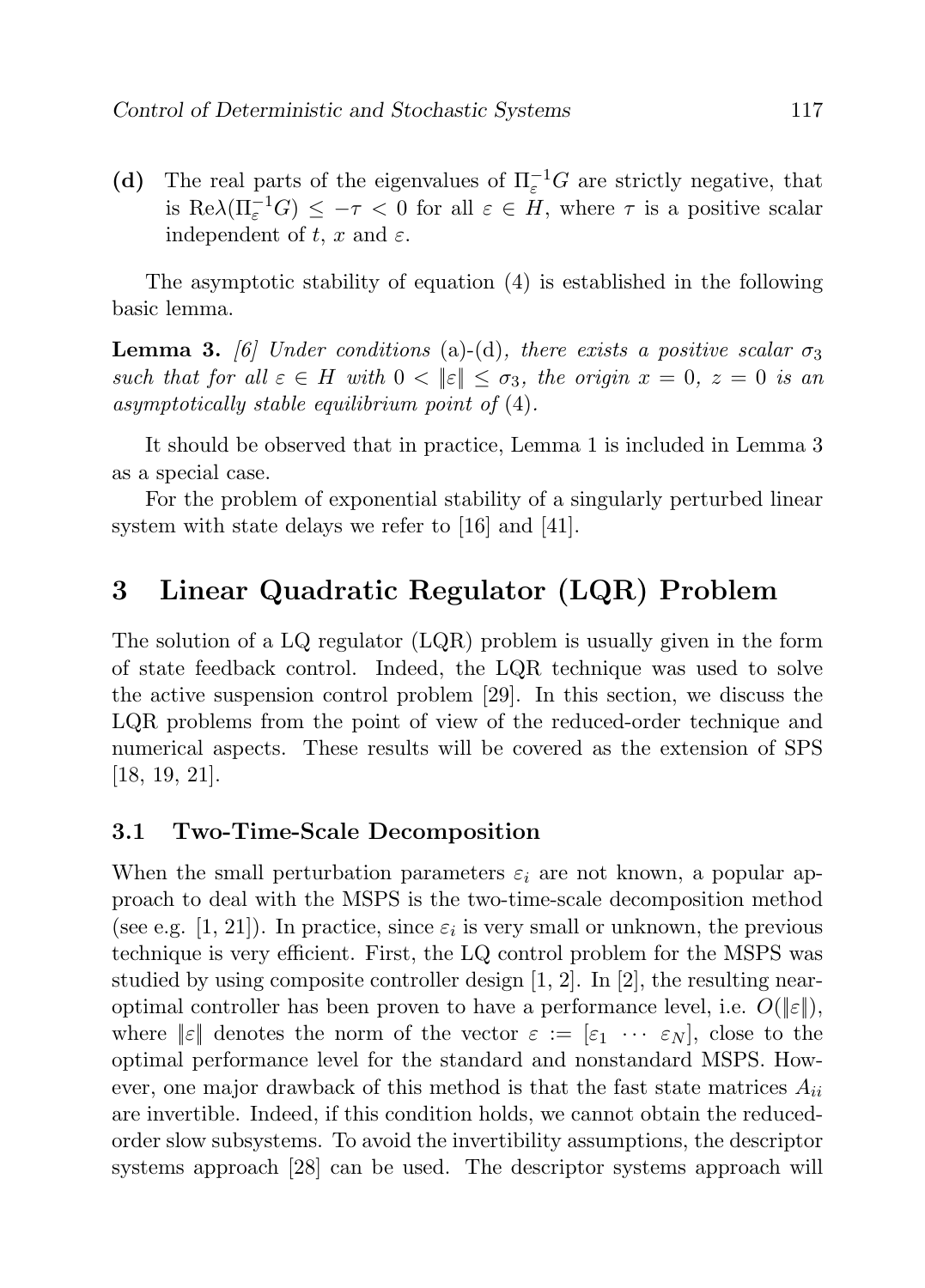be discussed later as a nonstandard MSPS. Although the descriptor systems approach can still be used for general MSPSs, the two-time-scale decomposition method is recommended in this case because the fast state matrices are invertible in most practical systems. Some properties of the two-time-scale decomposition method are described next.

We consider a specific structure of N-lower level multi-fast subsystems interconnected through the dynamics of a higher level slow subsystem [1, 7, 52].

$$
\dot{x}(t) = A_0 x(t) + \sum_{j=1}^{N} A_{0j} z_j(t) + \sum_{j=1}^{N} B_{0j} u_j(t), \ x(0) = x^0,
$$
 (5a)

$$
\varepsilon_i \dot{z}_i(t) = A_{i0} x(t) + A_{ii} z_i(t) + B_{ii} u_i(t), \ z_i(0) = z_i^0, \ i = 1, \ \dots \ , N, \ (5b)
$$

where  $u_i(t) \in \Re^{m_i}, i = 1, \dots, N$  are the control inputs.

It should be noted that all fast state matrices  $A_{ii}$ ,  $i = 1, \ldots, N$  are invertible. The performance criterion is given by

$$
J = \frac{1}{2} \int_0^{\infty} \left( \xi^T(t) Q \xi(t) + \sum_{j=1}^N u_j^T(t) R_j u_j(t) \right) dt,
$$
 (6)

where

$$
\xi(t) := [x^T(t) \quad z_1^T(t) \quad \cdots \quad z_N^T(t)]^T \in \mathbf{R}^{\bar{n}}, \quad \bar{n} := \sum_{j=0}^N n_j,
$$
\n
$$
Q := C^T C = \begin{bmatrix} Q_{00} & Q_{0f} \\ Q_{0f}^T & Q_f \end{bmatrix}, \quad Q_{00} := C_0^T C_0 = \sum_{j=0}^N C_{j0}^T C_{j0},
$$
\n
$$
Q_{0f} := C_0^T C_f = [Q_{01} \quad \cdots \quad Q_{0N}] = [C_{10}^T C_{11} \quad \cdots \quad C_{N0}^T C_{NN}],
$$
\n
$$
Q_f := C_f^T C_f = \text{block diag} (Q_{11} \quad \cdots \quad Q_{NN}) =
$$
\n
$$
\text{block diag} (C_{11}^T C_{11} \quad \cdots \quad C_{NN}^T C_{NN}),
$$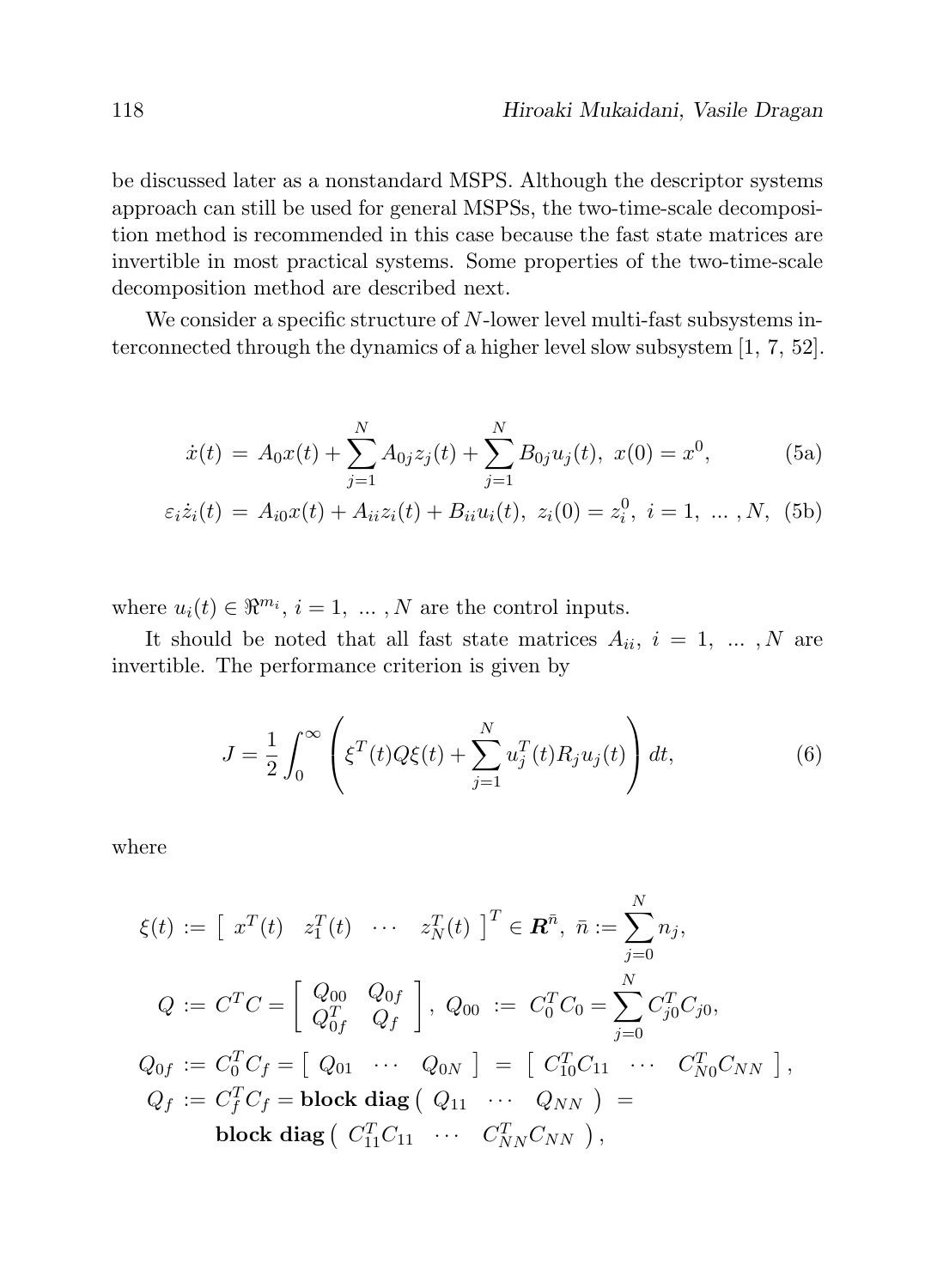$$
C := [C_0 \ C_f], C_0 := \begin{bmatrix} C_{00} \\ C_{10} \\ \vdots \\ C_{N0} \end{bmatrix},
$$
  

$$
C_f := \begin{bmatrix} 0 & 0 & 0 & \cdots & 0 \\ C_{11} & 0 & 0 & \cdots & 0 \\ \vdots & \vdots & \vdots & \ddots & \vdots \\ 0 & 0 & 0 & \cdots & C_{NN} \end{bmatrix},
$$
  

$$
R := \text{block diag} (R_1 \ \cdots \ R_N ).
$$

Let the optimal control for the LQ control problem (5) and (6) be

$$
u_{\rm opt}(t) = K_{\rm opt}\xi(t) = -R^{-1}B_{\varepsilon}^T P_{\varepsilon}\xi(t),\tag{7}
$$

where  $P_\varepsilon$  satisfies the MARE

$$
P_{\varepsilon}A_{\varepsilon} + A_{\varepsilon}^T P_{\varepsilon} - P_{\varepsilon}S_{\varepsilon}P_{\varepsilon} + Q = 0, \tag{8}
$$

with

$$
A_{\varepsilon} := \begin{bmatrix} A_{0} & A_{0f} \\ \Pi_{\varepsilon}^{-1}A_{f0} & \Pi_{\varepsilon}^{-1}A_{f} \end{bmatrix},
$$
  
\n
$$
A_{0f} := \begin{bmatrix} A_{01} & \cdots & A_{0N} \end{bmatrix}, A_{f0} := \begin{bmatrix} A_{10}^T & \cdots & A_{N0}^T \end{bmatrix}^T,
$$
  
\n
$$
A_{f} := \text{block diag}(A_{11} & \cdots & A_{NN}),
$$
  
\n
$$
S_{\varepsilon} := B_{\varepsilon}R^{-1}B_{\varepsilon}^T = \begin{bmatrix} S_{00} & S_{0f}\Pi_{\varepsilon}^{-1} \\ \Pi_{\varepsilon}^{-1}S_{0f}^T & \Pi_{\varepsilon}^{-1}S_{f}\Pi_{\varepsilon}^{-1} \end{bmatrix},
$$
  
\n
$$
S_{00} := B_{0}R^{-1}B_{0}^T = \sum_{j=1}^{N} B_{0j}R_{j}^{-1}B_{0j}^T,
$$
  
\n
$$
S_{0f} := B_{0}R^{-1}B_{f}^T = \begin{bmatrix} S_{01} & \cdots & S_{0N} \end{bmatrix} =
$$
  
\n
$$
\begin{bmatrix} B_{01}R_{1}^{-1}B_{11}^T & \cdots & B_{0N}R_{N}^{-1}B_{NN}^T \end{bmatrix},
$$
  
\n
$$
S_{f} := B_{f}R^{-1}B_{f}^T = \text{block diag}(S_{11} & \cdots & S_{NN}) =
$$
  
\n
$$
\text{block diag}(B_{11}R_{1}^{-1}B_{11}^T & \cdots & B_{NN}R_{N}^{-1}B_{NN}^T),
$$
  
\n
$$
B_{\varepsilon} := \begin{bmatrix} B_{0} \\ \Pi_{\varepsilon}^{-1}B_{f} \end{bmatrix}, B_{0} := \begin{bmatrix} B_{01} & \cdots & B_{0N} \end{bmatrix},
$$
  
\n
$$
B_{f} := \text{block diag}(B_{11} & \cdots & B_{NN}).
$$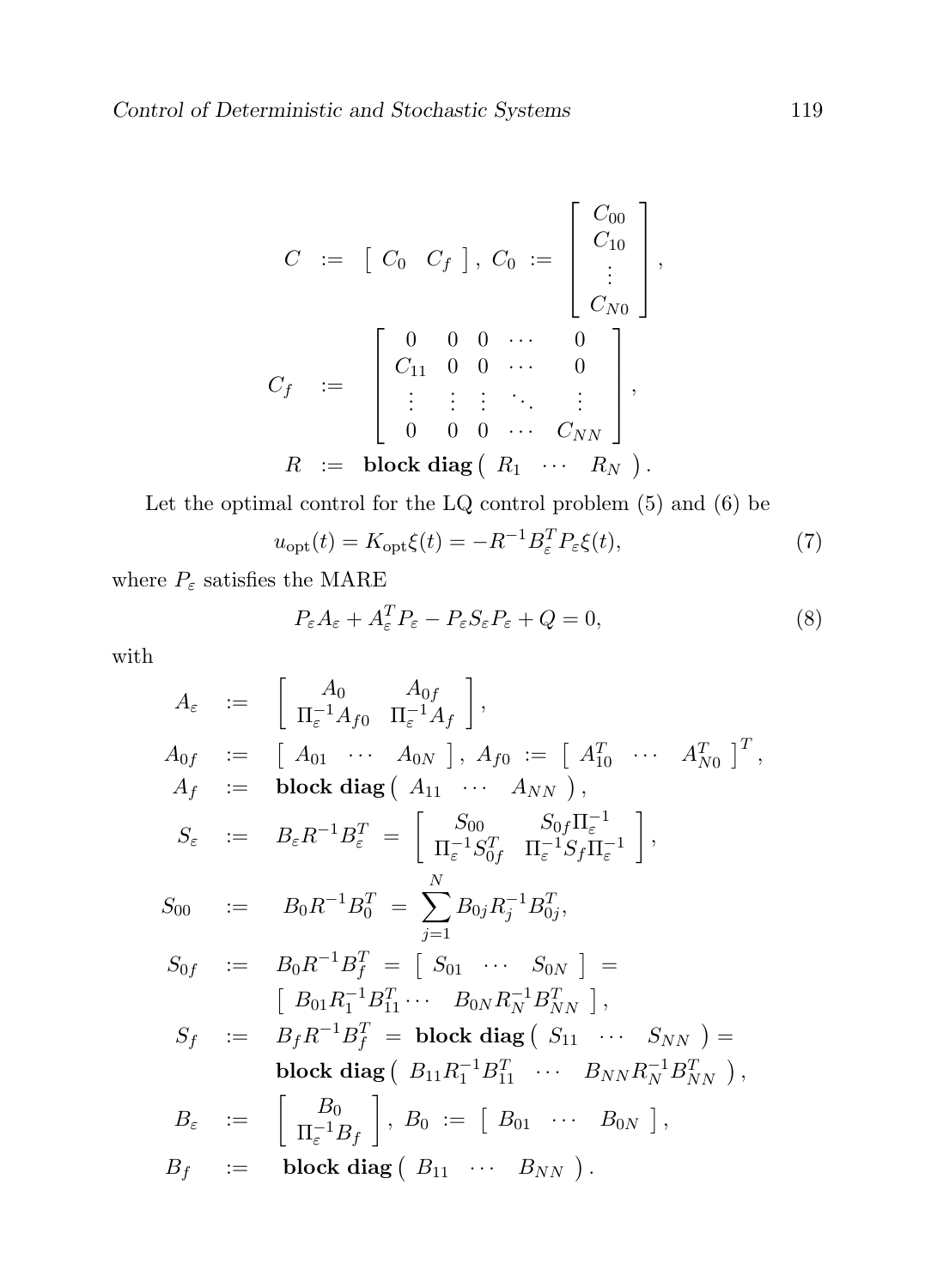However, we cannot solve the MARE (8) without the knowledge of the small perturbation parameters  $\varepsilon_i$ . When  $\varepsilon_i$  is very small or unknown, the two-timescale design method [1, 52] is very efficient.

According to [1, 7], the near-optimal closed-loop control is given by

$$
u_{i\text{com}}(t) = -[(I_{m_i} - R_i^{-1}B_{ii}^T X_{ii} A_{ii}^{-1} B_{ii})\tilde{R}_i^{-1} (\tilde{D}_i^T \tilde{C}_{i0} + \tilde{B}_{0i}^T X_{00})
$$
  
+  $R_i^{-1} B_{ii}^T X_{ii} A_{ii}^{-1} A_{i0}]x(t) - R_i^{-1} B_{ii}^T X_{ii} z_i(t), i = 1, ..., N, (9)$ 

where  $\tilde{B}_{0i} = B_{0i} - A_{0i} A_{ii}^{-1} B_{ii}, \ \tilde{C}_{i0} = C_{i0} - C_{ii} A_{ii}^{-1} A_{i0}, \ \tilde{R}_{i} = R_{i} + \tilde{D}_{i}^{T} \tilde{D}_{i},$  $\tilde{D}_i = -C_{ii}A_{ii}^{-1}B_{ii}.$ 

In the above,  $X_{00}$  is the unique stabilizing positive semidefinite symmetric solution of the following algebraic Riccati equation (ARE)

$$
X_{00}(A_s - B_s R_s^{-1} D_s^T C_s) + (A_s - B_s R_s^{-1} D_s^T C_s)^T X_{00} -X_{00} B_s R_s^{-1} B_s^T X_{00} + C_s^T (I_{\bar{l}} - D_s R_s^{-1} D_s^T) C_s = 0,
$$
\n(10)

where

$$
R_s = R + D_s^T D_s, \ B_s = B_0 - A_{0f} A_f^{-1} B_f =
$$
  
\n
$$
\begin{bmatrix} B_{01} - A_{01} A_{11}^{-1} B_{11} & \cdots & B_{0N} - A_{0N} A_{NN}^{-1} B_{NN} \end{bmatrix},
$$
  
\n
$$
C_s = C_0 - C_f A_f^{-1} A_{f0} = \begin{bmatrix} C_{00}^T & (C_{10} - C_{11} A_{11}^{-1} A_{10})^T & \cdots \\ (C_{N0} - C_{NN} A_{NN}^{-1} A_{N0})^T \end{bmatrix}^T,
$$
  
\n
$$
D_s = -C_f A_f^{-1} B_f = - \begin{bmatrix} 0 & \cdots & 0 \\ C_{11} A_{11}^{-1} B_{11} & \cdots & 0 \\ \vdots & \ddots & \vdots \\ 0 & \cdots & C_{NN} A_{NN}^{-1} B_{NN} \end{bmatrix}.
$$

 $X_{ii}, i = 1, ..., N$  are the unique stabilizing positive semidefinite solution of the following AREs

$$
X_{ii}A_{ii} + A_{ii}^T X_{ii} - X_{ii} S_{ii} X_{ii} + Q_{ii} = 0.
$$
 (11)

It is well known from [1] that the controller (9) is identical with the following controller

$$
u_{i\text{com}}(t) = -R_i^{-1}B_{i0}^T X_{00} x(t) - R_i^{-1}B_{ii}^T X_{i0} x(t) - R_i^{-1}B_{ii}^T X_{ii} z_i(t), \qquad (12)
$$

where  $X_{i0}$ ,  $i = 1, \ldots, N$  are

$$
X_{i0}^{T} = [X_{00}(S_{0i}X_{ii} - A_{0i}) - (A_{i0}^{T}X_{ii} + Q_{0i})](A_{ii} - S_{ii}X_{ii})^{-1}.
$$
 (13)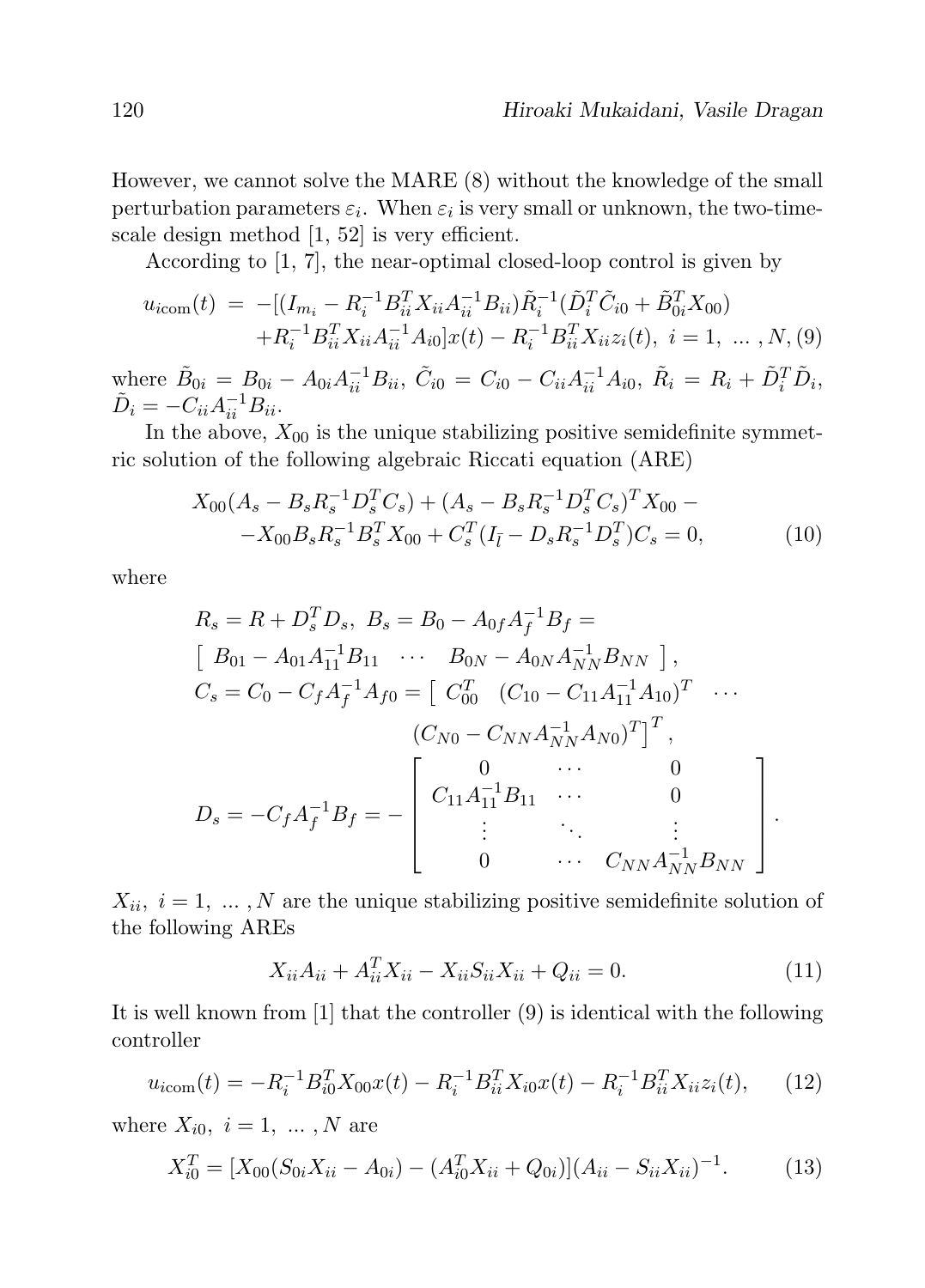Furthermore, the composite controller  $u_{\text{com}}(t) = \left[ u_{1\text{com}}(t)^T \cdots u_{N\text{com}}(t)^T \right]^T$ can be rewritten as the following composite controller

$$
u_{\text{com}}(t) := K_{\text{com}}\xi(t) = -R^{-1}B^{T} \begin{bmatrix} X_{00} & 0 & 0 & \cdots & 0 \\ X_{10} & X_{11} & 0 & \cdots & 0 \\ \vdots & \vdots & \vdots & \ddots & \vdots \\ X_{N0} & 0 & 0 & \cdots & X_{NN} \end{bmatrix} \xi(t). \tag{14}
$$

**Theorem 1.** [1] There exists a positive scalar  $\bar{\sigma}_1$  such that for all  $\varepsilon \in H$  with  $0 < ||\varepsilon|| \leq \bar{\sigma}_1$  the closed loop MSPS (5) is asymptotically stable. Furthermore, the use of the composite controller  $(14)$  results in  $J_{\rm app}$  satisfying

$$
\lim_{\|\varepsilon\| \to 0} (J_{\text{com}} - J_{\text{opt}}) = 0,\tag{15}
$$

where  $J_{\text{opt}} = \xi^T(0) P_{\varepsilon} \xi(0)$  and  $J_{\text{com}} = \xi^T(0) W_{\varepsilon} \xi(0)$  with

$$
W_{\varepsilon}(A_{\varepsilon} + B_{\varepsilon}K_{\text{com}}) + (A_{\varepsilon} + B_{\varepsilon}K_{\text{com}})^{T}W_{\varepsilon} + K_{\text{com}}^{T}RK_{\text{com}} + Q = 0.
$$

According to Theorem 1, the detailed cost degradation has not been established. This property is described in a subsequent section.

#### 3.2 Matrix Riccati Equations

The multimodel strategies for the LQ control problem are given in terms of Riccati or Riccati-type equations, which are parameterized by several small positive perturbation parameters. The existence of a unique and bounded solution to the MARE (8) was first shown in [13]. This important result is summarized as follows.

Since the matrices  $A_{\varepsilon}$  and  $B_{\varepsilon}$  contain the term of  $\varepsilon_i^{-1}$ , a solution  $P_{\varepsilon}$  of the MARE (8), if it exists, must contain terms of  $\varepsilon_i$ . Taking this fact into consideration, we look for a solution  $P_{\varepsilon}$  of the MARE (8) with the structure

$$
P_{\varepsilon} := \begin{bmatrix} P_{00} & P_{f0}^T \Pi_{\varepsilon} \\ \Pi_{\varepsilon} P_{f0} & \Pi_{\varepsilon} P_f \end{bmatrix}, \ P_{00} = P_{00}^T,
$$

$$
P_{f0} := \begin{bmatrix} P_{10} \\ \vdots \\ P_{N0} \end{bmatrix},
$$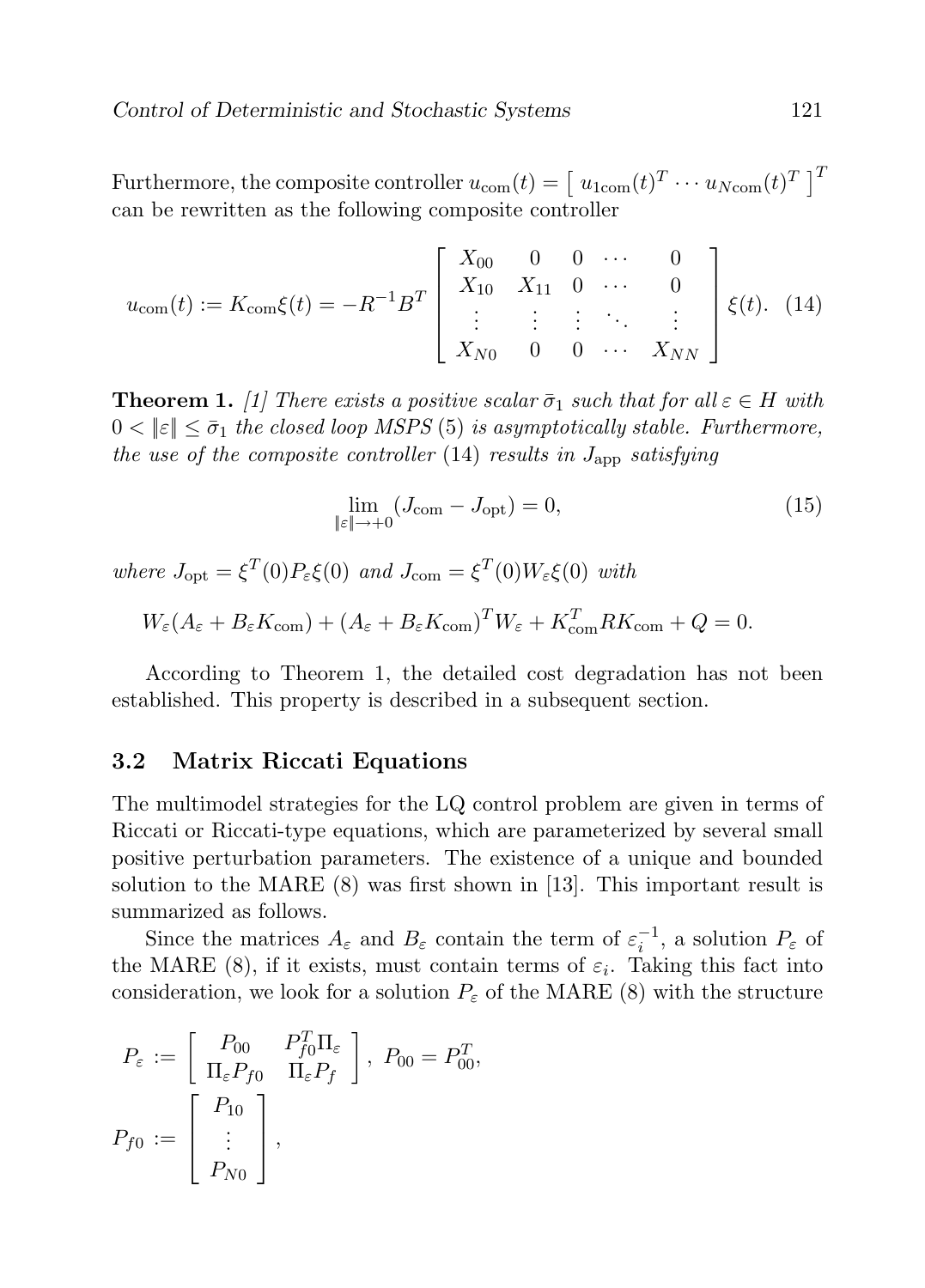$$
P_f := \begin{bmatrix} P_{11} & \alpha_{12} P_{21}^T & \alpha_{13} P_{31}^T & \cdots & \alpha_{1N} P_{N1}^T \\ P_{21} & P_{22} & \alpha_{23} P_{32}^T & \cdots & \alpha_{2N} P_{N2}^T \\ \vdots & \vdots & \vdots & \ddots & \vdots \\ P_{(N-1)1} & P_{(N-1)2} & P_{(N-1)3} & \cdots & \alpha_{(N-1)N} P_{N(N-1)}^T \\ P_{N1} & P_{N2} & P_{N3} & \cdots & P_{NN} \end{bmatrix},
$$

 $\Pi_{\varepsilon} P_f = P_f^T \Pi_{\varepsilon}.$ 

In order to guarantee the existence of the reduced-order ARE and its standard stabilizability and the detectability conditions when  $\|\varepsilon\| \to +0$ , Assumptions 1 and 2 are needed.

**Assumption 1.** The triples  $(A_{ii}, B_{ii}, C_{ii}), i = 1, ..., N$  are stabilizable and detectable.

#### Assumption 2.

$$
\operatorname{rank}\begin{bmatrix} sI_{n_0} - A_0 & -A_{0f} & B_0 \ -A_{f0} & -A_f & B_f \end{bmatrix} = \bar{n},\tag{16a}
$$

rank 
$$
\begin{bmatrix} sI_{n_0} - A_0^T & -A_{f0}^T & C_0^T \ -A_{0f}^T & -A_f^T & C_f^T \end{bmatrix} = \bar{n},
$$
 (16b)

with  $\forall s \in \mathbf{C}, \text{Re}[s] \geq 0.$ 

Before investigating the optimal control problem, we investigate the asymptotic structure of the MARE (8).

The MARE (8) can be partitioned into

$$
f_1 = P_{00}^T A_0 + A_0^T P_{00} + P_{f0}^T A_{f0} + A_{f0}^T P_{f0} - P_{00}^T S_{00} P_{00} --P_{f0}^T S_f P_{f0} - P_{00}^T S_{0f} P_{f0} - P_{f0}^T S_{0f}^T P_{00} + Q_{00} = 0,
$$
\n(17a)

$$
f_2 = A_0^T P_{f0}^T \Pi_{\varepsilon} + A_{f0}^T P_f + P_{00}^T A_{0f} + P_{f0}^T A_f - P_{00}^T S_{00} P_{f0}^T \Pi_{\varepsilon} -- P_{f0}^T S_{0f}^T P_{f0}^T \Pi_{\varepsilon} - P_{00}^T S_{0f} P_f - P_{f0}^T S_f P_f + Q_{0f} = 0,
$$
 (17b)

$$
f_3 = P_f^T A_f + A_f^T P_f + \Pi_{\varepsilon} P_{f0} A_{0f} + A_{0f}^T P_{f0}^T \Pi_{\varepsilon} - P_f^T S_f P_f
$$

$$
-P_f^T S_{0f}^T P_{f0}^T \Pi_{\varepsilon} - \Pi_{\varepsilon} P_{f0} S_{0f} P_f - \Pi_{\varepsilon} P_{f0} S_{00} P_{f0}^T \Pi_{\varepsilon} + Q_f = 0. \quad (17c)
$$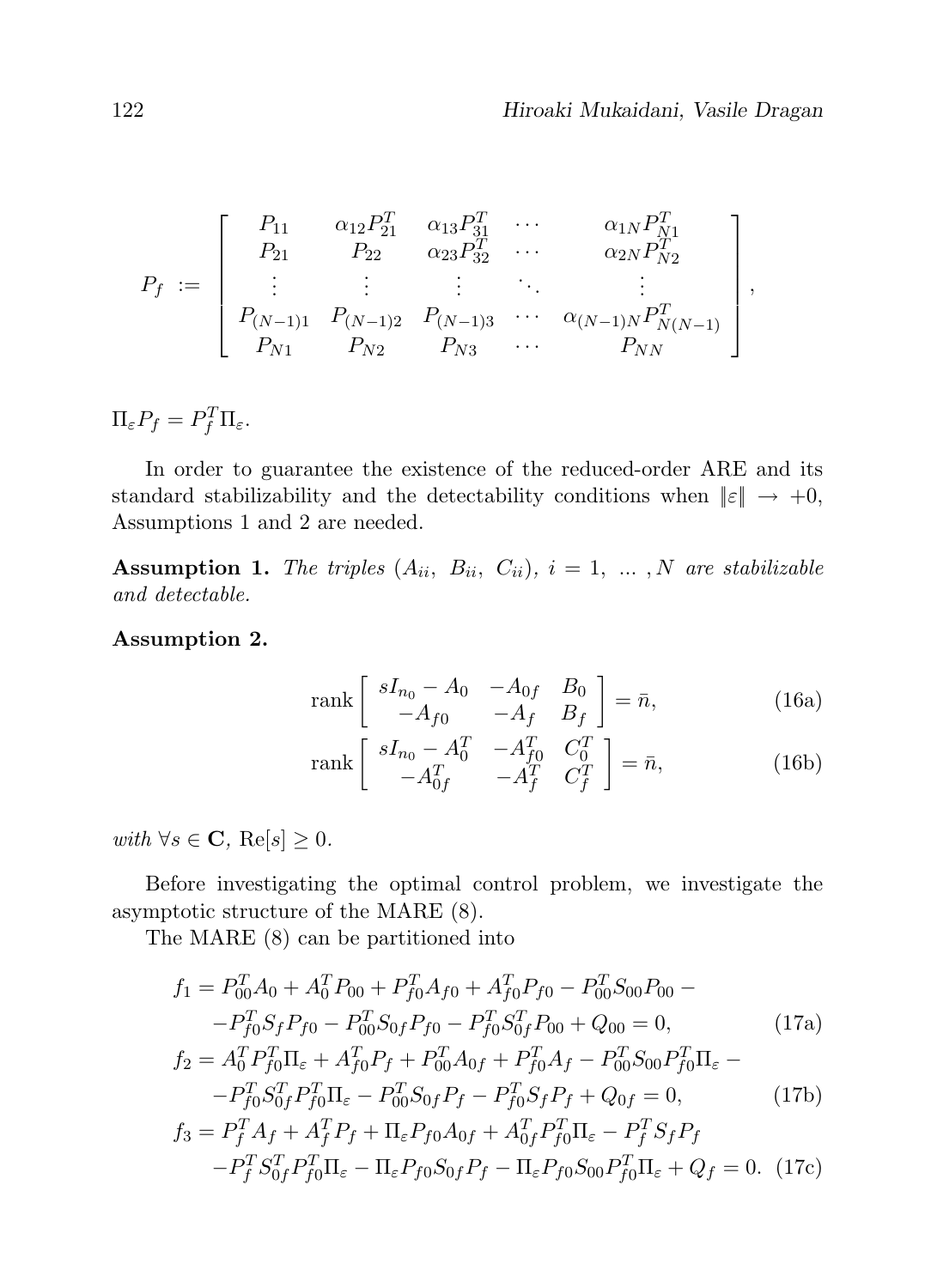It is assumed that the limit of  $\alpha_{ij}$  exists as  $\varepsilon_i$  and  $\varepsilon_j$  tend to zero (see e.g.,  $[1, 2]$ , that is

$$
\bar{\alpha}_{ij} = \lim_{\substack{\varepsilon_j \to +0 \\ \varepsilon_i \to +0}} \alpha_{ij} = \lim_{\substack{\varepsilon_j \to +0 \\ \varepsilon_i \to +0}} \frac{\varepsilon_j}{\varepsilon_i}.
$$
\n(18)

Assumption 1 ensures that  $A_{ii} - S_{ii} \overline{P}_{ii}^*, i = 1, ..., N$  are nonsingular. Substituting the solution of (17c) into (17b) and substituting  $\bar{P}_{f0}^*$  into (17a) and making some lengthy calculations (the detail is omitted for brevity), we obtain the following zeroth-order equations (19)

$$
\bar{P}_{00}^* \mathbf{A} + \mathbf{A}^T \bar{P}_{00}^* - \bar{P}_{00}^* \mathbf{S} \bar{P}_{00}^* + \mathbf{Q} = 0, \qquad (19a)
$$

$$
\bar{P}_{f0}^* = -N_2^T + N_1^T \bar{P}_{00}^*,\tag{19b}
$$

$$
\bar{P}_f^* A_f + A_f^T \bar{P}_f^* - \bar{P}_f^* S_f \bar{P}_f^* + Q_f = 0,
$$
\n(19c)

where

$$
A := A_0 + N_1 A_{f0} + S_{0f} N_2^T + N_1 S_f N_2^T,
$$
  
\n
$$
S := S_{00} + N_1 S_{0f}^T + S_{0f} N_1^T + N_1 S_f N_1^T,
$$
  
\n
$$
Q := Q_{00} - N_2 A_{f0} - A_{f0}^T N_2^T - N_2 S_f N_2^T,
$$
  
\n
$$
\bar{P}_{f0}^* := [ \bar{P}_{10}^* \cdots \bar{P}_{N0}^* ]^T, \ \bar{P}_{f}^* := \text{block diag} ( \bar{P}_{11}^* \cdots \bar{P}_{NN}^*) ,
$$
  
\n
$$
\bar{P}_{i0}^{*T} := -[\bar{P}_{00}^* D_{0i} + (A_{i0}^T \bar{P}_{i\dot{i}}^* + Q_{0i})] D_{ii}^{-1},
$$
  
\n
$$
\bar{P}_{i\dot{i}}^* A_{i\dot{i}} + A_{i\dot{i}}^T \bar{P}_{i\dot{i}}^* - \bar{P}_{i\dot{i}}^* S_{i\dot{i}} \bar{P}_{i\dot{i}}^* + Q_{i\dot{i}} = 0, \ i = 1, \dots, N,
$$
  
\n
$$
N_1^T := -\bar{A}_f^{-T} \bar{A}_{0f}^T = [-D_{01} D_{11}^{-1} \cdots - D_{0N} D_{NN}^{-1}]^T = [ N_{11} \cdots N_{1N} ]^T,
$$
  
\n
$$
N_2^T := \bar{A}_f^{-T} \bar{Q}_{0f}^T = [\bar{Q}_{01} D_{11} \cdots \bar{Q}_{0N} D_{NN} ]^T = [ N_{21} \cdots N_{2N} ]^T,
$$
  
\n
$$
\bar{A}_{0f} := A_{0f} - S_{0f} \bar{P}_{f}^* = [ D_{01} \cdots D_{0N} ],
$$
  
\n
$$
\bar{Q}_{0f} := Q_{0f} + A_{f0}^T \bar{P}_{f}^* = [\bar{Q}_{01} \cdots \bar{Q}_{0N} ],
$$
  
\n
$$
D_{0i} := A_{0i} - S_{0i} \bar{P}_{i\dot{i}}^*, D_{ii} := A_{ii} -
$$

In the following we established the relation between the MARE (8) and the zeroth-order equations (19). Before doing that, we give the results for the AREs (19).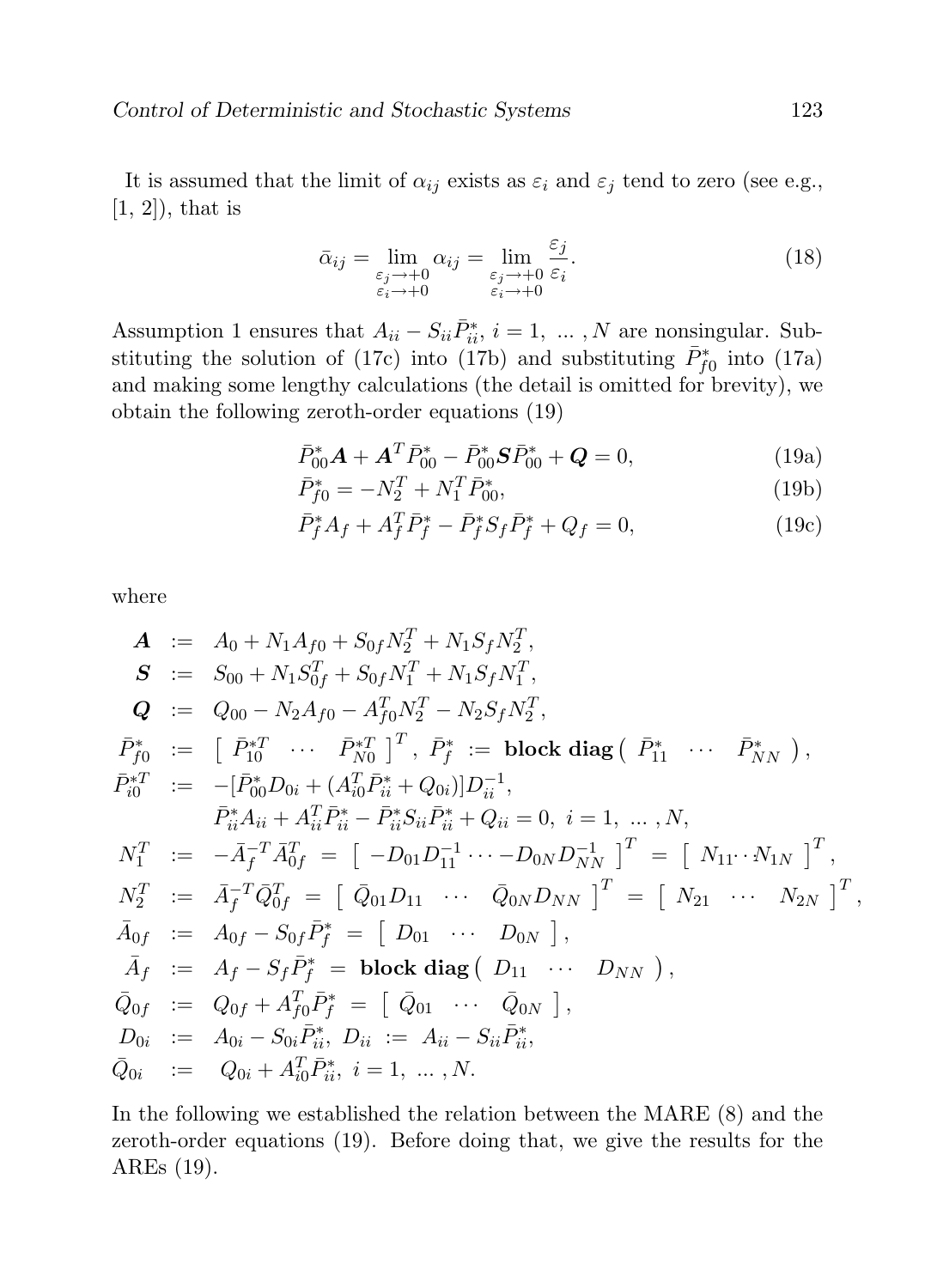**Lemma 4.** [52] Under Assumptions 1 and 2, the following results hold.

(i) The matrices **A**, **S** and **Q** do not depend on  $\bar{P}_{ii}^*$ ,  $i = 1, ..., N$ . That is, following formulations are satisfied.

$$
\begin{bmatrix}\n\mathbf{A} & -\mathbf{S} \\
-\mathbf{Q} & -\mathbf{A}^T\n\end{bmatrix} = T_{00} - \sum_{j=1}^N T_{0j} T_{jj}^{-1} T_{j0},
$$
\n(20)

where

$$
T_{00} := \begin{bmatrix} A_0 & -S_{00} \ -Q_{00} & -A_0^T \end{bmatrix}, \ T_{0i} := \begin{bmatrix} A_{0i} & -S_{0i} \ -Q_{0i} & -A_{i0}^T \end{bmatrix},
$$
  
\n
$$
T_{i0} := \begin{bmatrix} A_{i0} & -S_{0i}^T \ -Q_{0i}^T & -A_{0i}^T \end{bmatrix}, \ T_{ii} := \begin{bmatrix} A_{ii} & -S_{ii} \ -Q_{ii} & -A_{ii}^T \end{bmatrix}, \ i = 1, \dots, N.
$$

(ii) There exist a matrix  $\mathbf{B} := \begin{bmatrix} B_{01} + N_{11}B_{11} & \cdots & B_{0N} + N_{1N}B_{NN} \end{bmatrix} \in$  $\boldsymbol{R}^{n_0\times \bar{m}},\ \bar{m}:=\sum_{j=1}^Nm_j$  and a matrix  $\boldsymbol{C}$  with the same dimension as  $C_0$ such that  $S = BR^{-1}B^T$ ,  $Q = C^T C$ . Moreover, the triple  $(A, B, C)$ is stabilizable and detectable.

#### Remark 1. Note the relation

$$
T_{ii} := \left[ \begin{array}{cc} A_{ii} & -S_{ii} \\ -Q_{ii} & -A_{ii}^T \end{array} \right] = \left[ \begin{array}{cc} I_{n_i} & 0 \\ \bar{P}_{ii}^* & I_{n_i} \end{array} \right] \left[ \begin{array}{cc} D_{ii} & -S_{ii} \\ 0 & -D_{ii}^T \end{array} \right] \left[ \begin{array}{cc} I_{n_i} & 0 \\ -\bar{P}_{ii}^* & I_{n_i} \end{array} \right].
$$

Since  $T_{ii}$  is nonsingular under Assumption 1 and the ARE (19c) has a stabilizing solution under Assumption 2,  $D_{ii}$  is also nonsingular. This means that  $T_{ii}^{-1}$  can be expressed explicitly in terms of  $D_{ii}^{-1}$ . Using the similar manner, we have the following relations.

$$
T_{ii}^{-1} = \begin{bmatrix} I_{n_i} & 0 \\ \bar{P}_{ii}^* & I_{n_i} \end{bmatrix} \begin{bmatrix} D_{ii}^{-1} & -D_{ii}^{-1} S_{ii} D_{ii}^{-T} \\ 0 & -D_{ii}^{-T} \end{bmatrix} \begin{bmatrix} I_{n_i} & 0 \\ -\bar{P}_{ii}^* & I_{n_i} \end{bmatrix}.
$$

**Theorem 2.** [13, 52] Under Assumptions 1 and 2, there exists a positive scalar  $\bar{\sigma}_2$  such that for all  $\varepsilon \in H$  with  $0 < ||\varepsilon|| \leq \bar{\sigma}_2$  the MARE (8) admits a symmetric positive semidefinite stabilizing solution  $P_{\varepsilon}$  which can be written as

$$
P_{\varepsilon} = \Phi_{\varepsilon} \left[ \begin{array}{cc} \bar{P}_{00}^{*} + O(\|\varepsilon\|) & [\bar{P}_{f0}^{*} + O(\|\varepsilon\|)]^{T} \Pi_{\varepsilon} \\ \bar{P}_{f0}^{*} + O(\|\varepsilon\|) & \bar{P}_{f}^{*} + O(\|\varepsilon\|) \end{array} \right] \tag{21}
$$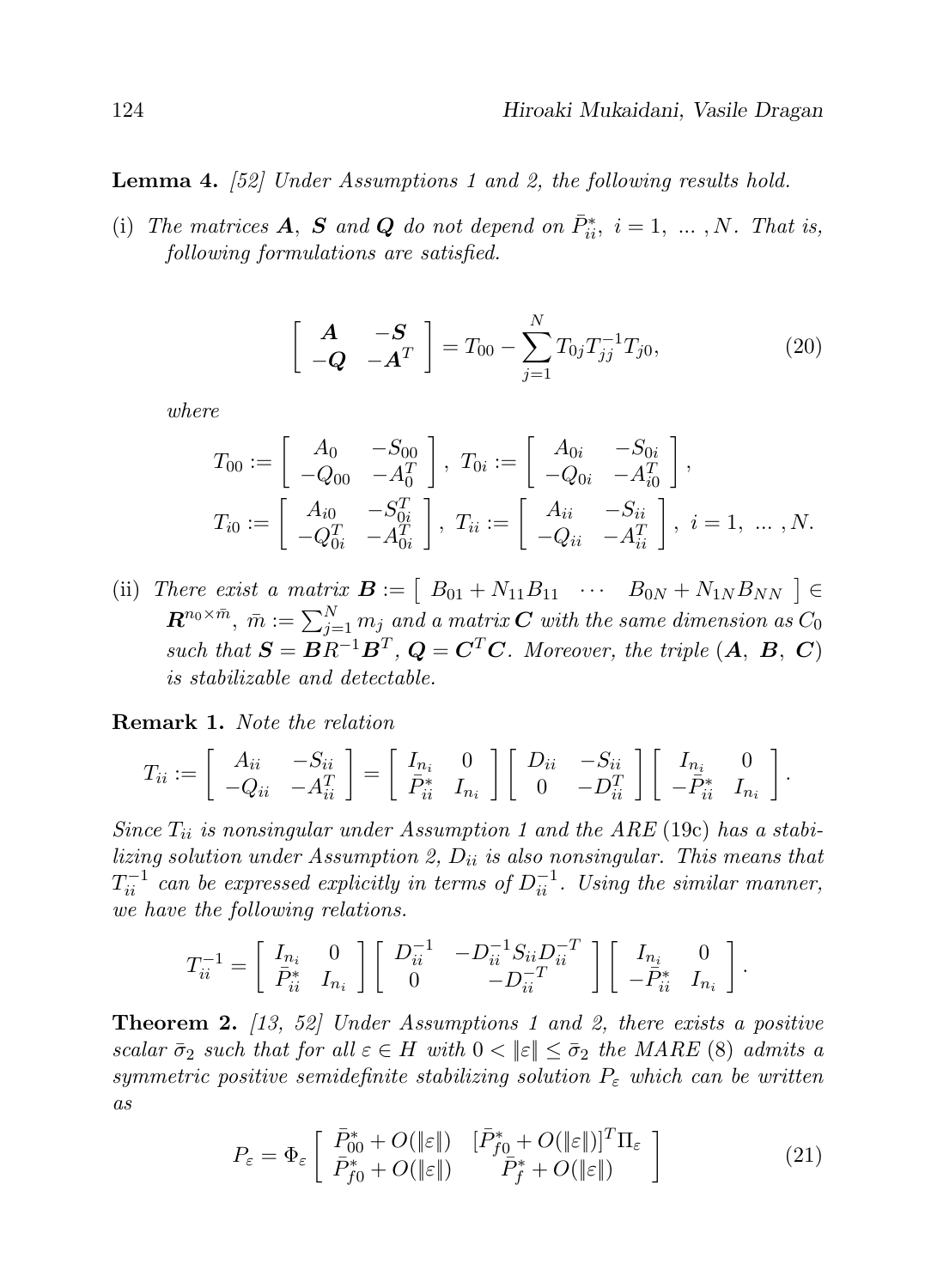$$
=\left[\begin{array}{cc} \bar{P}_{00}^*+O(\|\varepsilon\|) & [\bar{P}_{f0}^*+O(\|\varepsilon\|)]^T\Pi_\varepsilon \\ \Pi_\varepsilon[\bar{P}_{f0}^*+O(\|\varepsilon\|)] & \Pi_\varepsilon[\bar{P}_{f}^*+O(\|\varepsilon\|)] \end{array}\right],
$$

where  $\Phi_{\varepsilon} = \textbf{block diag} \left( I_{n_0} \varepsilon_1 I_{n_1} \cdots \varepsilon_N I_{n_N} \right)$ .

This result can be easily extended to the other multimodeling-type ARE (see e.g., [48, 51, 53]). The cross-coupled MARE is discussed later.

#### 3.3 Nonstandard MSPS

If one of the fast state matrices  $A_{ii}$ ,  $j = 1, \ldots, N$  is singular, the MSPS is called a nonstandard MSPS. In such a case, we cannot utilize the two-timescale decomposition technique.

Recent theoretical advances in the descriptor system approach allow a revisiting of the various control problems [28]. Since the feedback controller in such problems can be expressed by solutions of the reduced-order and parameter independent AREs, the resulting feedback is derived without invertibility assumptions.

We focus on a specific linear state feedback controller which does not depend on the values of the small parameters. Our methodology is different from the methodology of [1]. This design method is based on the descriptor system approach. If  $\|\varepsilon\|$  is very small, it is obvious that the optimal linear state feedback controller (7) can be approximated as

$$
u_{\rm app}(t) = K_{\rm app} \xi(t) = -R^{-1} B^T \begin{bmatrix} \bar{P}_{00}^* & 0\\ \bar{P}_{f0}^* & \bar{P}_{f}^* \end{bmatrix} \xi(t), \tag{22}
$$

where

$$
\bar{P}_{i0}^* = \begin{bmatrix} \bar{P}_{ii}^* & -I_{n_i} \end{bmatrix} T_{ii}^{-1} T_{i0} \begin{bmatrix} I_{n_0} \\ \bar{P}_{00}^* \end{bmatrix}.
$$

**Theorem 3.** [52] Under Assumptions 1 and 2, the use of the approximation controller  $(22)$  results in  $J_{\rm app}$  satisfying

$$
J_{\rm app} = J_{\rm opt} + O(\|\varepsilon\|^2),\tag{23}
$$

 $where J_{app} = \xi^T(0) U_{\varepsilon} \xi(0)$  with

 $U_{\varepsilon}(A_{\varepsilon} + B_{\varepsilon} K_{\text{app}}) + (A_{\varepsilon} + B_{\varepsilon} K_{\text{app}})^T U_{\varepsilon} + K_{\text{app}}^T R K_{\text{app}} + Q = 0.$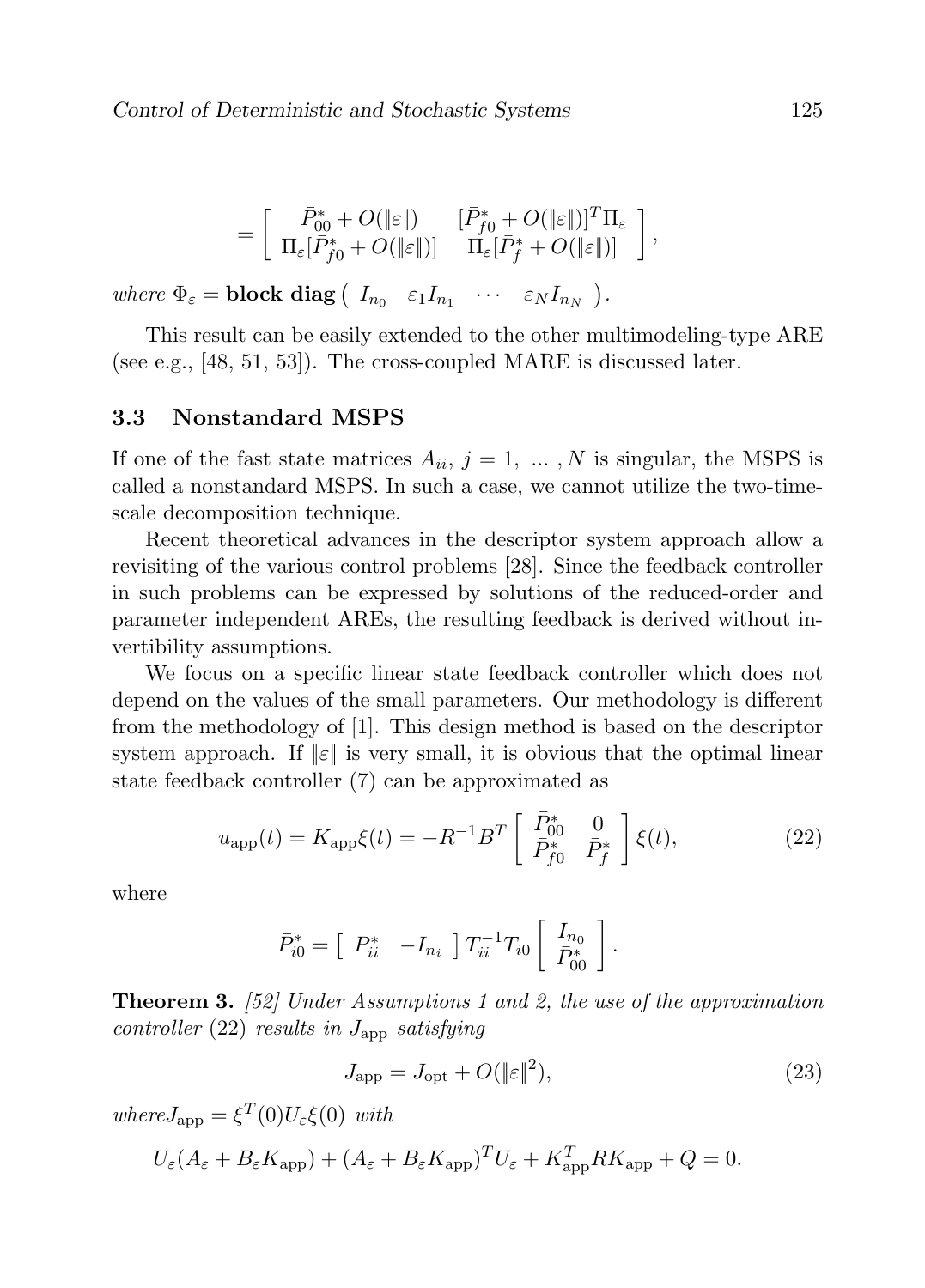The following theorem gives a relation between the composite controller (14) and the approximate controller (22).

Theorem 4. [52] Under Assumptions 1 and 2, the following identities

$$
X_{ii} = \bar{P}_{ii}^*, \ X_{i0} = \bar{P}_{i0}^*, \ X_{00} = \bar{P}_{00}^*, \ i = 1, \ \dots \ , N \tag{24}
$$

hold. Hence the resulting composite controller (14) is the same as the composite optimal controller (22).

It can be observed that the new near-optimal controller (22) is equivalent to the existing one [1] in the case of the standard and the nonstandard MSPSs. We claim that the proposed controller (22) includes the composite near-optimal controller [1] as a special case since the proposed controller can be constructed even if the fast state matrices are singular.

### 3.4 Numerical Algorithms

In order to obtain the optimal solution to the multimodeling problems, we must solve the MARE, which are parameterized by the small, positive parameters  $\varepsilon_i$ ,  $i = 1, \ldots, N$ , which have the same order of magnitude. Various reliable approaches to the theory of ARE have been well documented in many literatures (see e.g. [32, 33]). One of the approaches is the invariant subspace approach, which is based on the Hamiltonian matrix [32]. However, such an approach is not adequate for the MSPS since the workspace dimensions required to carry out the calculations for the Hamiltonian matrix are twice those of the original full-system. Another disadvantage is that there is no guarantee of symmetry for the solution of the ARE when the ARE is known to be ill-conditioned [32]. It should be noted that it is very difficult to solve the MARE due to the high dimension and numerical stiffness [18, 19]. To avoid this drawback, various reliable approaches for solving the MARE have been well documented. Three types of numerical algorithms are presented in this paper: the first one is the exact slow-fast decomposition method, the second is a recursive algorithm and the third one is Newton's method.

#### 3.4.1 Exact Slow-fast Decomposition Method

The exact slow-fast decomposition method for solving the MARE has been tackled in [15]. In order to simplify the notation,  $N = 2$  is summarized [15].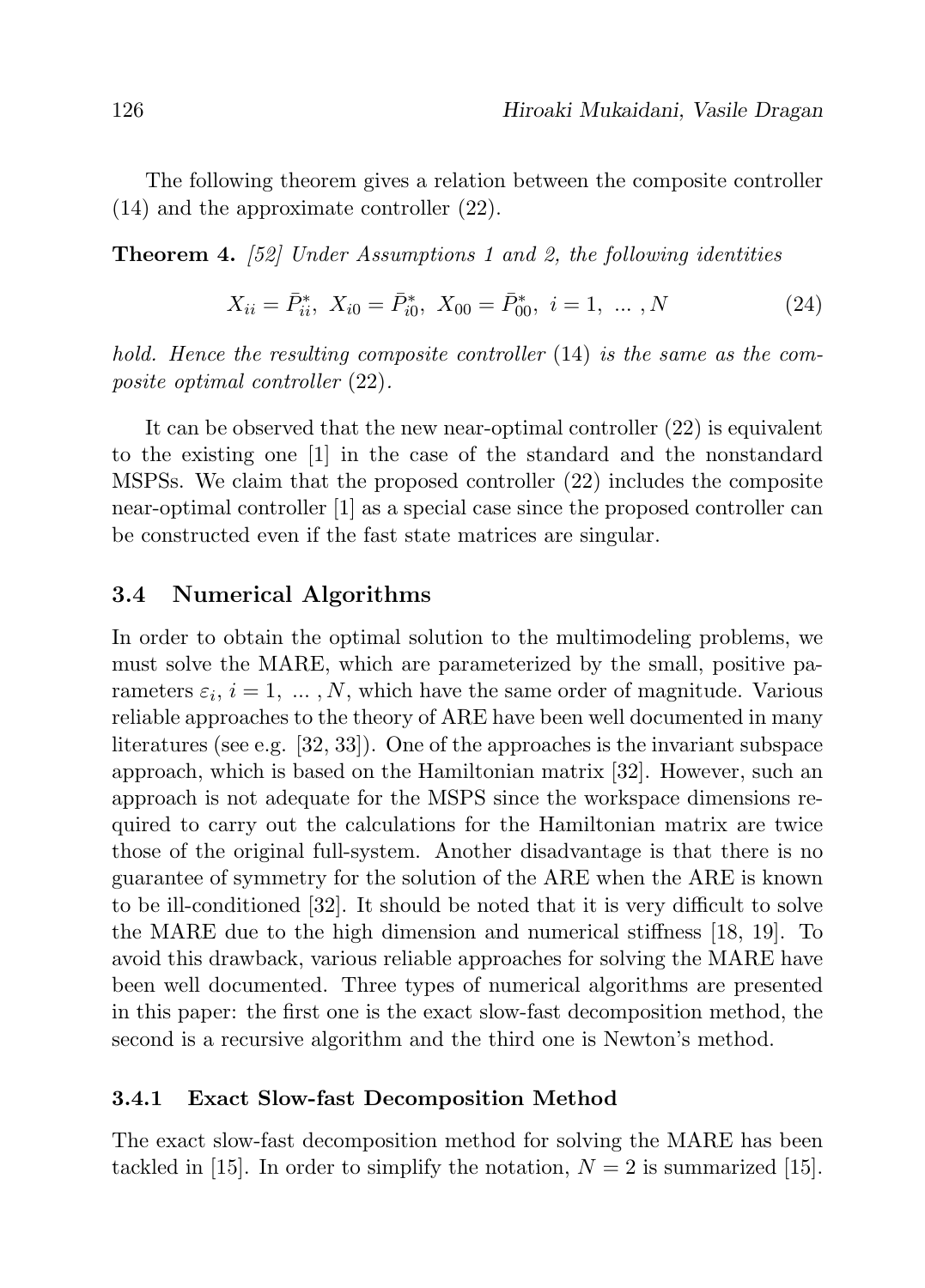Let us consider the nonlinear matrix algebraic equations.

$$
T_{11}L_1 - T_{10} - \varepsilon_1 L_1 (T_{00} - T_{01}L_1 - T_{02}L_2 + T_{02}L_3L_1) = 0, \qquad (25a)
$$

$$
T_{22}L_2 - \alpha_{12}L_3T_{10} - T_{20} - \varepsilon_2 L_2(T_{00} - T_{02}L_2) = 0,
$$
\n(25b)

$$
T_{22}L_3 - \alpha_{12}L_3T_{11} - \varepsilon_2 L_2(T_{01} - T_{02}L_3) = 0, \qquad (25c)
$$

$$
-H_1T_{11} - \varepsilon_1 H_1L_1(T_{01} - T_{02}L_3) + (T_{01} - T_{02}L_3) + \varepsilon_1(T_{00} - (25d) - T_{01}L_1 - T_{02}L_2 + T_{02}L_3L_1)H_1 = 0,
$$

$$
-H_2T_{22} + \alpha_{12}T_{11}H_2 + \varepsilon_2 L_1(T_{01} - T_{02}L_3)H_2 +
$$
  
+
$$
(25e)
$$
  
+
$$
(L_1 - \varepsilon_2 H_2L_2)T_{02} = 0.
$$

$$
-H_3T_{22} - \varepsilon_2 H_3L_2T_{02} - \varepsilon_2(T_{01} - T_{02}L_3) - T_{02} + \varepsilon_2(T_{00} - T_{01}L_1 - T_{02}L_2 + T_{02}L_3L_1)H_3 = 0.
$$
\n(25f)

These equations can be solved by utilizing the fixed point iterations for  $L_i$ and  $H_i$ ,  $i = 1, 2, 3$  [15]. On the other hand, reduced-order pure-slow and pure-fast asymmetric algebraic Riccati equations are derived as follows.

$$
P_s a_1 - a_4 P_s - a_3 + P_s a_2 P_s = 0,
$$
\n(26a)

$$
P_{f1}b_1 - b_4P_{f1} - b_3 + P_{f1}b_2P_{f1} = 0,
$$
\n(26b)

$$
P_{f2}c_1 - c_4P_{f2} - c_3 + P_{f2}c_2P_{f2} = 0,
$$
\n(26c)

where

$$
\begin{bmatrix} a_1 & a_2 \ a_3 & a_4 \end{bmatrix} := T_{00} - T_{01}L_1 - T_{02}L_2 + T_{02}L_3L_1,
$$
  
\n
$$
\begin{bmatrix} b_1 & b_2 \ b_3 & b_4 \end{bmatrix} := T_{11}\varepsilon_1 L_1(T_{01} - T_{02}L_3), \begin{bmatrix} c_1 & c_2 \ c_3 & c_4 \end{bmatrix} := T_{22} + \varepsilon_2 L_2T_{02}.
$$

It should be noted that unique positive semidefinite stabilizing solutions exist for the asymmetric AREs defined in (26) exist. These solutions can be obtained by using Newton's method. It is well known that Newton's method converges quadratically under appropriate initial conditions. In fact, this important feature has been proved in [15]. Using the above results, the following matrix is defined.

$$
\Pi := \left[ \begin{array}{cc} \Pi_1 & \Pi_2 \\ \Pi_3 & \Pi_4 \end{array} \right] = E_2^T K E_1,\tag{27}
$$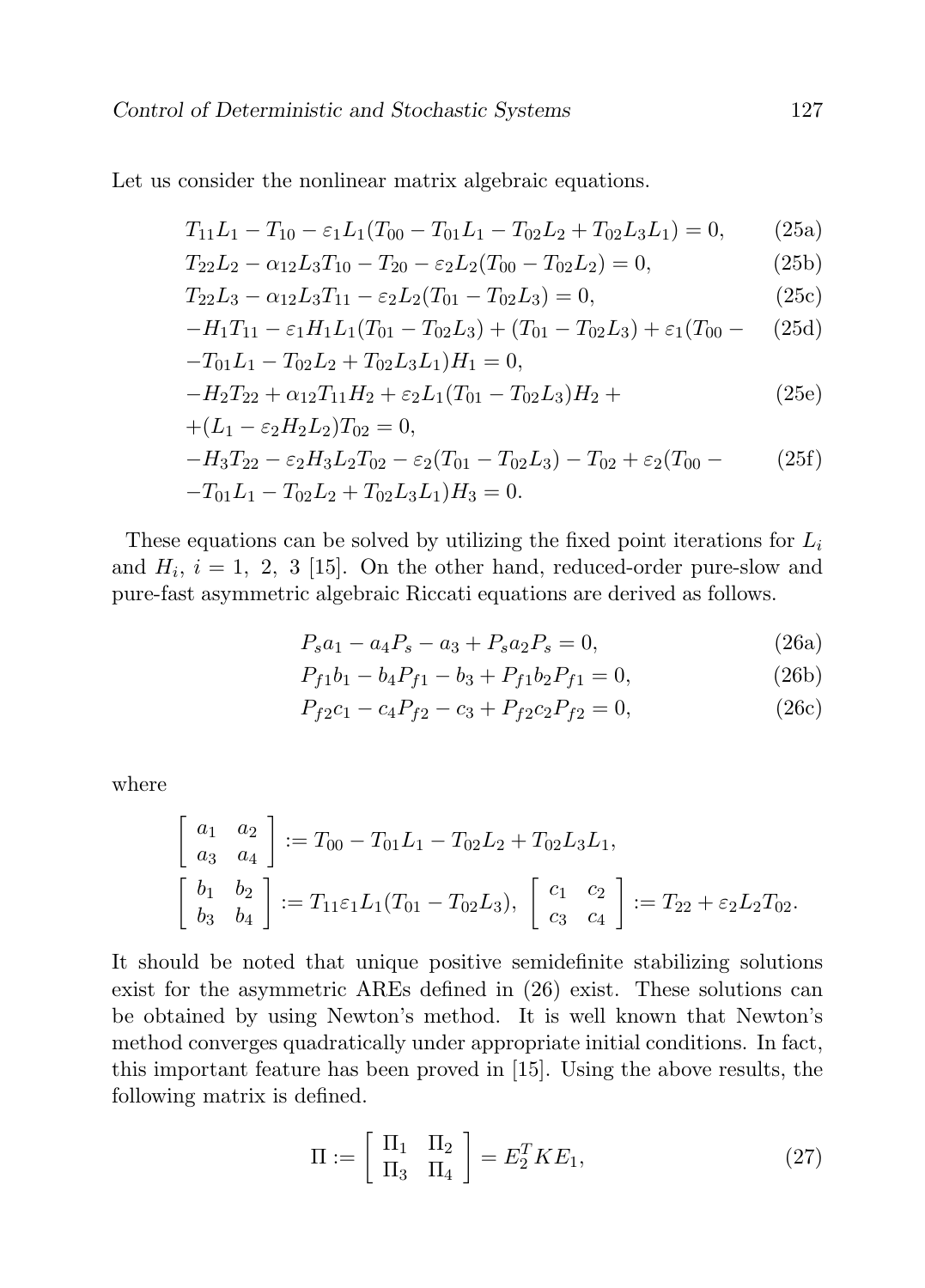.

where

$$
K := \begin{bmatrix} I_{n_0} - \varepsilon_1 H_1 L_1 + \varepsilon_1 \varepsilon_2 H_1 H_2 L_2 + \varepsilon_2 H_3 L_2 \\ L_1 - \varepsilon_2 H_2 L_2 \\ L_2 \end{bmatrix}
$$
  
\n
$$
- \varepsilon_1 H_1 + \varepsilon_1 \varepsilon_2 H_1 H_2 L_3 + \varepsilon_2 H_3 L_2 \quad \varepsilon_2 (H_3 + \varepsilon_1 H_1 H_2) \\ I_{n_1} - \varepsilon_2 H_2 L_3 \qquad - \varepsilon_2 H_2
$$
  
\n
$$
L_3 \qquad I_{n_2}
$$
  
\n
$$
E_1 := \begin{bmatrix} I_{n_0} & 0 & 0 & 0 & 0 & 0 \\ 0 & 0 & 0 & I_{n_0} & 0 & 0 \\ 0 & I_{n_1} & 0 & 0 & 0 & 0 \\ 0 & 0 & 0 & 0 & \varepsilon_1^{-1} I_{n_1} & 0 \\ 0 & 0 & I_{n_2} & 0 & 0 & 0 \\ 0 & 0 & 0 & 0 & \varepsilon_2^{-1} I_{n_2} \end{bmatrix},
$$

$$
E_2:=\left[\begin{array}{cccccc}I_{n_0}&0&0&0&0&0\\0&0&0&I_{n_0}&0&0\\0&I_{n_1}&0&0&0&0\\0&0&0&0&I_{n_2}&0\\0&0&I_{n_1}&0&0&0\\0&0&0&0&0&I_{n_2}\end{array}\right]
$$

Finally, we can express  $P_{\varepsilon}$  in terms of  $P_s$ ,  $P_{f1}$  and  $P_{f2}$ .

$$
P_{\varepsilon} = [\Omega_3 + \Omega_4 \cdot \text{block diag} \left( P_s \quad P_{f1} \quad P_{f2} \right) ]
$$

$$
\cdot \left[ \Omega_1 + \Omega_2 \cdot \textbf{block diag} \left( P_s \quad P_{f1} \quad P_{f2} \right) \right]^{-1}, \tag{28}
$$

where

$$
\Omega = \left[ \begin{array}{cc} \Omega_1 & \Omega_2 \\ \Omega_3 & \Omega_4 \end{array} \right] = \Pi^{-1}.
$$

However, these results are restricted to the MSPS such that the Hamiltonian matrices for the fast subsystems have no eigenvalues in common (see e.g., Assumption 5, [17]). Thus, we cannot apply the technique proposed in [15] to the practical system.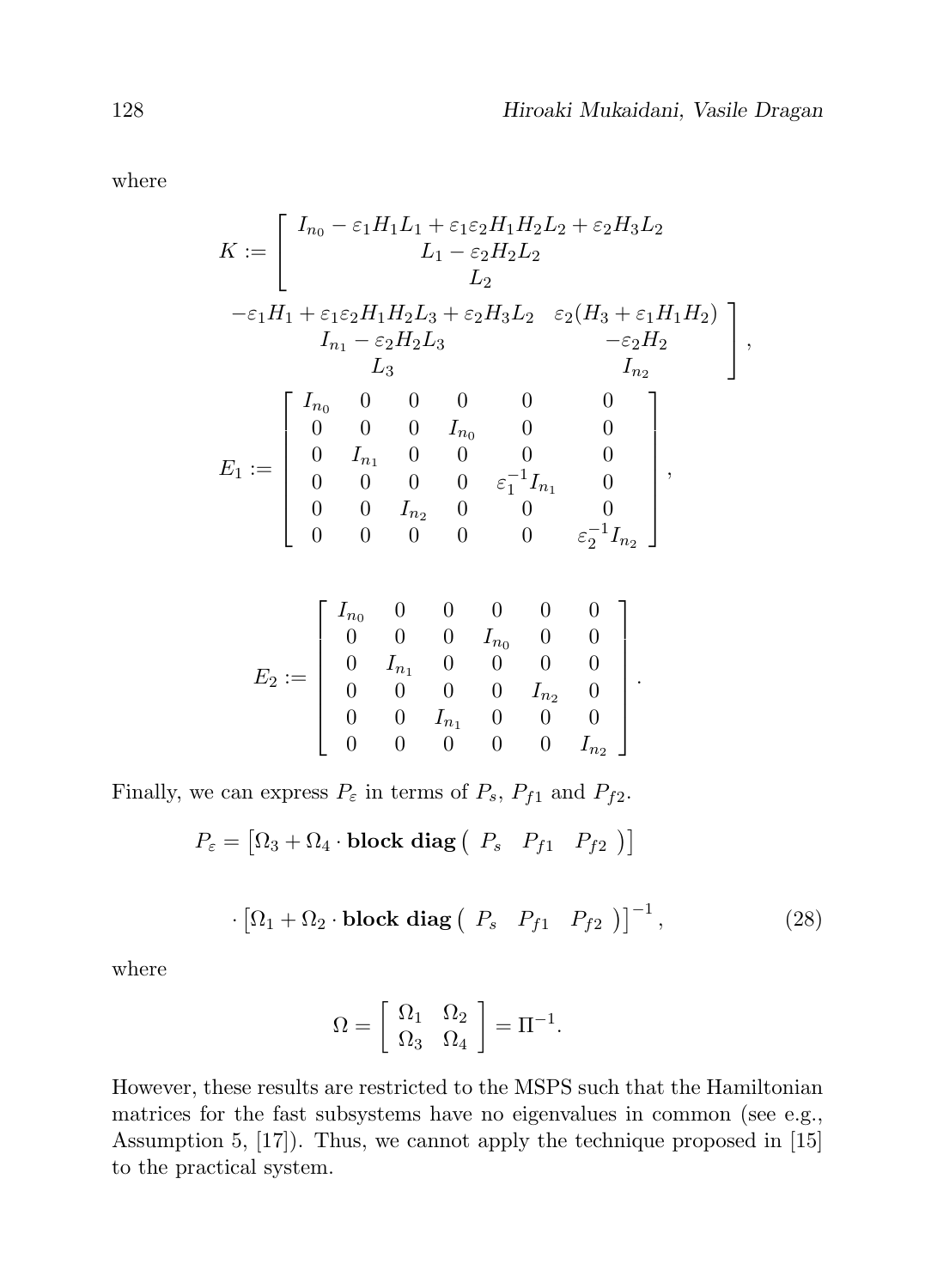#### 3.4.2 Recursive Computation

Now, let us define  $\phi := ||\varepsilon|| = \sqrt{\varepsilon_1^2 + \varepsilon_2^2}$ . The solution (21) of MARE (8) can be changed as follows.

$$
P_{\varepsilon} = \begin{bmatrix} \bar{P}_{00} + \phi E_{00} & \varepsilon_{1} (\bar{P}_{10} + \phi E_{10})^{T} & \varepsilon_{2} (\bar{P}_{20} + \phi E_{20})^{T} \\ \varepsilon_{1} (\bar{P}_{10} + \phi E_{10}) & \varepsilon_{1} (\bar{P}_{11} + \phi E_{11}) & \phi^{2} E_{21}^{T} \\ \varepsilon_{2} (\bar{P}_{20} + \phi E_{20}) & \phi^{2} E_{21} & \varepsilon_{2} (\bar{P}_{22} + \phi E_{22}) \end{bmatrix}, \quad (29)
$$

where  $E_{00} = E_{00}^T$ ,  $E_{11} = E_{11}^T$ ,  $E_{22} = E_{22}^T$ .

The  $O(\|\varepsilon\|)$  approximation of the error terms  $E_{pq}$  will result in  $O(|\varepsilon|^2)$ approximation of the required matrix  $P_{pq}$ . That is why we are interested in finding equations of the error terms and a convenient algorithm to find their solutions. Substituting (29) into (17), we arrive at the recursive algorithm.

$$
D_{11}^T E_{11}^{(n+1)} + E_{11}^{(n+1)} D_{11}
$$
  
=  $-\frac{\varepsilon_1}{\phi} (D_{01}^T \bar{P}_{10}^T + \bar{P}_{10} D_{01}) - \varepsilon_1 (D_{01}^T E_{10}^{(n)T} + E_{10}^{(n)} D_{01}) + \frac{\varepsilon_1^2}{\phi} P_{10}^{(n)} S_{00} P_{10}^{(n)T}$   
+  $\varepsilon_1 (E_{11}^{(n)} S_{01}^T P_{10}^{(n)T} + P_{10}^{(n)} S_{01} E_{11}^{(n)}) + \varepsilon_1 \sqrt{\alpha_{12}} (E_{21}^{(n)T} S_{02}^T P_{10}^{(n)T} +$   
+  $P_{10}^{(n)} S_{02} E_{21}^{(n)}) + \phi (E_{11}^{(n)} S_{11} E_{11}^{(n)} + \alpha_{12} E_{21}^{(n)T} S_{22} E_{21}^{(n)}),$  (30a)

$$
D_{22}^{T}E_{22}^{(n+1)} + E_{22}^{(n+1)}D_{22}
$$
  
=  $-\frac{\varepsilon_2}{\phi}(D_{02}^{T}\bar{P}_{20}^{T} + \bar{P}_{20}D_{02}) - \varepsilon_2(D_{02}^{T}E_{20}^{(n)T} + E_{20}^{(n)}D_{02}) + \frac{\varepsilon_2^2}{\phi}P_{20}^{(n)}S_{00}P_{20}^{(n)T}$   
+ $\varepsilon_2(E_{22}^{(n)}S_{02}^{T}P_{20}^{(n)T} + P_{20}^{(n)}S_{02}E_{22}^{(n)}) + \frac{\varepsilon_2}{\sqrt{\alpha_{12}}}(E_{21}^{(n)}S_{01}^{T}P_{20}^{(n)T} +$   
+ $P_{20}^{(n)}S_{01}E_{21}^{(n)T}) + \phi(E_{22}^{(n)}S_{22}E_{22}^{(n)} + \frac{1}{\alpha_{12}}E_{21}^{(n)}S_{11}E_{21}^{(n)T}),$  (30b)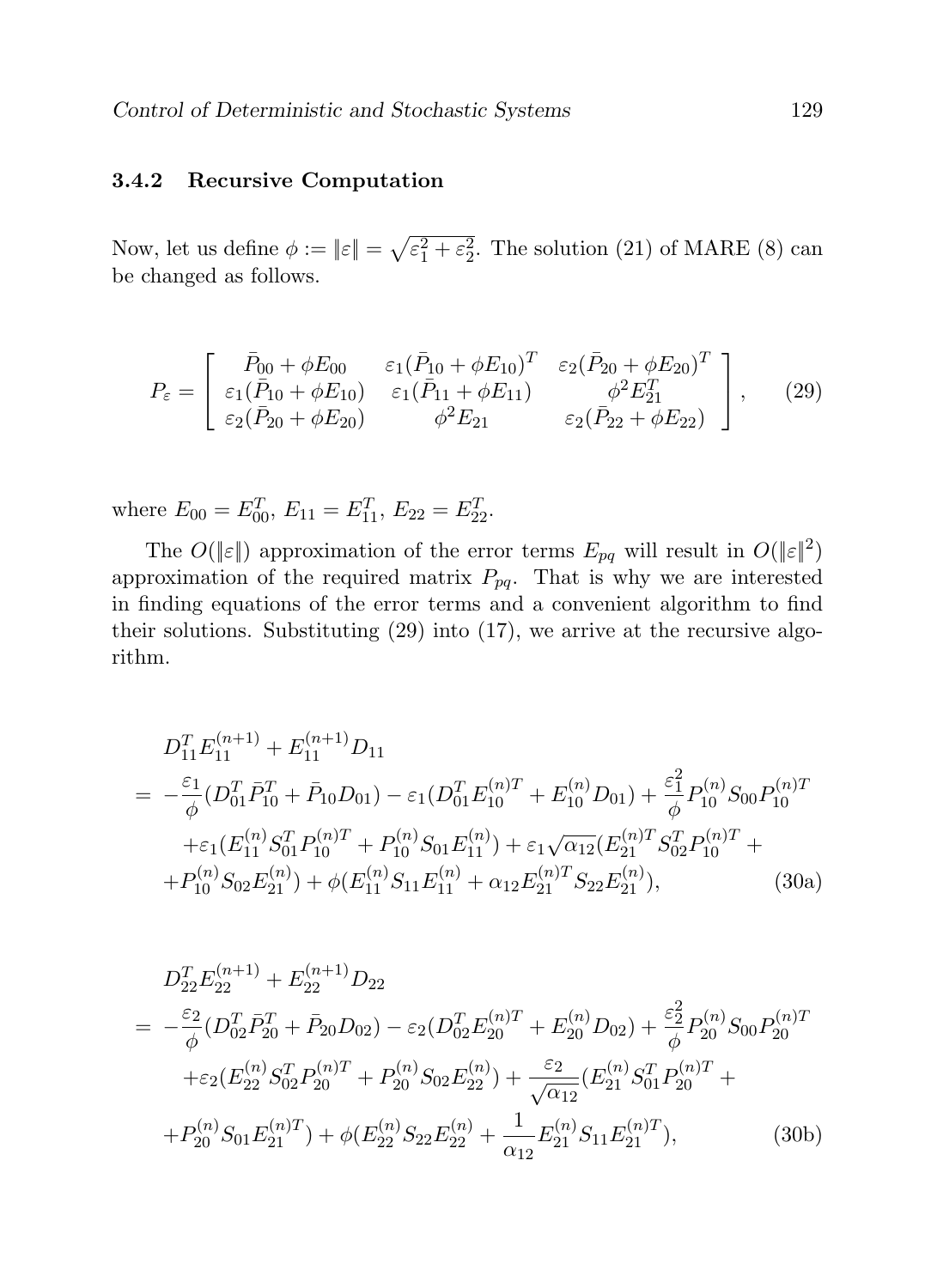$$
\sqrt{\alpha_{12}}E_{21}^{(n+1)T}D_{22} + \frac{1}{\sqrt{\alpha_{12}}}D_{11}^{T}E_{21}^{(n+1)T}
$$
\n
$$
= -\frac{\varepsilon_{1}}{\phi}\bar{P}_{10}D_{02} - \frac{\varepsilon_{2}}{\phi}D_{01}^{T}\bar{P}_{20}^{T} - \varepsilon_{1}E_{10}^{(n)}D_{02} - \varepsilon_{2}D_{01}^{T}E_{20}^{(n)T} + \varepsilon_{1}(P_{10}^{(n)}S_{02}E_{22}^{(n)} + \frac{1}{\sqrt{\alpha_{12}}}P_{10}^{(n)}S_{01}E_{21}^{(n)T}) + \varepsilon_{2}(E_{11}^{(n)}S_{01}^{T}P_{20}^{(n)T} + \sqrt{\alpha_{12}}E_{21}^{(n)T}S_{02}^{T}P_{20}^{(n)T})
$$
\n
$$
+ \frac{\varepsilon_{1}\varepsilon_{2}}{\phi}P_{10}^{(n)}S_{00}P_{20}^{(n)T} + \phi(\sqrt{\alpha_{12}}E_{21}^{(n)T}S_{22}E_{22}^{(n)} \qquad (30c)
$$
\n
$$
+ \frac{1}{\sqrt{\alpha_{12}}}E_{11}^{(n)T}S_{11}^{T}E_{21}^{(n)T}),
$$
\n
$$
D_{0}^{T}E_{00}^{(n+1)} + E_{00}^{(n+1)}D_{0}
$$
\n
$$
= -D_{10}^{T}D_{11}^{-T}H_{01}^{(n)T} - H_{01}^{(n)}D_{11}^{-1}D_{10} - D_{20}^{T}D_{22}^{-T}H_{02}^{(n)T} - H_{02}^{(n)}D_{22}^{-1}D_{20}
$$
\n
$$
+ \phi(E_{00}^{(n)}S_{00}E_{00}^{(n)} + E_{10}^{(n)T}S_{01}^{T}E_{00}^{(n)} + E_{00}^{(n)}S_{01}E_{10}^{(n)}
$$
\n
$$
+ E_{20}^{(n)T}S_{02}^{T}E_{00}^{(n)} + E_{00}
$$

where

$$
H_{01}^{(n)} = -D_{10}^T E_{11}^{(n+1)} - \sqrt{\alpha_{12}} D_{20}^T E_{21}^{(n+1)} - \frac{\varepsilon_1}{\phi} D_{00}^T \bar{P}_{10}^T - \varepsilon_1 D_{00}^T E_{10}^{(n)T} +
$$
  
\n
$$
+ \phi(E_{00}^{(n)} S_{01} E_{11}^{(n)} + E_{10}^{(n)T} S_{11} E_{11}^{(n)}) + \phi \sqrt{\alpha_{12}} (E_{00}^{(n)} S_{02} E_{21}^{(n)} +
$$
  
\n
$$
+ E_{20}^{(n)T} S_{22}^T E_{21}^{(n)}) + \varepsilon_1 (E_{00}^{(n)} S_{00} + E_{10}^{(n)T} S_{01}^T + E_{20}^{(n)T} S_{02}^T) P_{10}^{(n)T},
$$
  
\n
$$
H_{02}^{(n)} = -D_{20}^T E_{22}^{(n+1)} - \frac{1}{\sqrt{\alpha_{12}}} D_{10}^T E_{21}^{(n+1)T} - \frac{\varepsilon_2}{\phi} D_{00}^T \bar{P}_{20}^T - \varepsilon_2 D_{00}^T E_{20}^{(n)T} +
$$
  
\n
$$
+ \phi(E_{00}^{(n)} S_{02} E_{22}^{(n)} + E_{20}^{(n)T} S_{22} E_{22}^{(n)}) + \frac{\phi}{\sqrt{\alpha_{12}}} (E_{00}^{(n)} S_{01} E_{21}^{(n)T} +
$$
  
\n
$$
+ E_{10}^{(n)T} S_{11}^T E_{21}^{(n)T}) + \varepsilon_2 (E_{00}^{(n)} S_{00} + + E_{10}^{(n)T} S_{01}^T + E_{20}^{(n)T} S_{02}^T) P_{20}^{(n)T},
$$
  
\n
$$
P_{10}^{(n)} = \bar{P}_{10} + \phi E_{10}^{(n)}, \quad P_{20}^{(n)} = \bar{P}_{20} + \phi E_{20}^{(n)},
$$
  
\n<math display="</math>

The following theorem indicates the convergence of the algorithm (30).

Theorem 5. [49] Under Assumptions 1 and 2, there exist the unique and bounded solutions  $E_{pq}$  of the error equation in a neighborhood of  $||\varepsilon|| = 0$ .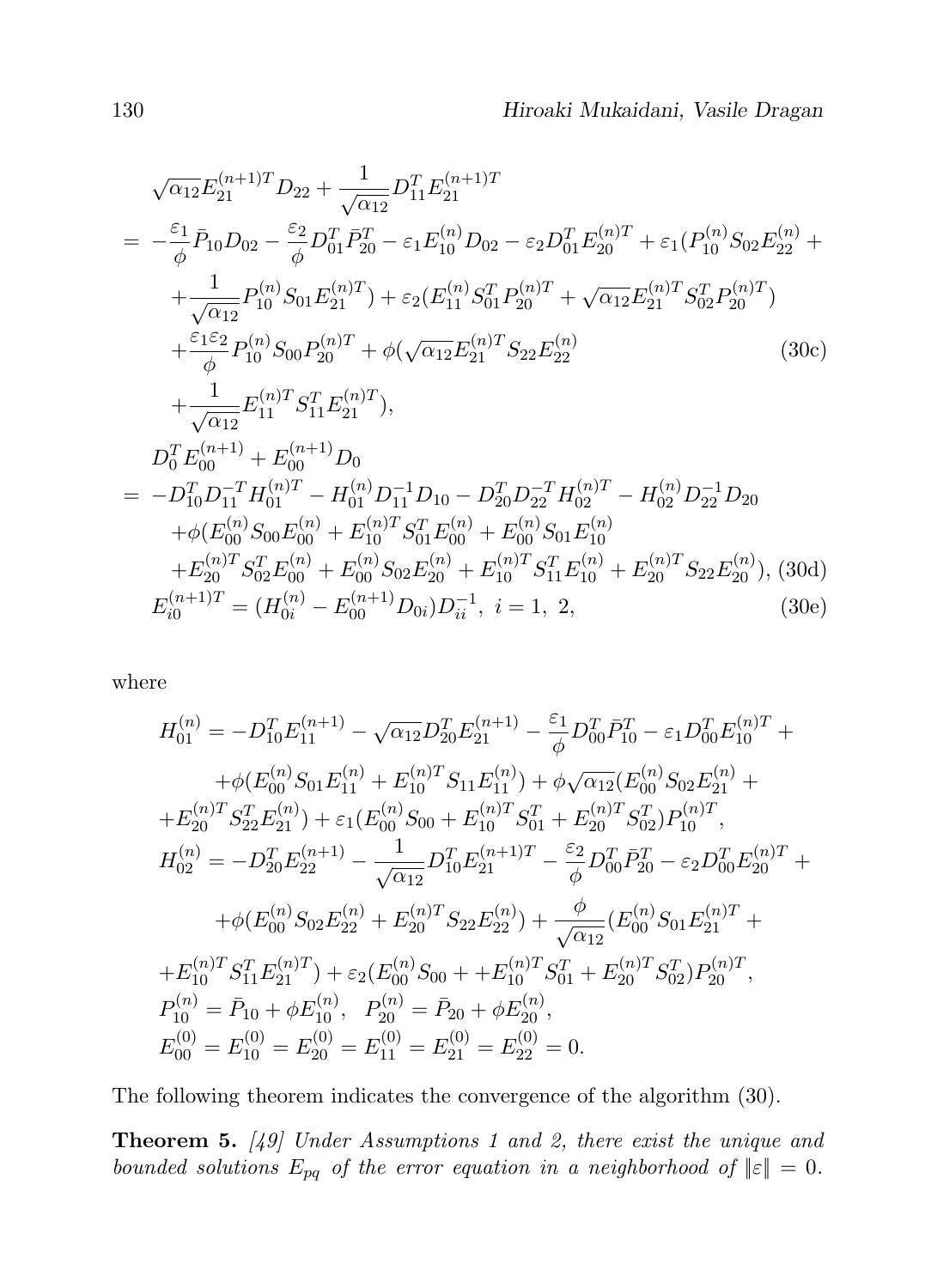Moreover, the algorithm (30) converges to the exact solution  $E_{pq}$  with the rate of convergence of  $O(|\epsilon|^n)$ , that is

$$
||E_{pq} - E_{pq}^{(n)}|| = O(||\varepsilon||^n), \ n = 1, 2, \dots, pq = 00, 10, 20, 11, 21, 22. (31)
$$

However, there exists the drawback that the recursive algorithm converges only to the approximation solution [49] since the convergence of the recursive algorithm depends on the zeroth-order solutions.

#### 3.4.3 Newton's Method

In this section, we develop an elegant and simple algorithm which converges globally to the positive semidefinite solution of the MARE (8). The algorithm uses the Kleinman algorithm [33], which is equivalent to Newton's method. Thus, this paper presents important improvements upon some of the results of [15, 49] in the sense that one need not assume that the Hamiltonian matrices for the fast subsystems have no eigenvalues in common. Moreover, the convergence solution does not depend on the initial guess, and quadratic convergence is attained.

We propose the following algorithm for solving the MARE (8)

$$
(A - SP^{(n)})^T P^{(n+1)} + P^{(n+1)T} (A - SP^{(n)}) + P^{(n)T} SP^{(n)} + Q = 0, (32)
$$
  
\n
$$
i = 0, 1, 2, ..., P_{\varepsilon}^{(n)} = \Phi_{\varepsilon} P^{(n)} = P^{(n)T} \Phi_{\varepsilon},
$$
  
\n
$$
P^{(n)} = \begin{bmatrix} P_{00}^{(n)} & \varepsilon_1 P_{10}^{(n)T} & \varepsilon_2 P_{20}^{(n)T} \\ P_{10}^{(n)} & P_{11}^{(n)} & \frac{1}{\sqrt{\alpha_{21}}} P_{21}^{(n)T} \\ P_{20}^{(n)} & \sqrt{\alpha_{21}} P_{21}^{(n)} & P_{22}^{(n)} \end{bmatrix}, A = \Phi_{\varepsilon} A_{\varepsilon}, S = \Phi_{\varepsilon} S_{\varepsilon} \Phi_{\varepsilon}
$$

with the initial condition

$$
P^{(0)} = \begin{bmatrix} \bar{P}_{00} & \varepsilon_1 \bar{P}_{10} T & \varepsilon_2 \bar{P}_{20}^T \\ \bar{P}_{10} & \bar{P}_{11} & 0 \\ \bar{P}_{20} & 0 & \bar{P}_{22} \end{bmatrix},
$$
\n(33)

where  $\bar{P}_{pq}, \ pq = 00, 10, 20, 11, 22$  are defined by (19).

The algorithm (32) has the feature given in the following theorem.

**Theorem 6.** [50] Under Assumptions 1 and 2, there exists a positive scalar  $\tilde{\sigma}_1$  such that for all  $\varepsilon \in H$  with  $0 < ||\varepsilon|| \leq \tilde{\sigma}_1$  the iterative algorithm (32) converges to the exact solution  $P_{\varepsilon}^* = \Phi_{\varepsilon} P^* = P^{*T} \Phi_{\varepsilon}$  with the rate of quadratic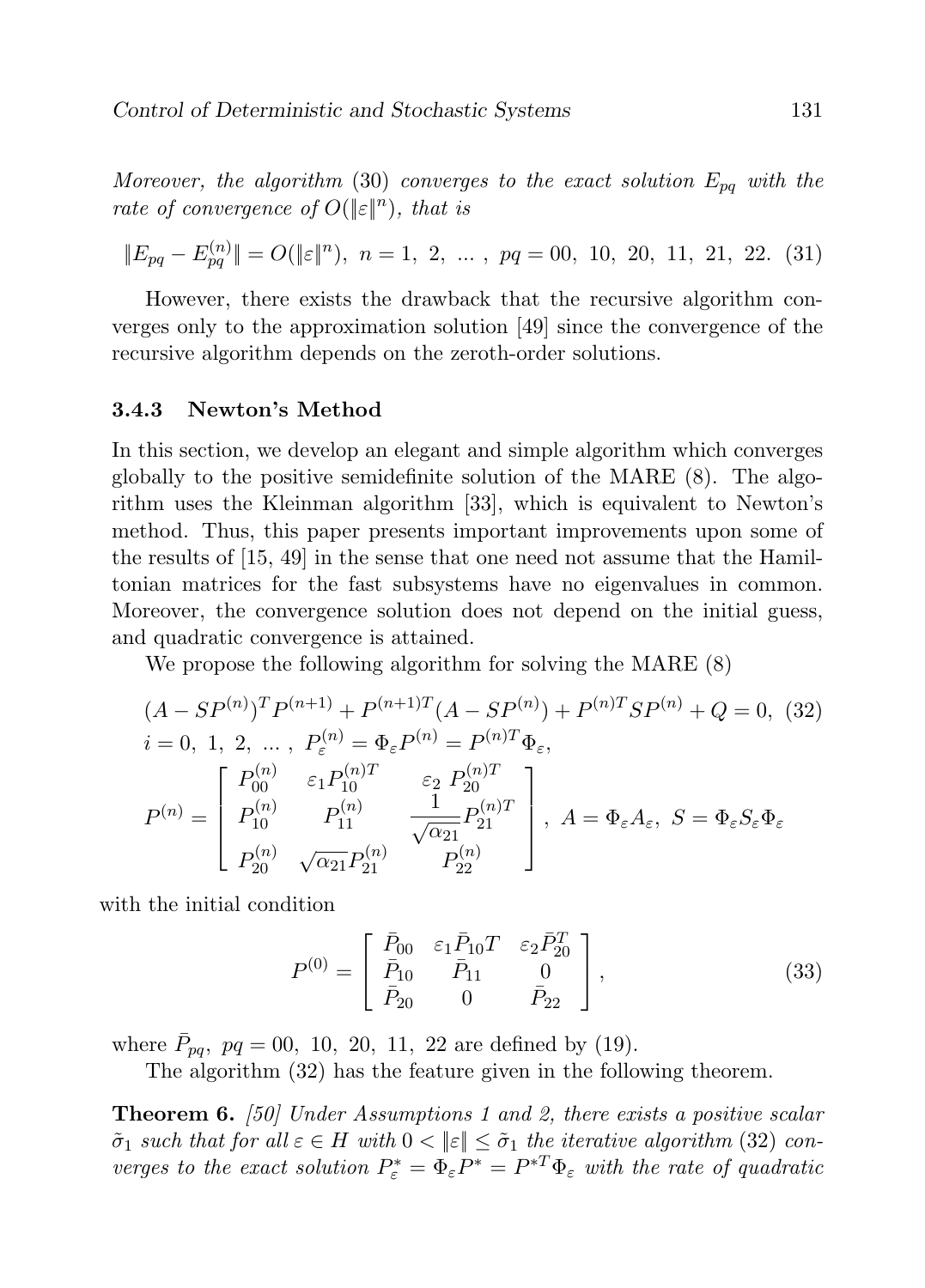.

convergence, where  $P_{\varepsilon}^{(n)} = \Phi_{\varepsilon} P^{(n)} = P^{(n)T} \Phi_{\varepsilon}$  is positive semidefinite. Moreover, zero-order solution  $P^{(0)}$  is in the neighborhood of the exact solution  $P_{\varepsilon}^*$ . That is, the following conditions are satisfied.

$$
||P^{(n)} - P^*|| \le \frac{(2\theta)^{2^n}}{2^n \beta L} = O(||\varepsilon||^{2^n}), \ n = 0, 1, 2, \cdots,
$$
 (34a)

$$
||P^{(0)} - P^*|| \le \frac{1}{\beta L} [1 - \sqrt{1 - 2\theta}], \tag{34b}
$$

where

$$
L := 2||S|| < \infty, \ \beta := ||[\nabla F(\mathbf{P}_0)]^{-1}||, \ \theta := \beta \eta L
$$

with

$$
\eta := \beta \cdot ||\mathbf{F}(\mathbf{P}_0)||, \mathbf{F}(\mathbf{P}) := \begin{bmatrix} \text{vec}F_{00} \\ \text{vec}F_{10} \\ \text{vec}F_{20} \\ \text{vec}F_{21} \\ \text{vec}F_{22} \end{bmatrix},
$$

$$
A^T P + P^T A - P^T S P + Q = \begin{bmatrix} F_{00} & F_{10}^T & F_{20}^T \\ F_{10} & F_{11} & F_{21}^T \\ F_{20} & F_{21} & F_{22} \end{bmatrix},
$$

and

$$
\nabla \boldsymbol{F}(\boldsymbol{P}) := \frac{\partial \boldsymbol{F}(\boldsymbol{P})}{\partial \boldsymbol{P}^T}, \ \boldsymbol{P} = \left[\begin{array}{c} \text{vec}P_{00} \\ \text{vec}P_{10} \\ \text{vec}P_{20} \\ \text{vec}P_{21} \\ \text{vec}P_{22} \end{array}\right], \ \ \boldsymbol{P}_0 = \left[\begin{array}{c} \text{vec}\bar{P}_{00} \\ \text{vec}\bar{P}_{10} \\ \text{vec}\bar{P}_{20} \\ \text{vec}P_{21} \\ \text{vec}P_{22} \end{array}\right]
$$

These proofs can be derived by applying the Newton-Kantorovich theorem [34, 35].

It should be noted that the proposed algorithm, which is based on the Kleinman algorithm, has quadratic convergence. It may also be noted that to solve the multiparameter algebraic Lyapunov equation (MALE), a fixedpoint algorithm can be combined. See [50] for details. In addition, it has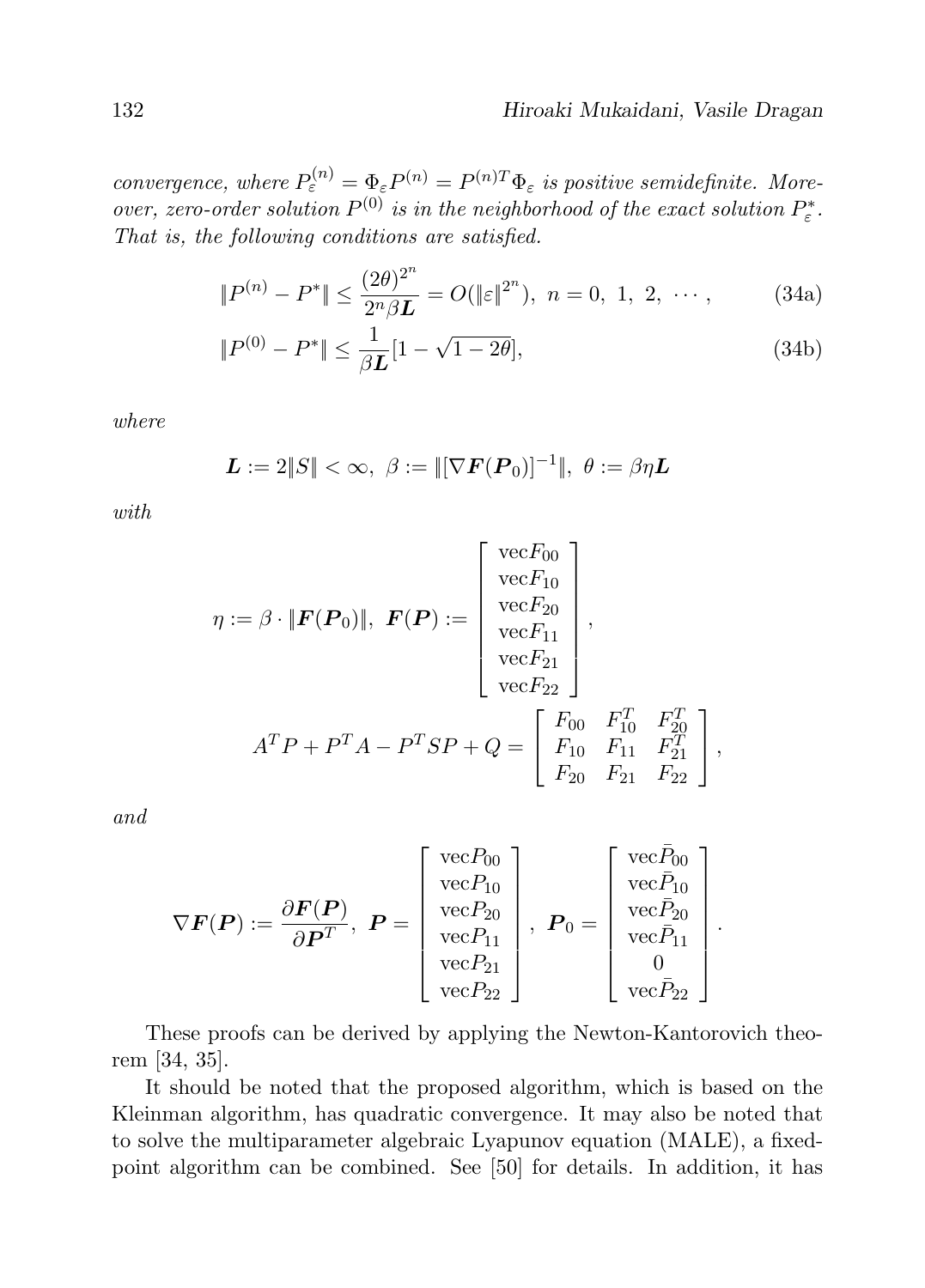been proved that the resulting  $O(|\epsilon|^{2^n})$  accuracy controller achieves the cost  $J_{\text{opt}} + O(\|\varepsilon\|^{2^{n+1}}).$ 

Remark 2. Using the Newton-Kantorovich theorem [34, 35], which will be presented later in this paper, it is clear that there exists a positive scalar  $\tilde{\sigma}_2$  such that for all  $\varepsilon \in H$  with  $0 < ||\varepsilon|| \leq \tilde{\sigma}_2$ , the MARE (8) has positive semidefinite solutions within the limits of the sufficiency condition. Moreover, it should be noted that the asymptotic structure of (21) can also be obtained by applying the Newton-Kantorovich theorem.

# 4 Extension to Other Problem

The above-mentioned techniques can be demonstrated for the filtering and the various control.

### 4.1 Filtering Problem

Filtering problems for MSPS have been investigated extensively. In [51], a new design method for the near-optimal Kalman filters has been proposed. As a result, the high-dimensional ill-conditioned MARE is replaced by the low-order singular perturbation parameter-independent ARE. Furthermore, the proposed filters can be implemented even if the fast state matrices are singular and the perturbation parameters are unknown. In [12], the wellposedness of multimodel strategies for a LQ-Gaussian (LQG) optimal control problem has been studied. In addition, numerical stiffness is avoided by using the exact slow-fast decomposition method for solving the filtered MARE in [17]. The local control problem of a control agent of the above paper is obtained by neglecting the fast dynamics of the other agent's subsystem, and each agent uses the optimal solution of its local control problem. However, the nonsingularity assumptions for the fast state matrices  $A_{ii}$ ,  $i = 1, ..., N$ are also needed. To avoid this drawback, a new recursive algorithm for solving the MARE has been proposed [54]. It has been proved that the solution of the MARE converges to a positive semi-definite stabilizing solution with the rate of convergence of  $O(|\varepsilon|^{n+1})$ , where i denotes the number of required iterations. Moreover, it has been recently proved that the resulting Kalman filter achieves a performance level, i.e.  $O(\|\varepsilon\|^{2n+1})$ , close to the optimal mean square error.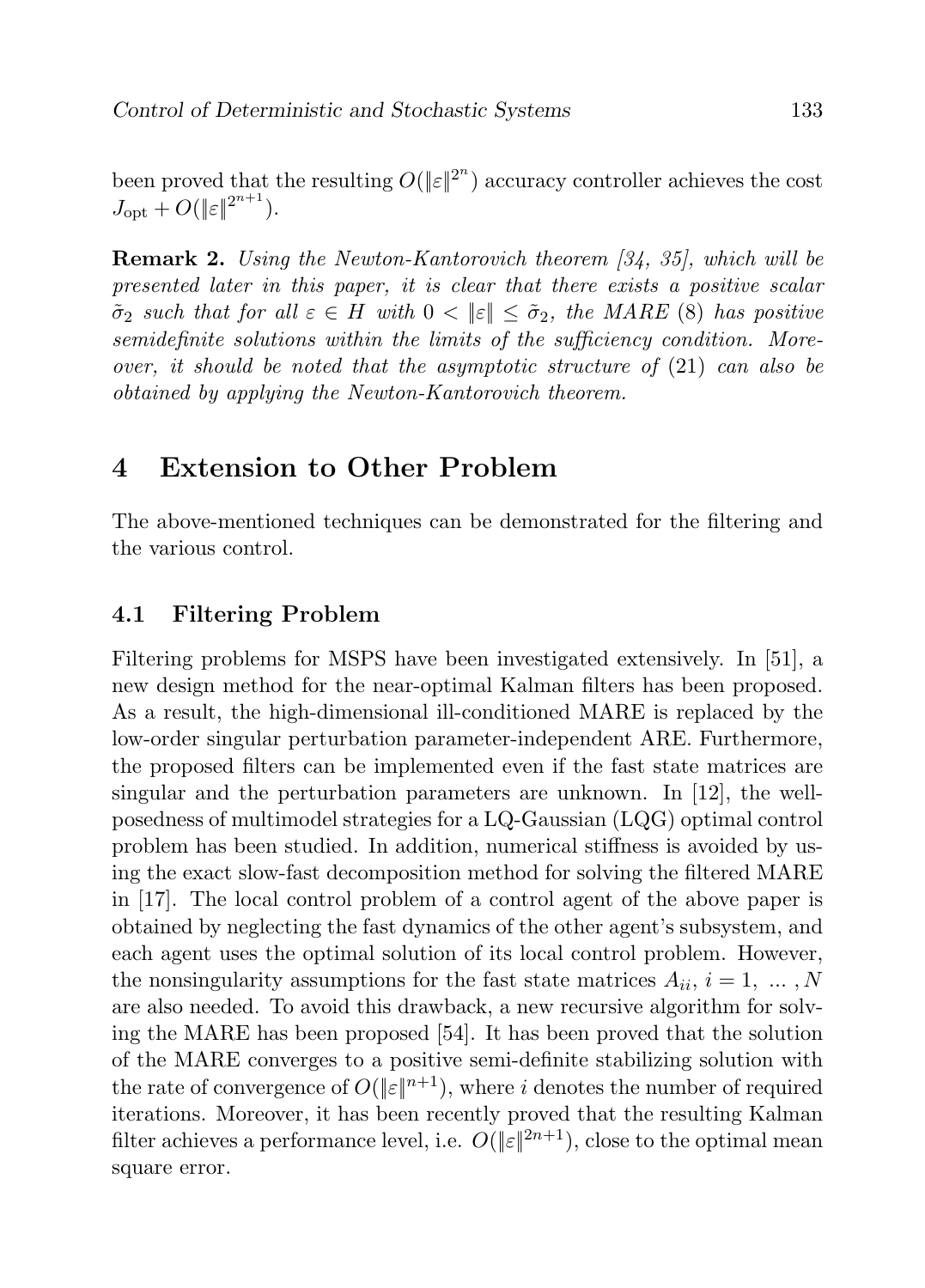### 4.2  $H_{\infty}$  Control Problem

The asymptotic expansions for MARE with a sign-indefinite quadratic term that arises in the  $H_{\infty}$  control problem and an iterative technique for solving such MARE are described in [48]. In [59], a new iterative algorithm for solving MARE with a sign-indefinite quadratic term has been proposed for the general case. The proposed algorithm consists of Newton's method and two fixed-point algorithms. As a result, it has been proven that the solution of the MARE converges to a positive semi-definite stabilizing solution with a rate of convergence of  $O(|\varepsilon|^{2^n})$ . Moreover, compared with the existing results [48], a reduction in the size of the computational work space can be achieved even if the MSPS has many fast subsystems. This algorithm for solving the MARE and MALE is applied to a wide class of control law synthesis methods involving a solution to the MARE, such as in the robust stabilizing control problem. On the other hand, a reliable  $H_{\infty}$  control for linear time-invariant MSPS against sensor failures has been investigated [30]. The main contribution of this paper was an extension of the previous study of the reliable  $H_{\infty}$  control.

### 4.3 Guaranteed Cost Control Problem

The multi-parameter singularly perturbed guaranteed cost control problem has been demonstrated [56]. By solving the reduced-order slow and fast AREs, the new  $\varepsilon$ -independent guaranteed cost controller can be obtained. The new technique has the following advantages: It does not need information on the small parameters  $\varepsilon_i$ . The required work space is the same as that of the reduced-order slow and fast subsystems. The present new results can be applied to the MSPS without the need for the various assumptions that have been made for the fast subsystems in the existing results, although the fast subsystems have the uncertainty. Therefore, the new design approach has been successfully applied to a more practical uncertain MSPS. Furthermore, if the parameters are known, we can obtain the exact GCC by using the above-mentioned numerical technique. As another important approach to the uncertain MSPS except for the guaranteed cost control problem, the fault diagnosis of two-time-scale MSPSs has been considered in [31].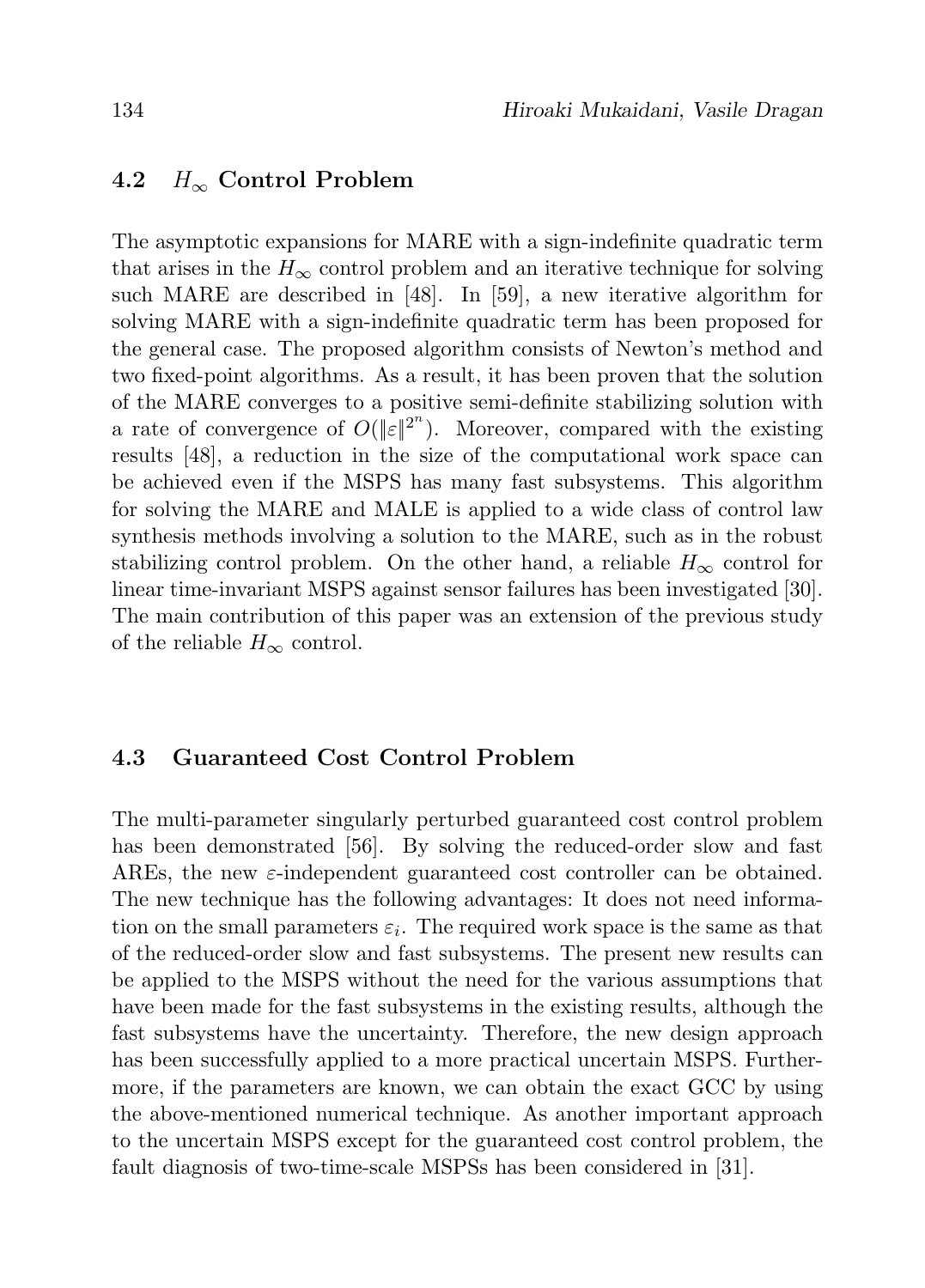### 5 Nash Games

The LQ Nash games for the MSPS have been studied by using composite controller design [5, 57, 58]. Furthermore, a decentralized stochastic Nash game has been presented for two decision makers controlling MSPS [8]. According to this result, in order to obtain near-equilibrium Nash strategies, the decision makers need only to solve two coupled low-order stochastic control problems. Furthermore, decentralized team strategies for decision makers using MSPS have been developed [10]. The well-posedness of the multimodel solution was demonstrated. Recently, computational approaches for Nash games have been studied [53, 55, 62]. For obtaining the strategies, Newton's method [55] seems to be very powerful tool. In this section, existing and recent progress on the use of the two-time-scale decomposition method and numerical analysis related to Nash games for MSPSs will be reviewed.

### 5.1 Parameter Independent Strategies

Consider a linear time-invariant MSPS

$$
\dot{x}(t) = A_0 x(t) + \sum_{j=1}^{N} A_{0j} z_j(t) + \sum_{j=1}^{N} B_{0j} u_j(t), \ x(0) = x^0,
$$
 (35a)

$$
\varepsilon_i \dot{z}_i(t) = A_{i0} x(t) + A_{ii} z_i(t) + B_{ii} u_i(t), \ z_i(0) = z_i^0, \ i = 1, \ \dots \ , N, (35b)
$$

with the quadratic cost functions

$$
J_i(u_1, ..., u_N) = \frac{1}{2} \int_0^\infty [y_i^T y_i + u_i^T R_{ii} u_i] dt,
$$
 (36a)

$$
y_i = C_{i0}x + C_{ii}z_i = C_i\xi.
$$
\n(36b)

These conditions are quite natural since at least one control agent has to be able to control and observe unstable modes. Our purpose is to find a linear feedback strategy set  $(u_1^*, \ldots, u_N^*)$  such that

$$
J_i(u_1^*, \ldots, u_N^*) \leq J_i(u_1^*, \ldots, u_{i-1}^*, u_i, u_{i+1}^*, \ldots, u_N^*), i = 1, \ldots, N(37)
$$

The decision makers are required to select the closed loop strategy  $u_i^*$ , if they exist, such that (37) holds. Moreover, each player uses the strategy  $u_i^*$  such that the closed-loop system is asymptotically stable for sufficiently small  $\varepsilon_i$ . The following lemma is already known [36].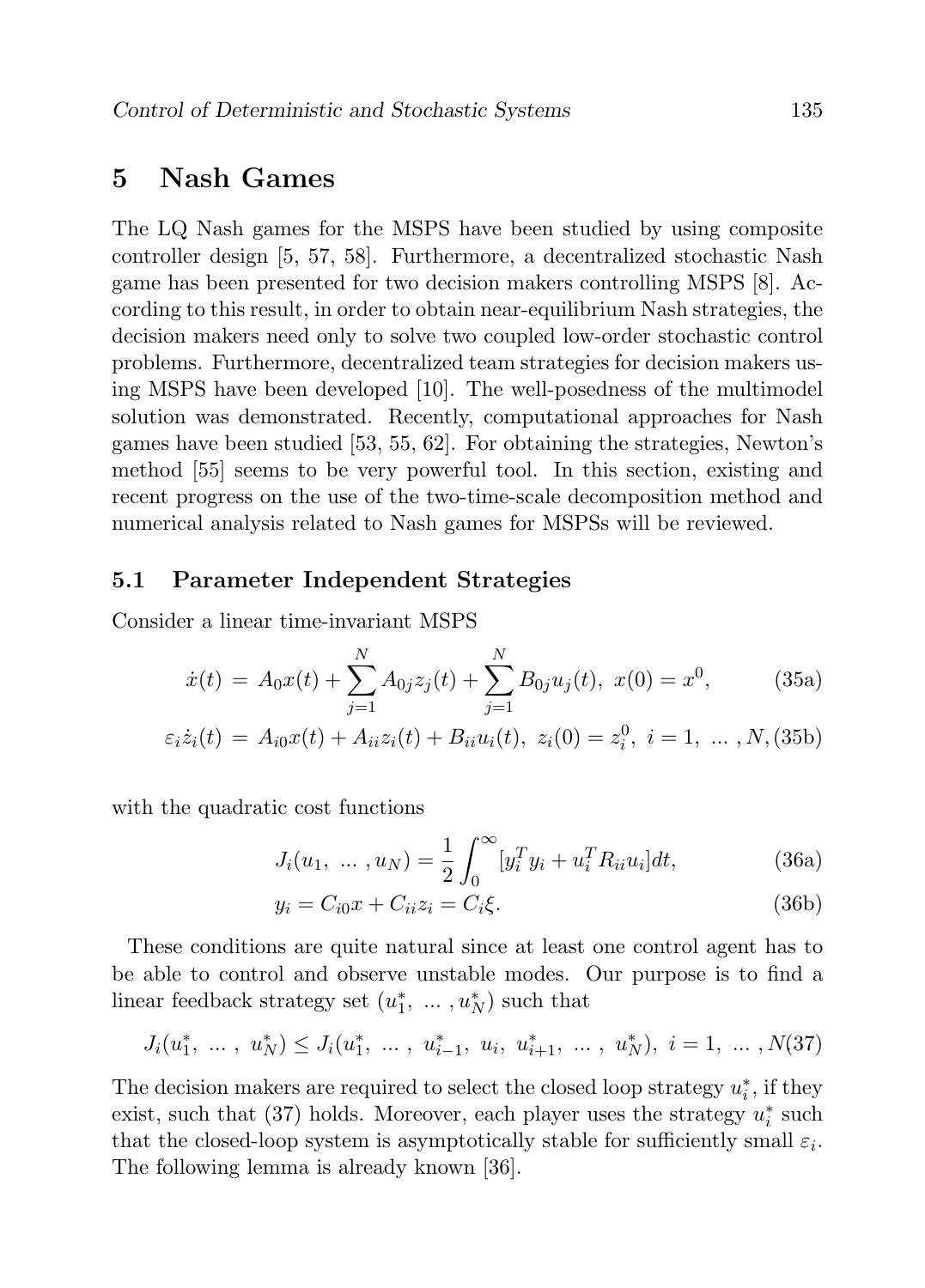,

**Lemma 5.** There exists an admissible strategy such that the inequality  $(37)$ holds iff the cross-coupled multiparameter algebraic Riccati equations (CMAREs)

$$
P_{i\varepsilon} \left( A_{\varepsilon} - \sum_{j=1}^{N} S_{j\varepsilon} P_{j\varepsilon} \right) + \left( A_{\varepsilon} - \sum_{j=1}^{N} S_{j\varepsilon} P_{j\varepsilon} \right)^T P_{i\varepsilon} + P_{i\varepsilon} S_{i\varepsilon} P_{i\varepsilon} + Q_i = 0, \tag{38}
$$

 $i = 1, \ldots, N$ , have solutions  $P_{i\epsilon} \geq 0$ , where

$$
P_{i\varepsilon} := \begin{bmatrix} P_{i00} & P_{if0}^T \Pi_{\varepsilon} \\ \Pi_{\varepsilon} P_{if0} & \Pi_{\varepsilon} P_{if} \end{bmatrix}, P_{i00} = P_{i00}^T, P_{if0} \begin{bmatrix} P_{i10} \\ \vdots \\ P_{iN0} \end{bmatrix},
$$
  
\n
$$
P_{if} := \begin{bmatrix} P_{i11} & \alpha_{12} P_{i21}^T & \alpha_{13} P_{i31}^T & \cdots & \alpha_{1N} P_{iN1}^T \\ P_{i21} & P_{i22} & \alpha_{23} P_{i32}^T & \cdots & \alpha_{2N} P_{iN2}^T \\ \vdots & \vdots & \vdots & \ddots & \vdots \\ P_{i(N-1)1} & P_{i(N-1)2} & P_{i(N-1)3} & \cdots & \alpha_{(N-1)N} P_{iN(N-1)}^T \\ P_{iN1} & P_{iN2} & P_{iN3} & \cdots & P_{iNN} \end{bmatrix}
$$
  
\n
$$
B_1 := \begin{bmatrix} B_{10} \\ B_{11} \\ B_{11} \\ \vdots \\ 0 \end{bmatrix}, \dots, B_i := \begin{bmatrix} B_{i0} \\ \vdots \\ B_{ii} \\ \vdots \\ 0 \end{bmatrix}, \dots, B_N := \begin{bmatrix} B_{0N} \\ 0 \\ \vdots \\ 0 \\ B_{NN} \end{bmatrix},
$$
  
\n
$$
S_{i\varepsilon} := \Phi_{\varepsilon}^{-1} B_i R_{ii}^{-1} B_i^T \Phi_{\varepsilon}^{-1},
$$
  
\n
$$
S_i := B_i R_{ii}^{-1} B_i^T = \begin{bmatrix} S_{i00} & O & S_{i0i} & O \\ O & O & O & O \\ S_{i0i}^T & O & S_{i0i} & O \\ O & O & O & O \\ O & O & O & O \end{bmatrix},
$$
  
\n
$$
Q_i := C_i C_i^T = \begin{bmatrix} Q_{i00} & O & Q_{i0i} & O \\ Q_{i0i}^T & O & Q_{i0i} & O \\ Q_{i0i}^T & O & Q_{i0i} & O \\ O & O & O & O \end{bmatrix},
$$
  
\n
$$
\Phi_{\varepsilon
$$

Then the closed-loop linear Nash equilibrium solutions to the full-order prob-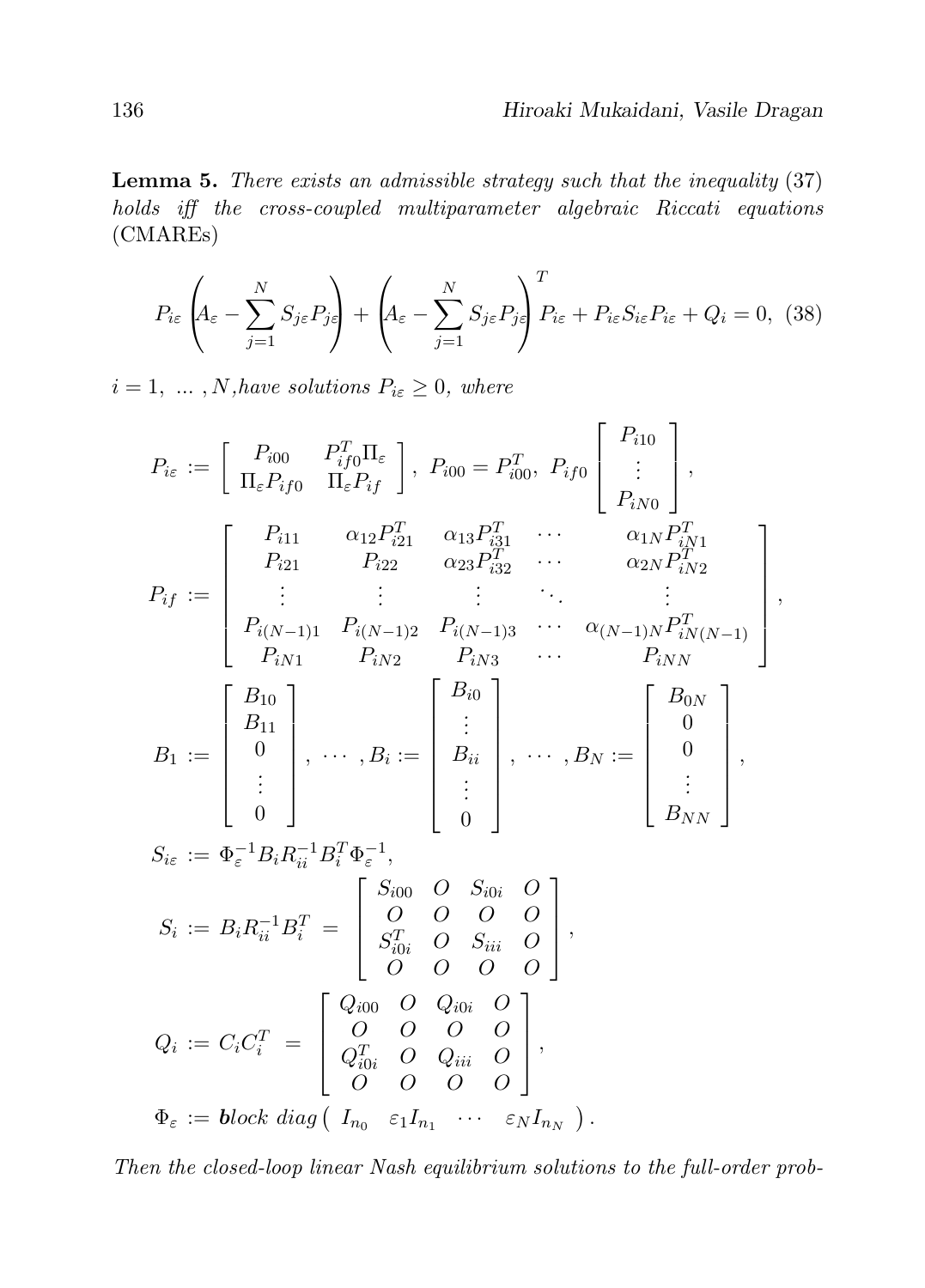lem are given by

$$
u_i^*(t) = -R_{ii}^{-1} B_{i\varepsilon}^T P_{i\varepsilon} \xi(t).
$$
 (39)

It should be noted that it is impossible to solve the CMARE (38) if the small perturbed parameter  $\varepsilon_i$  are unknown. Thus, the purpose of this section is to find the parameter-independent Nash strategies.

The parameter-independent Nash strategies for the MSPS will be studied under the following basic assumption.

**Assumption 3.** The Hamiltonian matrices  $T_{iii}$ ,  $i = 1, ... N$  are nonsingular, where

$$
T_{iii} := \begin{bmatrix} A_{ii} & -S_{iii} \\ -Q_{iii} & -A_{ii}^T \end{bmatrix}.
$$
 (40)

Under Assumptions 1-3, the following zeroth-order equations of the CMAREs (38) are given as  $\|\varepsilon\| \to +0$ .

$$
\bar{P}_{i00}\left(A_s - \sum_{j=1}^N S_{s_j} \bar{P}_{j00}\right) + \left(A_s - \sum_{j=1}^N S_{s_j} \bar{P}_{j00}\right)^T \bar{P}_{i00} + \n+ \bar{P}_{i00} S_{s_i} \bar{P}_{i00} + Q_{s_i} = 0,
$$
\n(41a)

$$
A_{ii}^T \bar{P}_{iii} + \bar{P}_{iii} A_{ii} - \bar{P}_{iii} S_{iii} \bar{P}_{iii} + Q_{iii} = 0,
$$
  
\n
$$
\bar{P}_{ikl} = 0, \ k > l, \ \bar{P}_{ijj} = 0, \ i \neq j
$$
\n(41c)

$$
\begin{bmatrix}\n\bar{P}_{110} & \bar{P}_{210} & \cdots & \bar{P}_{N10}\n\end{bmatrix} = \begin{bmatrix}\n\bar{P}_{111} \\
-I_{n_1}\n\end{bmatrix}^T T_{111}^{-1} T_{110} \begin{bmatrix}\nI_{n_0} & 0 & \cdots & 0 \\
\bar{P}_{100} & \bar{P}_{200} & \cdots & \bar{P}_{N00}\n\end{bmatrix},
$$
\n
$$
\begin{bmatrix}\n\bar{P}_{111} & \bar{P}_{122} & \bar{P}_{111} & \bar{P}_{110} & \bar{P}_{100} & \cdots & 0\n\end{bmatrix}.
$$

$$
\begin{bmatrix}\n\bar{P}_{120} & \bar{P}_{220} & \cdots & \bar{P}_{N20}\n\end{bmatrix} = \begin{bmatrix}\n\bar{P}_{222} \\
-I_{n_2}\n\end{bmatrix}^T\n\begin{bmatrix}\nT_{222}^{-1}T_{220} \\
\bar{P}_{100} & \bar{P}_{200} & \cdots & \bar{P}_{N00}\n\end{bmatrix},
$$
\n
$$
\vdots
$$

$$
\begin{bmatrix} \bar{P}_{1N0} & \bar{P}_{2N0} \cdots \bar{P}_{NN0} \end{bmatrix} = \begin{bmatrix} \bar{P}_{NNN} \\ -I_{n_N} \end{bmatrix}^T T_{NNN}^{-1} T_{NN0} \begin{bmatrix} 0 & 0 & \cdots & I_{n_0} \\ \bar{P}_{100} & \bar{P}_{200} \cdots \bar{P}_{N00} \end{bmatrix}, (41d)
$$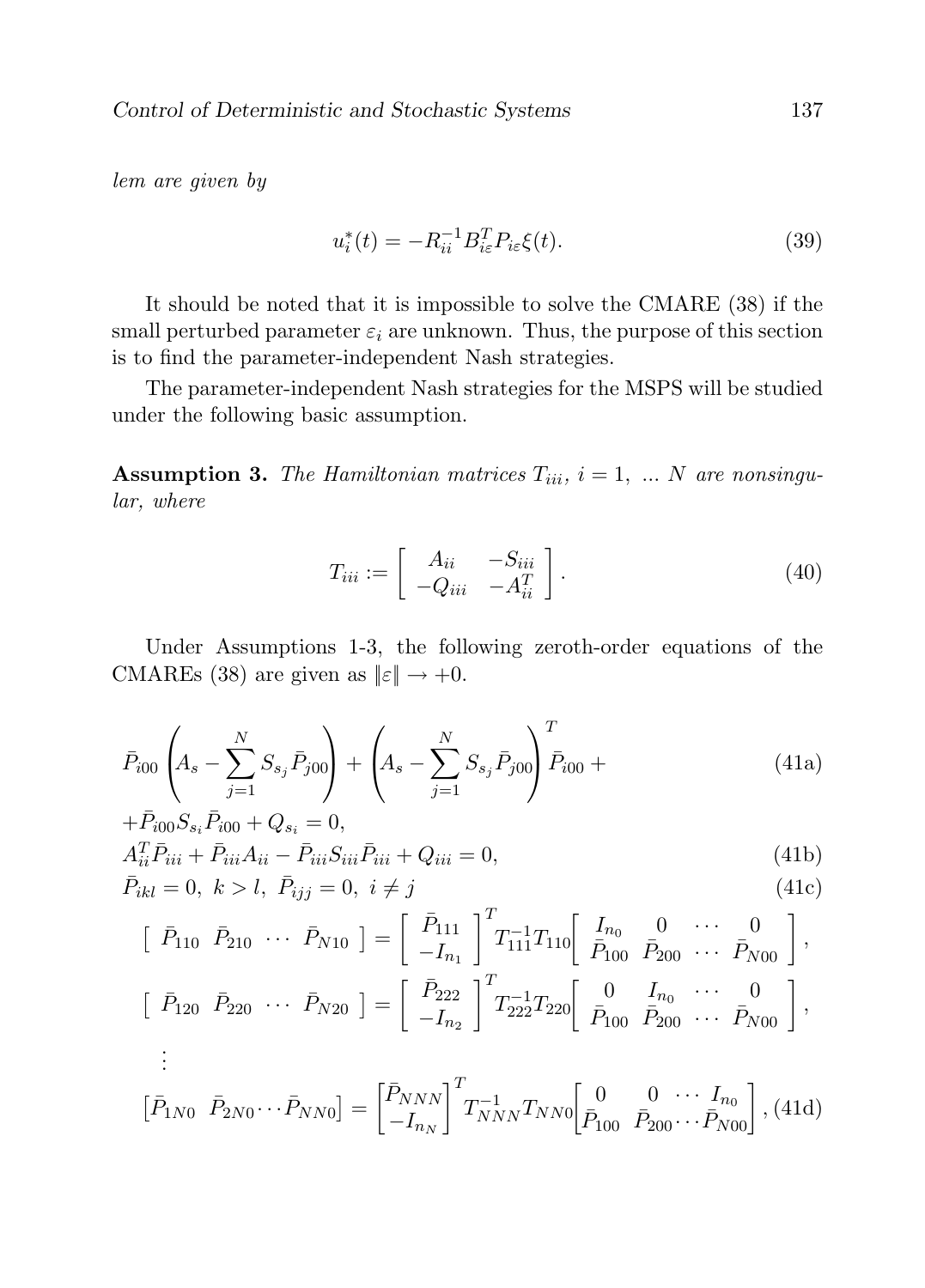where

$$
\begin{bmatrix}\nA_s & * & * \\
* & -A_s^T\n\end{bmatrix} = \begin{bmatrix}\nA_0 & * & * \\
* & -A_0^T\n\end{bmatrix} - \sum_{i=1}^N T_{i0i} T_{iii}^{-1} T_{ii0},
$$
\n
$$
\begin{bmatrix}\n* & -S_{si} \\
-Q_{si} & * \end{bmatrix} = T_{i00} - T_{i0i} T_{iii}^{-1} T_{ii0},
$$
\n
$$
T_{i00} = \begin{bmatrix}\nA_0 & -S_{i00} \\
-Q_{i00} & -A_0^T\n\end{bmatrix}, T_{i0i} = \begin{bmatrix}\nA_{0i} & -S_{i0i} \\
-Q_{i0i} & -A_{i0}^T\n\end{bmatrix}, T_{ii0} = \begin{bmatrix}\nA_{i0} & -S_{i0i}^T \\
-Q_{i0i}^T & -A_{0i}^T\n\end{bmatrix},
$$
\n $i = 1, ..., N.$ 

The following theorem shows the relation between the solutions  $P_i$  and the zeroth-order solutions  $\bar{P}_{ikl}$   $i = 1, ..., N, k \ge l, 0 \le k, l \le N$ .

$$
\det \begin{bmatrix} \hat{A}_{s}^{T} \otimes I_{n_{0}} + I_{n_{0}} \otimes \hat{A}_{s}^{T} & -(S_{s_{2}}\bar{P}_{100}) \otimes I_{n_{0}} - I_{n_{0}} \otimes (S_{s_{2}}\bar{P}_{100}) \cdots \\ -(S_{s_{1}}\bar{P}_{200}) \otimes I_{n_{0}} - I_{n_{0}} \otimes (S_{s_{1}}\bar{P}_{200}) & \hat{A}_{s}^{T} \otimes I_{n_{0}} + I_{n_{0}} \otimes \hat{A}_{s}^{T} \cdots \\ \vdots & \vdots & \ddots \\ -(S_{s_{1}}\bar{P}_{N00}) \otimes I_{n_{0}} - I_{n_{0}} \otimes (S_{s_{1}}\bar{P}_{N00}) - (S_{s_{2}}\bar{P}_{N00}) \otimes I_{n_{0}} - I_{n_{0}} \otimes (S_{s_{2}}\bar{P}_{N00}) \cdots \\ \cdots - (S_{s_{N}}\bar{P}_{100}) \otimes I_{n_{0}} - I_{n_{0}} \otimes (S_{s_{N}}\bar{P}_{100}) \\ \cdots - (S_{s_{N}}\bar{P}_{200}) \otimes I_{n_{0}} - I_{n_{0}} \otimes (S_{s_{N}}\bar{P}_{200}) \\ \vdots & \vdots & \vdots \\ \hat{A}_{s}^{T} \otimes I_{n_{0}} + I_{n_{0}} \otimes \hat{A}_{s}^{T} \end{bmatrix} \neq 0, \qquad (42)
$$

where  $\hat{A}_s := A_s - \sum$  $j=1$  $S_{s_j} \bar{P}_{j00}$  and  $\hat{A}_s$  are stable matrix.

Theorem 7. Suppose that the condition (42) holds. Under Assumptions 1 and 2, there is a neighborhood  $V(0)$  of  $||\varepsilon|| = 0$  such that for all  $||\varepsilon|| \in V(0)$ there exists a solution  $P_i = P_i(\varepsilon_1, \ldots, \varepsilon_N)$ . These solutions are unique in a neighborhood of  $\overline{P}_i = P_i(0, ..., 0)$ . Then, the MARE (38) possess the power series expansion at  $||\varepsilon|| = 0$ . That is, the following form is satisfied.

$$
P_{i\varepsilon} := \Phi_{\varepsilon} P_i, P_i = \bar{P}_i + O(\|\varepsilon\|) = \begin{bmatrix} \bar{P}_{i00} & 0 & \cdots & 0 & 0 & 0 & \cdots & 0 \\ \bar{P}_{i10} & 0 & \cdots & 0 & 0 & 0 & \cdots & 0 \\ \vdots & \vdots & \ddots & \vdots & \vdots & \ddots & \vdots \\ \bar{P}_{i00} & 0 & \cdots & 0 & \bar{P}_{iii} & 0 & \cdots & 0 \\ \vdots & \vdots & \ddots & \vdots & \vdots & \ddots & \vdots \\ \bar{P}_{iN0} & 0 & \cdots & 0 & 0 & 0 & \cdots & 0 \end{bmatrix} + O(\|\varepsilon\|). \tag{43}
$$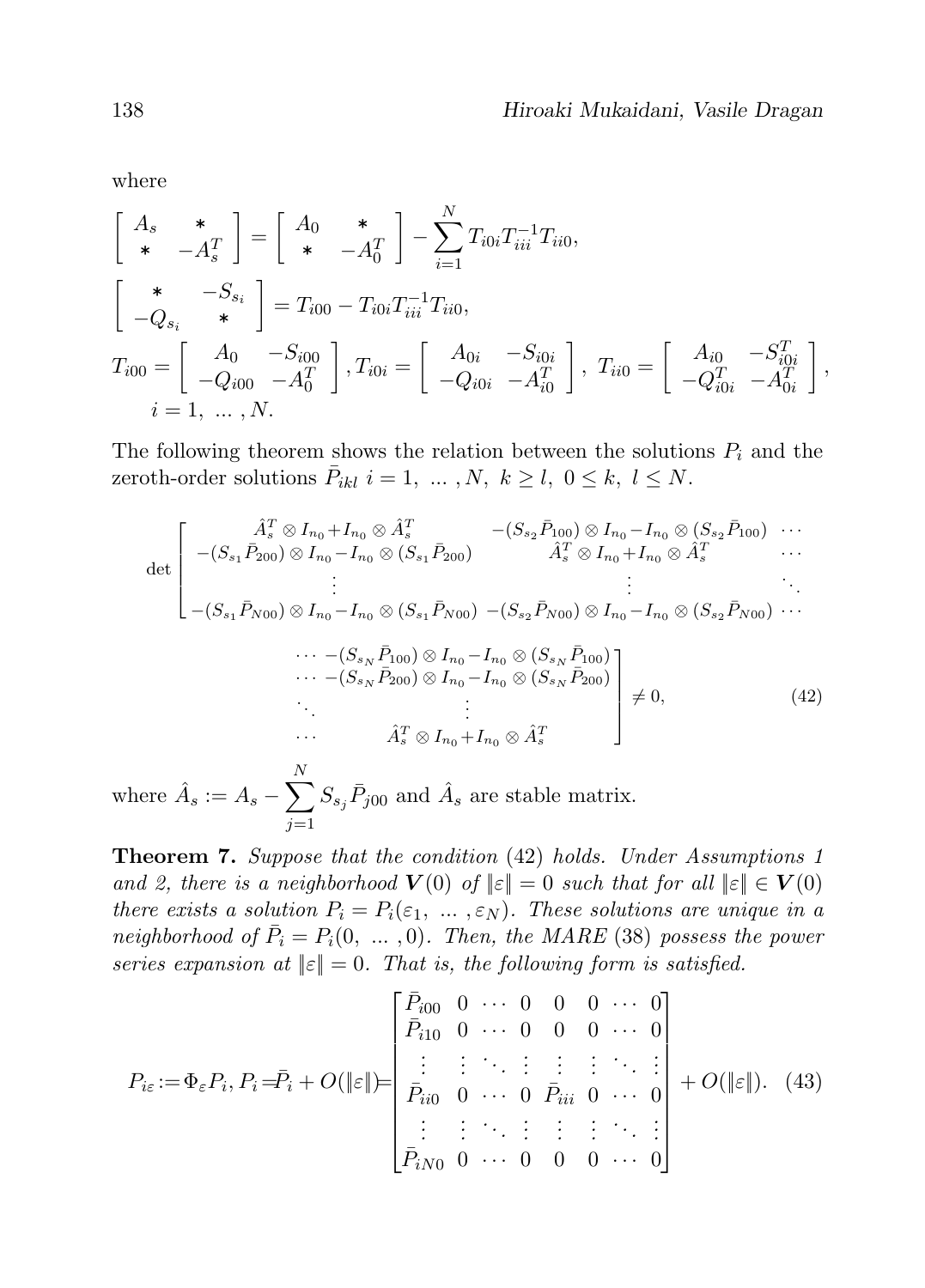### 5.2 Numerical Algorithms

When the parameters represent small unknown perturbations whose values are not known exactly, the previously introduced composite design is very useful. However, the composite Nash equilibrium solution achieves only a performance level of  $O(|\varepsilon|)$ , close to the full-order performance. Another important drawback is that since the closed-loop solution of the reduced Nash problem depends on the path along  $\varepsilon_1/\varepsilon_2$  as  $\|\varepsilon\| \to +0$ , we cannot conclude that the closed-loop solution of the full problem converges to the closedloop solution of the reduced problem [2]. Therefore, as long as the small perturbation parameters  $\varepsilon_i$  are known, much effort should be made towards finding the exact strategies which guarantees Nash equilibrium without illconditioning. In this subsection, the iterative algorithms for solving the CMAREs are summarized.

#### 5.2.1 Recursive Computation

A recursive algorithm for solving singularly perturbed Nash games has been attempted [53]. It has been shown that the recursive algorithm is very effective in solving the CMAREs when the system matrices are functions of a small perturbation parameter  $\varepsilon_i$ . However, the recursive algorithm converges only to the approximation solution because the convergence solutions depend on the zeroth-order solutions. In addition, the recursive algorithm has the property of linear convergence. Thus, the convergence speed is very slow.

### 5.2.2 Newton's Method

In order to improve the convergence rate of the recursive algorithm, we propose the following algorithm which is based on the Newton's method.

$$
\Phi^{(n)T} \mathbf{P}^{(n+1)} + \mathbf{P}^{(n+1)T} \Phi^{(n)} - \Theta^{(n)T} \mathbf{P}^{(n+1)} \mathbf{J} - \mathbf{J} \mathbf{P}^{(n+1)T} \Theta^{(n)} + \Xi^{(n)} = 0,
$$
\n
$$
n = 0, 1, \dots, \qquad (44)
$$
\n
$$
\Leftrightarrow \begin{cases}\n\Phi_1^{(n)T} P_1^{(n+1)} + P_1^{(n+1)T} \Phi_1^{(n)} - \Theta_2^{(n)T} P_2^{(n+1)} - P_2^{(n+1)T} \Theta_2^{(n)} + \Xi_1^{(n)} = 0, \\
\Phi_2^{(n)T} P_2^{(n+1)} + P_2^{(n+1)T} \Phi_2^{(n)} - \Theta_1^{(n)T} P_1^{(n+1)} - P_1^{(n+1)T} \Theta_1^{(n)} + \Xi_2^{(n)} = 0,\n\end{cases}
$$

where

$$
\Phi^{(n)}\hspace{-1mm}:=\hspace{-1mm}\tilde{A}-\tilde{S}\boldsymbol{P}^{(n)}- \boldsymbol{J}\tilde{S}\boldsymbol{P}^{(n)}\boldsymbol{J}=\left[\begin{array}{cc}\Phi_1^{(n)} & 0 \\ 0 & \Phi_2^{(n)}\end{array}\right],
$$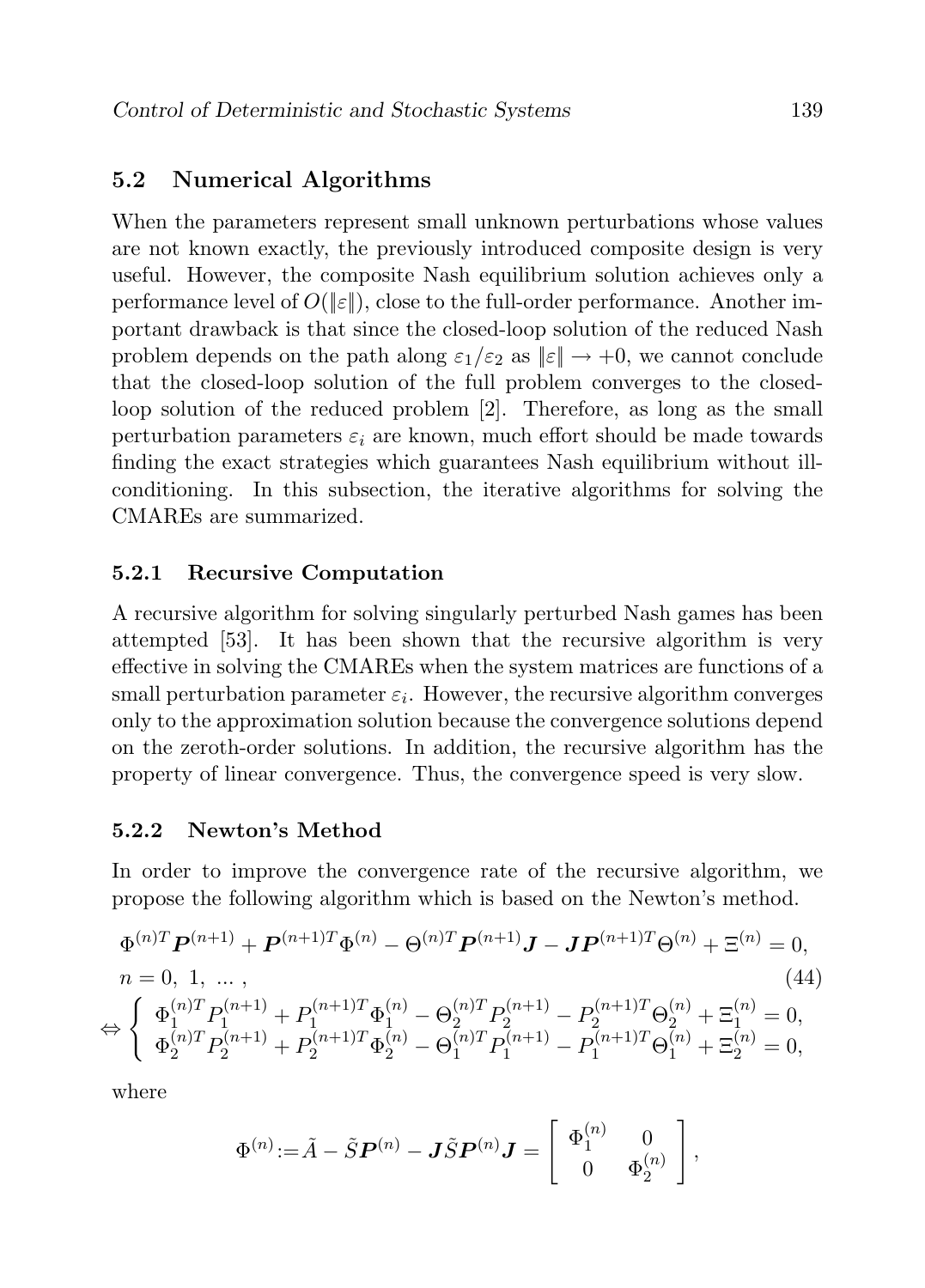$$
\begin{split} &\Theta^{(n)}\!:=\!\hat{S}\boldsymbol{J}\boldsymbol{P}^{(n)}=\left[\begin{array}{c}0&\Theta_1^{(n)}\\ \Theta_2^{(n)}&0\end{array}\right],\\ &\Xi^{(n)}\!:=\!\hat{Q}+\boldsymbol{P}^{(n)T}\tilde{S}\boldsymbol{P}^{(n)}+\boldsymbol{J}\boldsymbol{P}^{(n)T}\tilde{S}\boldsymbol{J}\boldsymbol{P}^{(n)}+\boldsymbol{P}^{(n)T}\boldsymbol{J}\tilde{S}\boldsymbol{P}^{(n)}\boldsymbol{J}\\ &=\left[\begin{array}{c} \Xi_1^{(n)}&0\\ \Xi_2^{(n)}&\Phi_{10i}^{(n)}&\Phi_{01i}^{(n)}\\\Phi_{10i}^{(n)}&\Phi_{11i}^{(n)}&\Phi_{12i}^{(n)}\\ \Phi_{20i}^{(n)}&\Phi_{21i}^{(n)}&\Phi_{22i}^{(n)}\end{array}\right],~\Theta_i^{(n)}\;:=\;\left[\begin{array}{c} \Theta_{00i}^{(n)}&\Theta_{01i}^{(n)}&\Theta_{02i}^{(n)}\\ \Theta_{10i}^{(n)}&\Theta_{11i}^{(n)}&\Theta_{12i}^{(n)}\\ \Theta_{20i}^{(n)}&\Theta_{21i}^{(n)}&\Theta_{22i}^{(n)}\\ \Theta_{20i}^{(n)}&\Theta_{21i}^{(n)}&\Theta_{22i}^{(n)}\end{array}\right],\\ &\Xi_i^{(n)}\!:=\left[\begin{array}{c} \Xi_{00i}^{(n)}&\Xi_{10i}^{(n)}&\Xi_{12i}^{(n)}\\ \Xi_{01i}^{(n)}&\Xi_{11i}^{(n)}&\Xi_{12i}^{(n)}\\ \Xi_{01i}^{(n)}&\Xi_{11i}^{(n)}&\Xi_{22i}^{(n)}\\ \Xi_{01i}^{(n)}&\Xi_{11i}^{(n)}&\Xi_{22i}^{(n)}\end{array}\right],~i=1,\;2,\\ &P^{(n)}\!:=\left[\begin{array}{cc} P_1^{(n)}&0\\ P_1^{(n)}&\Xi_{11i}^{(n)}&\Xi_{12i}^{(n)}\\ \Xi_{110}^{(n)}&\Xi_{12i}^{(n)}&\Xi_{22i
$$

and the initial condition  $P^{(0)}$  has the following form

$$
\boldsymbol{P}^{(0)} = \begin{bmatrix} P_1^{(0)} & 0 \\ 0 & P_2^{(0)} \end{bmatrix} = \begin{bmatrix} \bar{P}_{100} & \varepsilon_1 \bar{P}_{110}^T & \varepsilon_2 \bar{P}_{120}^T & 0 & 0 & 0 \\ \bar{P}_{110} & \bar{P}_{111} & 0 & 0 & 0 & 0 \\ \bar{P}_{120} & 0 & 0 & 0 & 0 & 0 \\ 0 & 0 & 0 & \bar{P}_{200} & \varepsilon_1 \bar{P}_{210}^T & \varepsilon_2 \bar{P}_{220}^T \\ 0 & 0 & 0 & \bar{P}_{210} & 0 & 0 \\ 0 & 0 & 0 & \bar{P}_{220} & 0 & \bar{P}_{222} \end{bmatrix} . \tag{45}
$$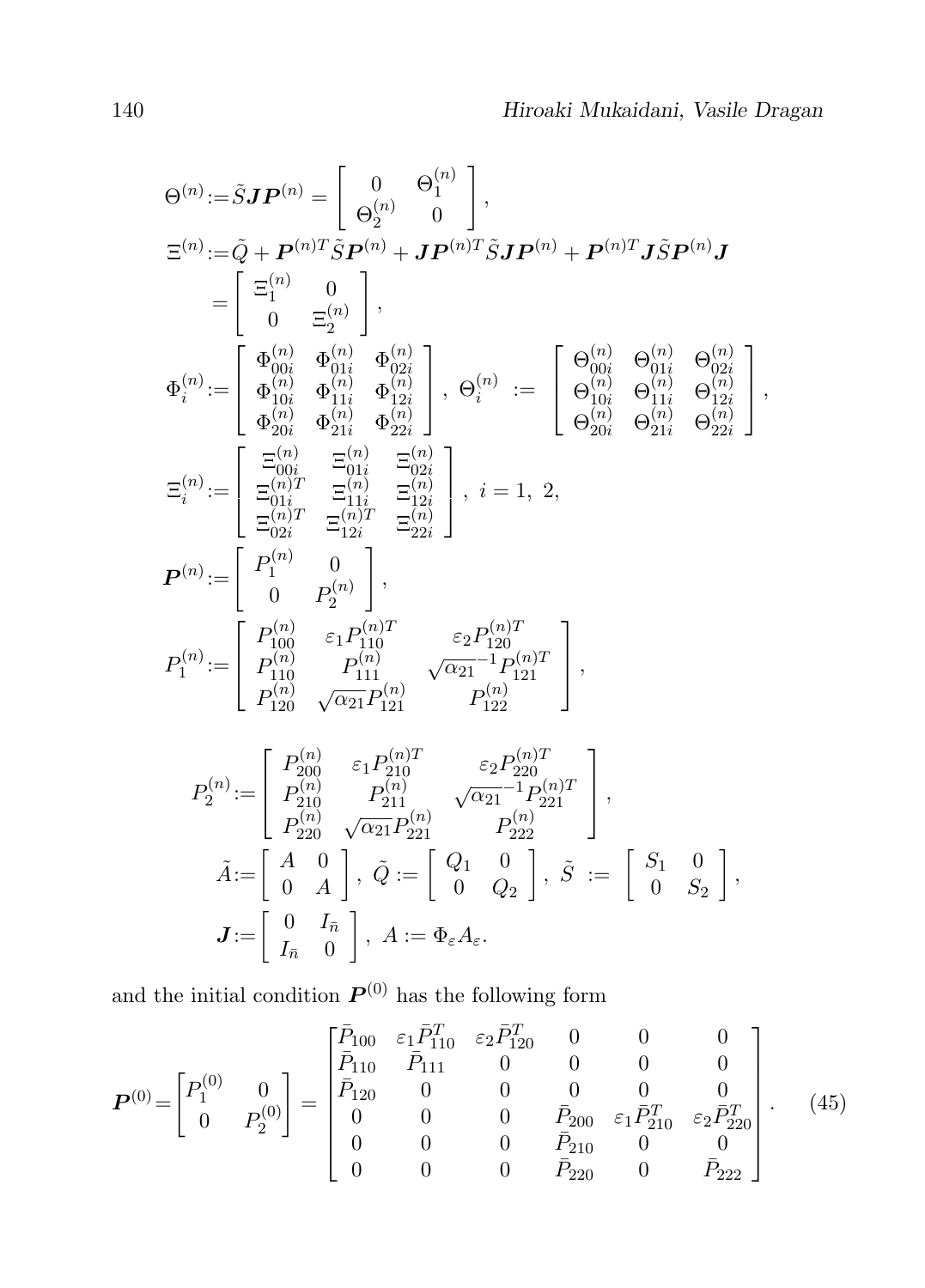Note that the considered algorithm (44) is original. The new algorithm (44) can be constructed by setting  $P^{(n+1)} = P^{(n)} + \Delta P^{(n)}$  and neglecting  $O(\Delta P^{(n)T} \Delta P^{(n)})$  term. Newton's method is well-known and is widely used to find a solution of the algebraic equations, and its local convergence properties are well understood.

Theorem 8. Under Assumptions 1-3, the new iterative algorithm (44) converges to the exact solution  $P^*$  of the CMAREs (38) with the rate of quadratic convergence. Furthermore, the unique bounded solution  $P^{(n)}$  of the CMAREs (38) is in the neighborhood of the exact solution  $P^*$ . That is, the following conditions are satisfied.

$$
\|\boldsymbol{P}^{(n)} - \boldsymbol{P}^*\| \le O(\|\varepsilon\|^{2^n}), \ n = 0, 1, \dots,
$$
\n(46a)

$$
\|\mathbf{P}^{(n)} - \mathbf{P}^*\| \le \frac{1}{\tilde{\beta}\tilde{\mathbf{L}}} [1 - \sqrt{1 - 2\tilde{\theta}}], \ n = 0, 1, \dots,
$$
 (46b)

where

$$
\mathbf{P} = \mathbf{P}^* = \begin{bmatrix} P_1^* & 0 \\ 0 & P_2^* \end{bmatrix}, \ \tilde{\mathbf{L}} := 6 \|\tilde{S}\|, \ \tilde{\beta} := \|[\nabla \mathbf{F}(\mathbf{P}^{(0)})]^{-1}\|, \ \tilde{\theta} := \tilde{\beta}\tilde{\eta}\tilde{\mathbf{L}},
$$
  

$$
\tilde{\eta} := \|[\nabla \mathbf{F}(\mathbf{P}^{(0)})]^{-1}\| \cdot \|\mathbf{F}(\mathbf{P}^{(0)})\|.
$$

# 6 Stochastic MSPS Governed by Itô Equations

The various control problems for stochastic systems governed by Itô's differential equation have attracted considerable research interest. The stabilization, LQ optimal control and  $H_{\infty}$  control problems for singularly perturbed stochastic systems (SPSS) with state-dependent noise were investigated [37, 43, 44]. Although these results are very elegant and despite it being easy to obtain a controller, the multiparameter singularly perturbed stochastic systems (MSPSS) remain to be considered. The problem of exponential stability of the zero state equilibrium of a linear stochastic system modeled by a system of singularly perturbed Itô differential equations is investigated in [20, 37, 42],

The LQ optimal stochastic control problem for MSPSS in which N lowerlevel fast subsystems are interconnected through a higher-level slow subsystem has been investigated [60]. The stochastic  $H_{\infty}$  control problem for the MSPSS has been discussed [61]. In particular, a new iterative algorithm for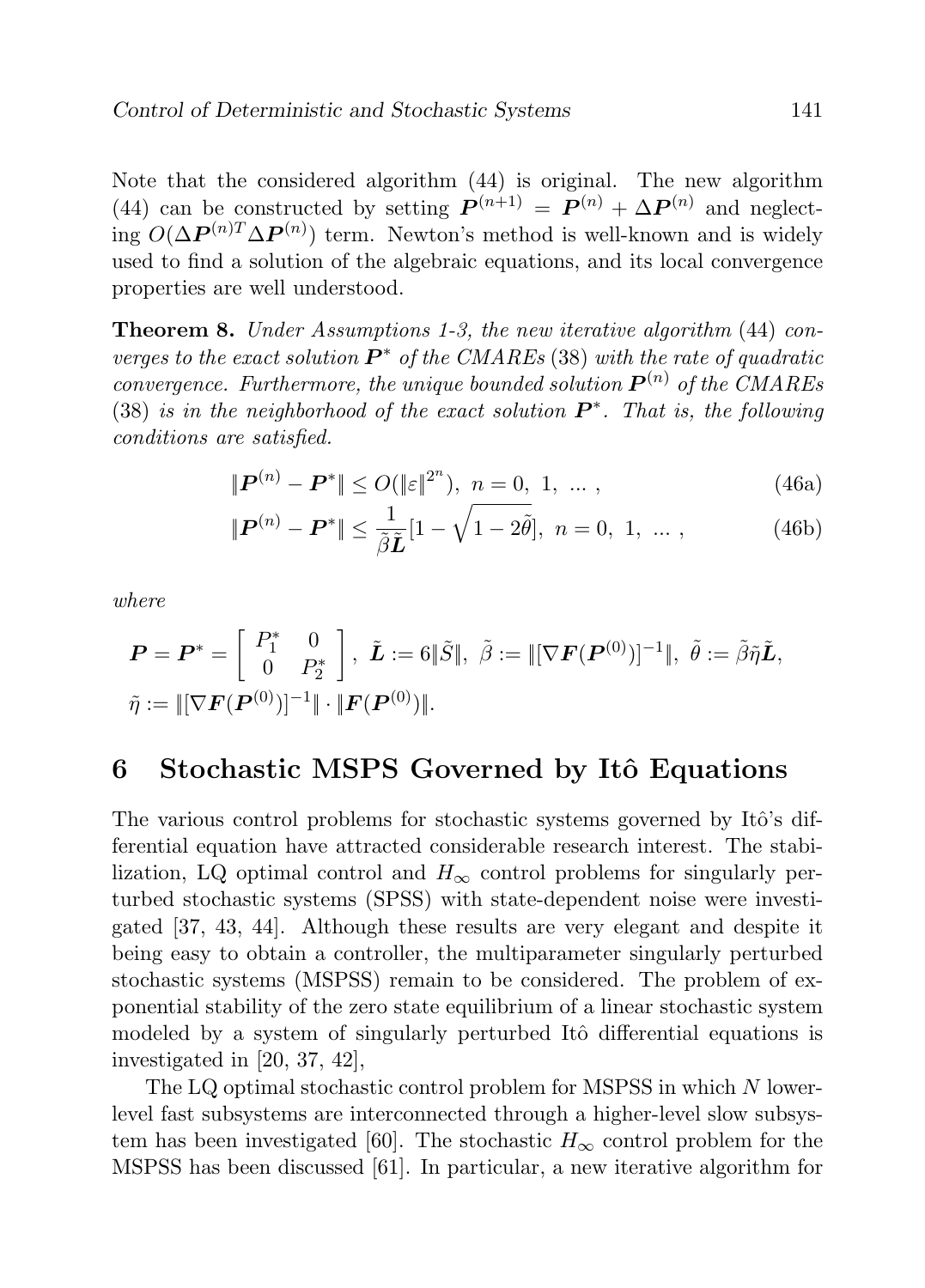solving the stochastic multimodeling algebraic Riccati equation (SMARE) that has sign-indefinite quadratic form has been proposed. Stochastic Nash games have been studied for stochastic multimodeling systems [62]. The main contribution of this paper is the new strategy set that is independent of the small parameters. In [63], the guaranteed cost control problem for MSPSS has been re-formulated as an extension of [56].

In this section, the numerical solution to the SMARE with a sign-indefinite quadratic term related to the stochastic  $H_{\infty}$  control problem with statedependent noise is investigated. It may be noted that a similar technique can be used for several stochastic control problems [60, 62, 63].

We consider the following MSPSS that consist of  $N$ -fast subsystems with specific structure of lower level interconnected through the dynamics of a higher level slow subsystem.

$$
d\xi(t) = [A_{\varepsilon}\xi(t) + B_{\varepsilon}u(t) + D_{\varepsilon}v(t)]dt + \sum_{p=1}^{M} A_{p\varepsilon}\xi(t)dw_p(t), \qquad (47a)
$$

$$
z(t) = \begin{bmatrix} C\xi(t) \\ Hu(t) \end{bmatrix}, \qquad (47b)
$$

where

$$
\xi(t) := \begin{bmatrix} x(t) \\ z_1(t) \\ \vdots \\ z_N(t) \end{bmatrix} \in \mathbb{R}^{\bar{n}}, \ u(t) := \begin{bmatrix} u_1(t) \\ \vdots \\ u_N(t) \end{bmatrix} \in \mathbb{R}^{\bar{m}},
$$
  

$$
v(t) := \begin{bmatrix} v_1(t) \\ \vdots \\ v_N(t) \end{bmatrix} \in \mathbb{R}^{\bar{l}},
$$
  

$$
\bar{n} := \sum_{j=0}^{N} n_j, \ \bar{m} := \sum_{j=1}^{N} m_j, \ \bar{l} := \sum_{j=1}^{N} l_j,
$$
  

$$
A_{p\epsilon} := \begin{bmatrix} A_{p0} & \mu A_{p0f} \\ \Pi_{\epsilon}^{-1} \bar{\epsilon}^{\delta} A_{pf0} & \Pi_{\epsilon}^{-1} \bar{\epsilon}^{\delta} A_{pf} \end{bmatrix}, \ A_{p0f} := \begin{bmatrix} A_{p01} & \cdots & A_{p0N} \end{bmatrix},
$$
  

$$
A_{pf0} := \begin{bmatrix} A_{p10}^T & \cdots & A_{pN0}^T \end{bmatrix}^T,
$$
  

$$
A_{pf} := \textbf{block diag} \begin{bmatrix} A_{p11} & \cdots & A_{pNN} \end{bmatrix},
$$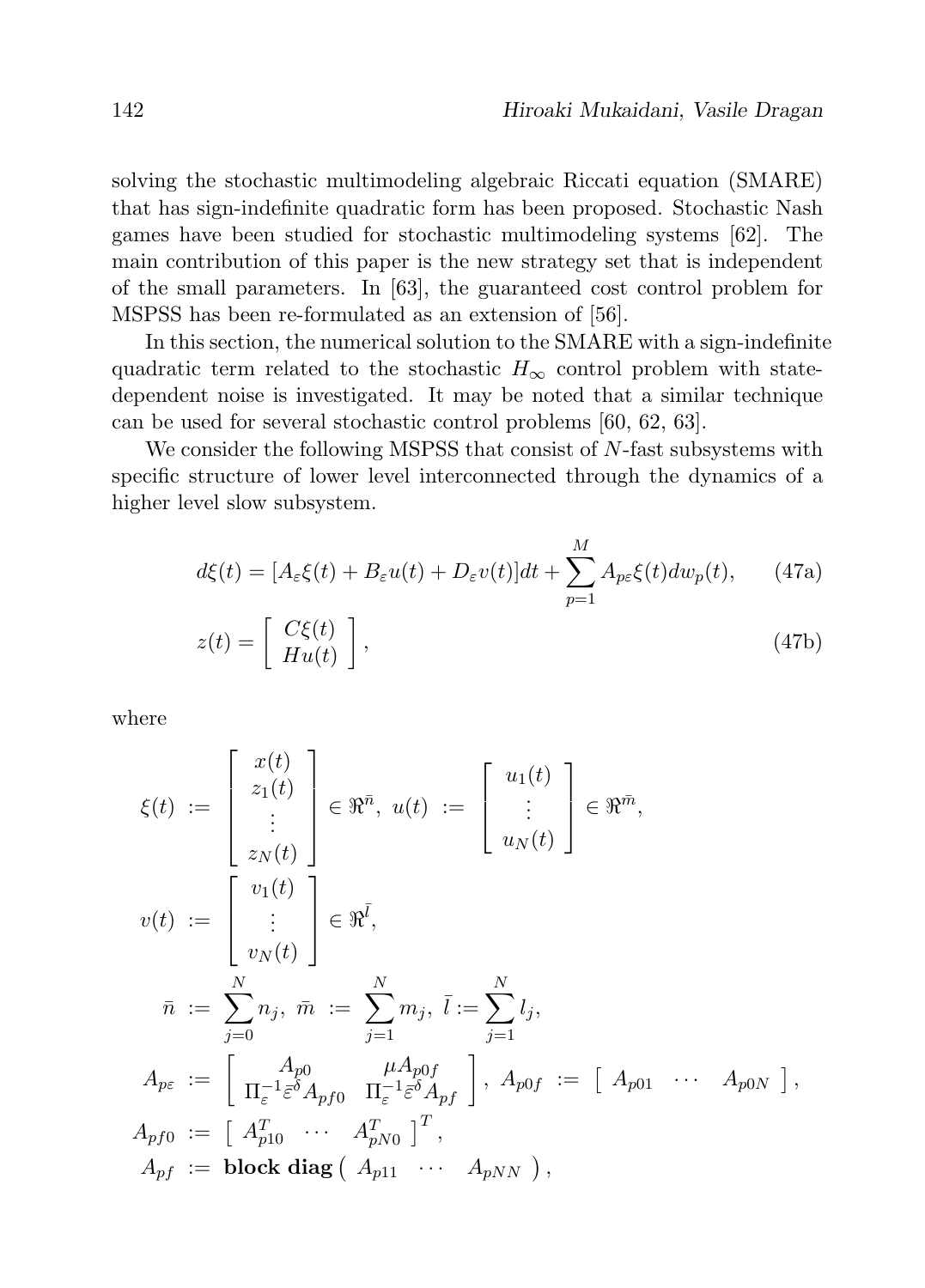$$
D_{\varepsilon} := \left[ \begin{array}{c} D_0 \\ \Pi_{\varepsilon}^{-1} D_f \end{array} \right], \ D_0 := \left[ \begin{array}{ccc} D_{01} & \cdots & D_{0N} \end{array} \right],
$$
  

$$
D_f := \textbf{block diag} \left( \begin{array}{ccc} D_{11} & \cdots & D_{NN} \end{array} \right),
$$
  

$$
H := \textbf{block diag} \left( \begin{array}{ccc} H_{11} & \cdots & H_{NN} \end{array} \right).
$$

 $v_i(t) \in L_2^{l_i}(0, \infty), i = 1, \ldots, N$  is considered to be an unknown finite-energy deterministic disturbance [45, 46].  $z(t) \in \Re^p$  is the controlled output.  $\varepsilon_i > 0$ ,  $i = 1, \ldots, N$  and  $\mu > 0$  are small parameters and  $\delta > 1/2$  is independent of  $\bar{\varepsilon} := \min\{\varepsilon_1, \ldots, \varepsilon_N\}.$  It should be noted that the parameters  $\mu$  and  $\delta$  have been introduced in [43, 44] for the first time. Moreover, the considered MSPSS consists of N-fast subsystems as compared to [43].  $w_p(t) \in \Re$ ,  $p = 1, \ldots, M$  is a one-dimensional standard Wiener process defined in the filtered probability space. Note that one of the fast state matrices  $A_{ii}$ ,  $i = 1, \ldots, N$  may be singular.

**Remark 3.** In stochastic problems, careful treatment is required to establish the validity of the multimodel problem [11]. In addition to the usual difficulties encountered in modeling a fast stochastic variable, the problem is rether involved due to the presence of information patterns. To simplify this aspect, the scaling parameter  $\mu$  is considered.

Without loss of generality, the stochastic  $H_{\infty}$  control problem for the MSPSS is investigated under the following basic assumption [45, 46].

# Assumption 4.  $H^T H = I_{\bar{m}}$ .

It should be noted that the matrix pair  $(E, G)$  is deemed stable, if  $d\xi(t) = E\xi(t)dt + G\xi(t)dw$  is asymptotically mean square stable [46].

The stochastic  $H_{\infty}$  control problem for MSPSS is given below [45, 46].

Given a constant  $\gamma > 0$ , find a matrix K satisfying the following conditions:

i) The system

$$
d\xi(t) = [A_{\varepsilon} + B_{\varepsilon}K]\xi(t)dt + \sum_{p=1}^{M} A_{p\varepsilon}\xi(t)dw_p(t)
$$
 (48)

is exponentially mean-square stable (EMSS) internally, i.e. it satisfies the following equation.

$$
E\|\xi(t)\|^2 \le \rho e^{-\psi(t-s)} E\|\xi(s)\|^2, \ \exists \rho, \ \psi > 0. \tag{49}
$$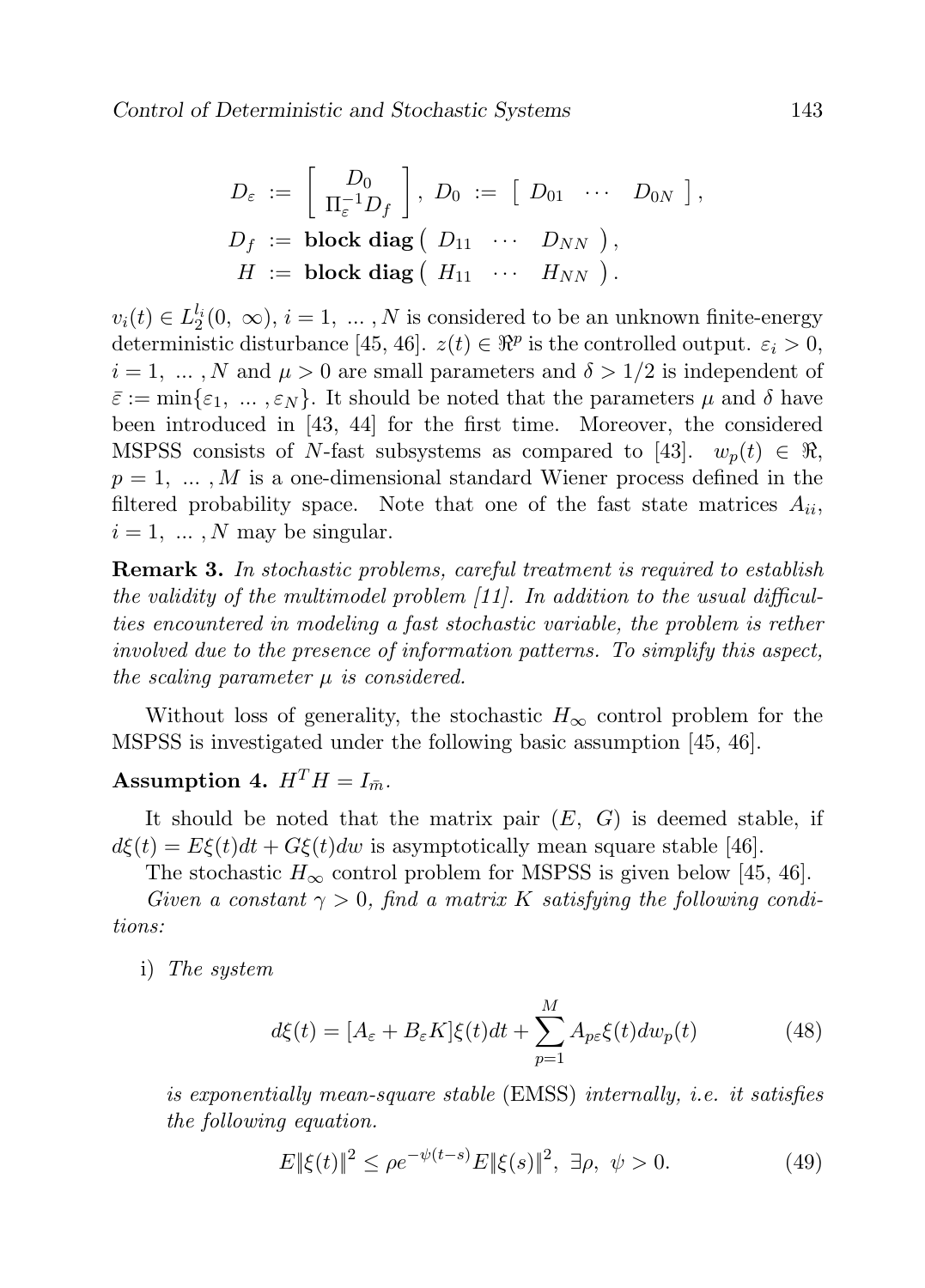ii) The closed-loop system

$$
d\xi(t) = [(A_{\varepsilon} + B_{\varepsilon}K)\xi(t) + D_{\varepsilon}v(t)]dt + \sum_{p=1}^{M} A_{p\varepsilon}\xi(t)dw_p(t),
$$
 (50a)  

$$
z(t) = \begin{bmatrix} C \\ HK \end{bmatrix} \xi(t),
$$
 (50b)

corresponding to the system in equation (50) with feedback control  $u(t) =$  $K\xi(t)$ , satisfies following condition.

$$
\sup_{\substack{v \in L_2^L(0, \infty), \\ v \neq 0, \ \xi(0) = 0}} \frac{\|z\|_2^2}{\|v\|_2^2} := \sup_{\substack{v \in L_2^L(0, \infty), \\ v \neq 0, \ x(0) = 0}} \frac{E \int_0^{+\infty} [\xi^T(t)C^T C\xi(t) + u^T(t)u(t)]dt}{E \int_0^{+\infty} v^T(t)v(t)dt} < \gamma^2. \tag{51}
$$

The following result is well known [45, 46].

**Lemma 6.** Suppose that Assumption 4 is satisfied. The stochastic  $H_{\infty}$  statefeedback control problem has a solution if and only if there exists a symmetric non-negative definite solution  $Z_{\varepsilon}$  to the following SMARE

$$
\boldsymbol{G}(Z_{\varepsilon}):=A_{\varepsilon}^TZ_{\varepsilon}+Z_{\varepsilon}A_{\varepsilon}+\sum_{p=1}^MA_{p\varepsilon}^TZ_{\varepsilon}A_{p\varepsilon}
$$

$$
-Z_{\varepsilon}(B_{\varepsilon}B_{\varepsilon}^{T} - \gamma^{-2}D_{\varepsilon}D_{\varepsilon}^{T})Z_{\varepsilon} + C^{T}C = 0
$$
\n(52)

such that the stochastic system

$$
d\xi(t) = [A_{\varepsilon} - B_{\varepsilon} B_{\varepsilon}^T Z_{\varepsilon} + \gamma^{-2} D_{\varepsilon} D_{\varepsilon}^T Z_{\varepsilon}] \xi(t) dt + \sum_{p=1}^M A_{p\varepsilon} \xi(t) dw_p(t) \tag{53}
$$

is EMSS.

The controller solving this  $H_{\infty}$  problem is given by equation (54).

$$
u(t) = K\xi(t) = -B_{\varepsilon}^{T} Z_{\varepsilon}\xi(t).
$$
\n(54)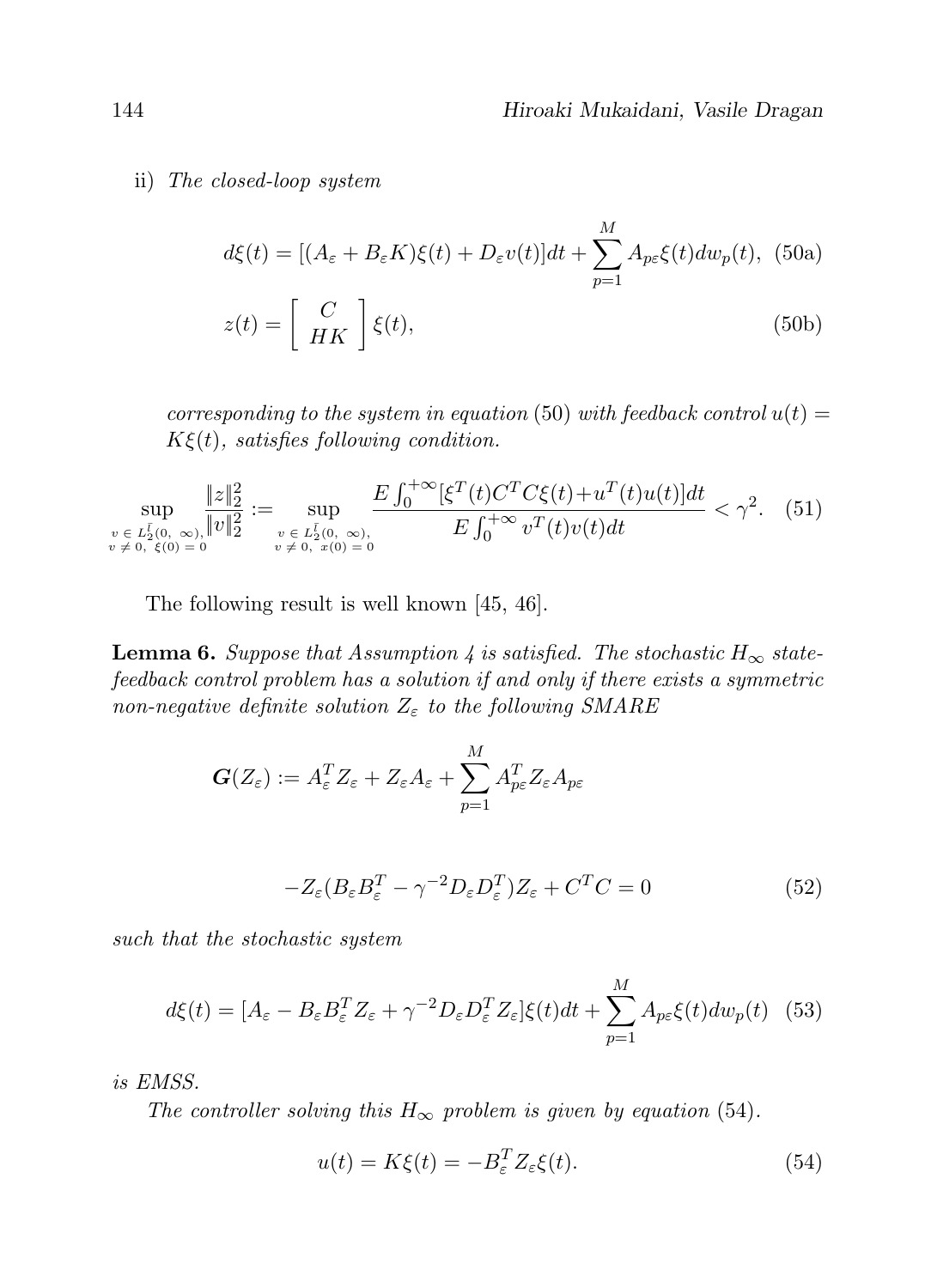### 6.1 Asymptotic Structure of SMARE

In this section, we need to first analyze the asymptotic structure of SMARE (52) to obtain the controller. In order to simplify the presentation, the following matrices are defined.

$$
\hat{S}_{\varepsilon} := B_{\varepsilon} B_{\varepsilon}^T - \gamma^{-2} D_{\varepsilon} D_{\varepsilon}^T = \begin{bmatrix} \hat{S}_{00} & \hat{S}_{0f} \Pi_{\varepsilon}^{-1} \\ \Pi_{\varepsilon}^{-1} \hat{S}_{0f}^T & \Pi_{\varepsilon}^{-1} \hat{S}_f \Pi_{\varepsilon}^{-1} \end{bmatrix},
$$
  

$$
\hat{S}_{0f} := \begin{bmatrix} \hat{S}_{01} & \cdots & \hat{S}_{0N} \end{bmatrix}, \ \hat{S}_{f} := \text{block diag} \left( \begin{bmatrix} \hat{S}_{11} & \cdots & \hat{S}_{NN} \end{bmatrix} \right).
$$

Let  $\bar{Z}_{00}$ ,  $\bar{Z}_{f0}$  and  $\bar{Z}_{f}$  be the limiting solutions of the above SMARE (52) as  $\mu \rightarrow +0, \varepsilon_i \rightarrow +0, i = 1, ..., N$ , then we obtain the following reduced-order equations (55).

$$
\bar{Z}_{00}A_0 + A_0^T \bar{Z}_{00} + \bar{Z}_{f0}^T A_{f0} + A_{f0}^T \bar{Z}_{f0} + \sum_{p=1}^M A_{p00}^T \bar{Z}_{00} A_{p00}
$$

$$
- \bar{Z}_{00} S_{00} \bar{Z}_{00} - \bar{Z}_{f0}^T S_f \bar{Z}_{f0} - \bar{Z}_{00} S_{0f} \bar{Z}_{f0} - \bar{Z}_{f0}^T S_{0f}^T \bar{Z}_{00} + Q_{00} = 0, (55a)
$$

$$
A_{f0}^T \bar{Z}_f + \bar{Z}_{00} A_{0f} + \bar{Z}_{f0}^T A_f - \bar{Z}_{00} S_{0f} \bar{Z}_f - \bar{Z}_{f0}^T S_f \bar{Z}_f + Q_{0f} = 0, (55b)
$$

$$
A_{f0} \Delta f + \Delta_{00} A_{0f} + \Delta_{f0} A_f - \Delta_{00} S_{0f} \Delta f - \Delta_{f0} S_f \Delta f + Q_{0f} = 0, \quad (300)
$$
  

$$
\bar{Z}^T A_{0} + A^T \bar{Z}_{0} - \bar{Z}^T S_{0} \bar{Z}_{0} + O_{0} = 0, \quad (55c)
$$

$$
\bar{Z}_f^T A_f + A_f^T \bar{Z}_f - \bar{Z}_f^T S_f \bar{Z}_f + Q_f = 0,\tag{55c}
$$

First, the following AREs are introduced.

$$
\bar{Z}_{ii}^* A_{ii} + A_{ii}^T \bar{Z}_{ii}^* - \bar{Z}_{ii}^* \hat{S}_{ii} \bar{Z}_{ii}^* + Q_{ii} = 0, \ i = 1, \ \dots \ , N. \tag{56}
$$

Moreover, let us define the following sets.

 $\Gamma_{f_i} = \{ \gamma > 0 | \text{ the ARE (56) with } \hat{S}_{ii} = B_{ii}B_{ii}^T - \gamma^{-2}D_{ii}D_{ii}^T \text{ has a positive} \}$ semidefinite and stabilizing solution  $\bar{Z}_{ii}^*$ ,  $i = 1, \dots, N$ .

**Assumption 5.** The sets  $\Gamma_{f_i}$  are not empty.

Lemma 7. Under Assumption 5, the asymmetric ARE (55c) admits a unique symmetric positive semidefinite stabilizing solution  $\bar{Z}_f$  which can be written as

$$
\bar{Z}_{f}^{*} := \text{block diag}\left(\begin{array}{cccc} \bar{Z}_{11}^{*} & \cdots & \bar{Z}_{NN}^{*} \end{array}\right). \tag{57}
$$

Assumption 5 ensures that  $A_{ii} - \hat{S}_{ii} \overline{Z}_{ii}^*$ ,  $i = 1, \dots, N$  are nonsingular. Substituting the solution of (55c) into (55b) and substituting  $\bar{Z}_{f0}^{*}$  into (55a)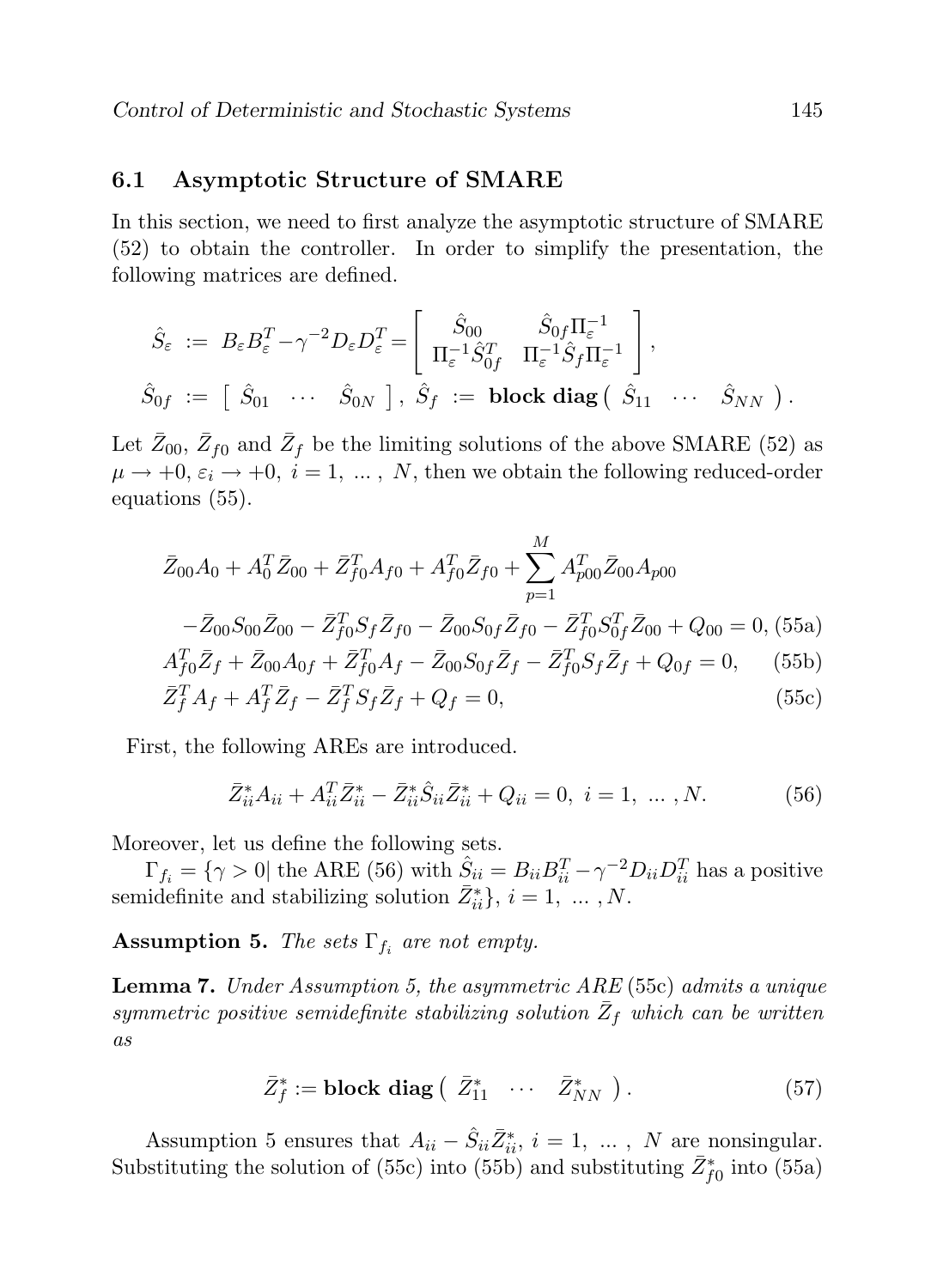and making some lengthy calculations, we obtain the following zeroth-order equations (58).

$$
\bar{Z}_{00}^* \hat{\mathbf{A}} + \hat{\mathbf{A}}^T \bar{Z}_{00}^* + \sum_{p=1}^M A_{p00}^T \bar{Z}_{00}^* A_{p00} - \bar{Z}_{00}^* \hat{\mathbf{S}} \bar{Z}_{00}^* + \hat{\mathbf{Q}} = 0, \qquad (58a)
$$

$$
\bar{Z}_{i0}^{*T} := \begin{bmatrix} \bar{Z}_{ii}^* & -I_{n_i} \end{bmatrix} \hat{T}_{ii}^{-1} \hat{T}_{i0} \begin{bmatrix} I_{n_0} \\ \bar{Z}_{00}^* \end{bmatrix}, \qquad (58b)
$$

$$
\bar{Z}_{ii}^* A_{ii} + A_{ii}^T \bar{Z}_{ii}^* - \bar{Z}_{ii}^* \hat{S}_{ii} \bar{Z}_{ii}^* + Q_{ii} = 0,
$$
\n(58c)

where  $\bar{Z}_{f0}^{*} := \begin{bmatrix} \bar{Z}_{10}^{*T} & \cdots & \bar{Z}_{N0}^{*T} \end{bmatrix}^{T}$ ,

$$
\begin{aligned}\n\begin{bmatrix}\n\hat{A} & -\hat{S} \\
-\hat{Q} & -\hat{A}^T\n\end{bmatrix} &:= \hat{T}_{00} - \sum_{j=1}^N \hat{T}_{0j} \hat{T}_{jj}^{-1} \hat{T}_{j0}, \\
\hat{T}_{00} &:= \begin{bmatrix} A_0 & -\hat{S}_{00} \\
-Q_{00} & -A_0^T \end{bmatrix}, \ \hat{T}_{0i} &:= \begin{bmatrix} A_{0i} & -\hat{S}_{0i} \\
-Q_{0i} & -A_{i0}^T \end{bmatrix}, \\
\hat{T}_{i0} &:= \begin{bmatrix} A_{i0} & -\hat{S}_{0i}^T \\
-Q_{0i}^T & -A_{i0}^T \end{bmatrix}, \ \hat{T}_{ii} &:= \begin{bmatrix} A_{ii} & -\hat{S}_{ii} \\
-Q_{ii} & -A_i^T \end{bmatrix}, \ i = 1, \dots, N.\n\end{aligned}
$$

**Remark 4.** For each  $i \in \{1, ..., N\}$  equation (56) is a Riccati equation arising in connection with the deterministic  $H_{\infty}$  problem. Hence, if  $\Gamma_{f_i}$  is not empty then  $\Gamma_{f_i} = (\gamma_{f_i}, \infty)$ . On the other hand, if  $\gamma \in \Gamma_{f_i}$  then the matrix  $A_{ii} - \hat{S}_{ii} \bar{Z}_{ii}^*$  is a stable matrix. Therefore the hamiltonian  $\hat{T}_{ii}$  is invertible.

The ARE (58c) produces a positive semidefinite solution if  $\gamma$  is sufficiently large. Hence, let us define the set.

 $\Gamma_s = \{ \gamma > 0 \vert$  the SARE (58a) has a positive semidefinite and stabilizing solution  $\bar{Z}_{00}^*$ .

We introduce the assumption:

**Assumption 6.** The set  $\Gamma_s$  is not empty and it has the form  $\Gamma_s = (\gamma_s, \infty)$ .

**Remark 5.** a) In the considered general case it is not clear how the coefficients  $\hat{A}$ ,  $\hat{S}$ ,  $\hat{Q}$  are depending upon  $\gamma$ . That is why we have to introduce as an assumption the fact that the set  $\Gamma_s$  takes the form of a right unbounded interval. It is worth mentioning that this happens if all matrices  $A_{ii}$  are invertible.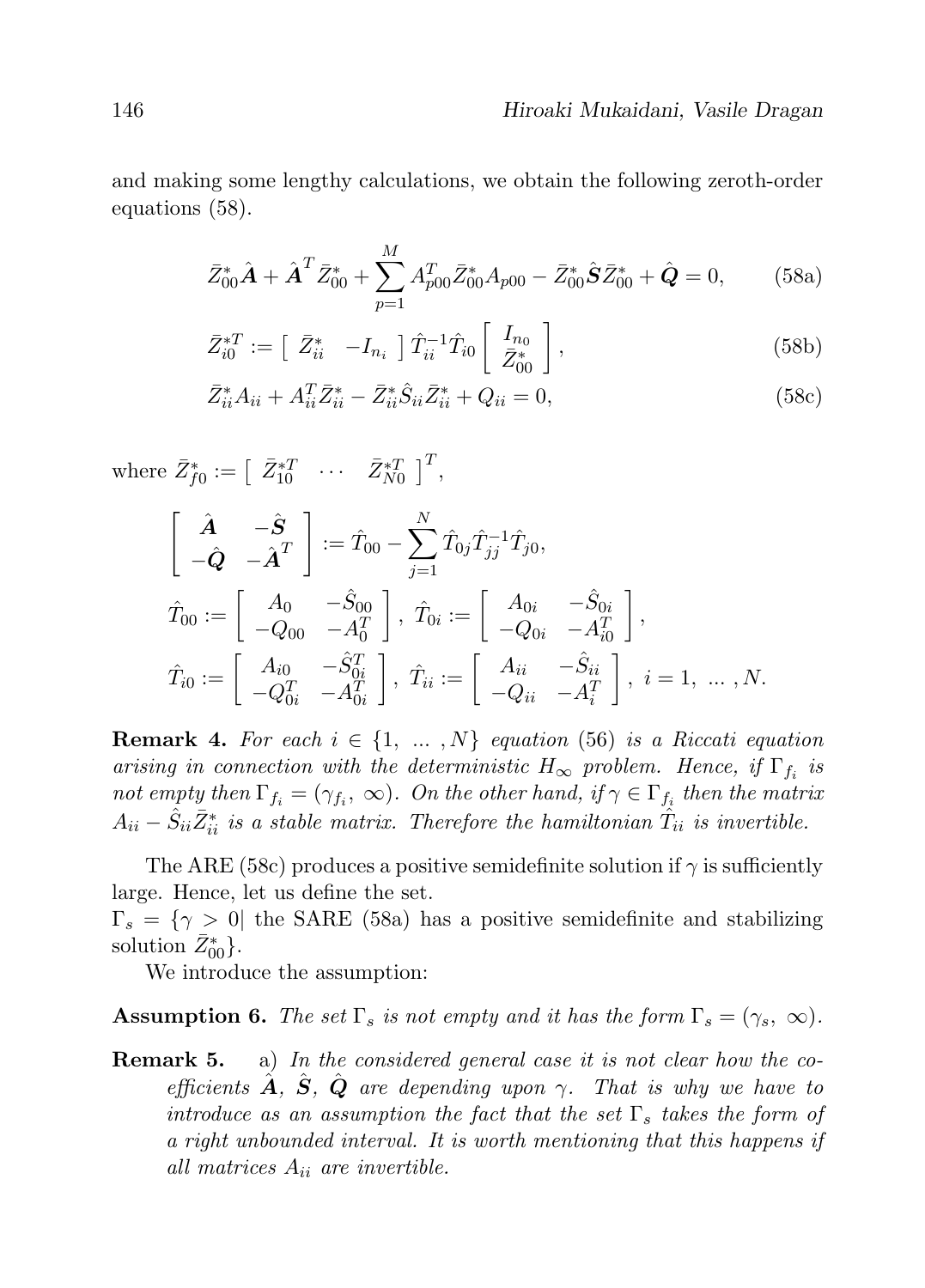b) The fact that  $\bar{Z}_{00}^{*}$  is the stabilizing solution of (58a) means that the trajectory  $x(t) = 0$  of the Itô differential equation

$$
dx(t) = [\hat{A} - \hat{S}\bar{Z}_{00}^*]x(t)dt + \sum_{p=1}^{M} A_{p00}x(t)dw_p(t)
$$
 (59)

is EMSS. This is equivalent to the fact that the Lyapunov operator  $X \to [\hat{\bm{A}} - \hat{\bm{S}} \bar{Z}_{00}^{*}]^T X + X [\hat{\bm{A}} - \hat{\bm{S}} \bar{Z}_{00}^{*}] + \sum_{p=1}^M A_{p00}^T X A_{p00}$  are located in the half plane  $\text{Re}\lambda < 0$ . This means that (59) is true.

The limiting behavior of  $Z_{\varepsilon}$  is described by the following theorem.

**Theorem 9.** Under Assumptions 5 and 6, if a parameter  $\gamma > \overline{\gamma}$  :=  $\max\{\gamma_s, \gamma_{f_1}, \dots, \gamma_{f_N}\}\$  is selected, there exists a small  $\sigma^*$  such that for all  $\|\nu\| \in (0, \sigma^*)$ , the SMARE (52) admits the unique symmetric positive semidefinite stabilizing solution  $Z_{\varepsilon}$  for stochastic system (47) which can be written as

$$
Z_{\varepsilon} = \Phi_{\varepsilon} \left[ \begin{array}{cc} \bar{Z}_{00}^{*} + O(\|\nu\|) & [\bar{Z}_{f0}^{*} + O(\|\nu\|)]^{T} \Pi_{\varepsilon} \\ \bar{Z}_{f0}^{*} + O(\|\nu\|) & \bar{Z}_{f}^{*} + O(\|\nu\|) \end{array} \right] = \left[ \begin{array}{cc} \bar{Z}_{00}^{*} + O(\|\nu\|) & [\bar{Z}_{f0}^{*} + O(\|\nu\|)]^{T} \Pi_{\varepsilon} \\ \Pi_{\varepsilon} [\bar{Z}_{f0}^{*} + O(\|\nu\|)] & \Pi_{\varepsilon} [\bar{Z}_{f}^{*} + O(\|\nu\|)] \end{array} \right],
$$
(60)

where  $\nu := \begin{bmatrix} \varepsilon_1 & \cdots & \varepsilon_N & \mu \end{bmatrix} \in \Re^{N+1}$ .

It should be noted that there is no solution of to the SMARE (52) as long as there are no positive semi-definite solutions  $\bar{Z}_{ii}$  to the SARE (58c). Conversely, the asymptotic structure of the solution to the SMARE (52) can be established by using the reduced-order solution  $\overline{Z}_{ii}$  of the SARE (58c) via an implicit function theorem. Therefore, the existence of the reducedorder solution  $\bar{Z}_{ii}$  of the SARE (58c) will play an important role in this study. In this case, it is easy to verify that the magnitude of the disturbance attenuation level  $\gamma_{f_i}$  influences the existence of the reduced-order solution  $\bar{Z}_{ii}$ . In fact, when  $\gamma_{f_i}$  tends to zero, it is hard to obtain the reduced-order solution  $\bar{Z}_{ii}$  except for the special case. Finally, the problem considered in this study is restricted for the disturbance attenuation level  $\gamma_{f_i}$  such that the reduced-order SAREs (58c) have the solutions  $\overline{Z}_{ii}$ .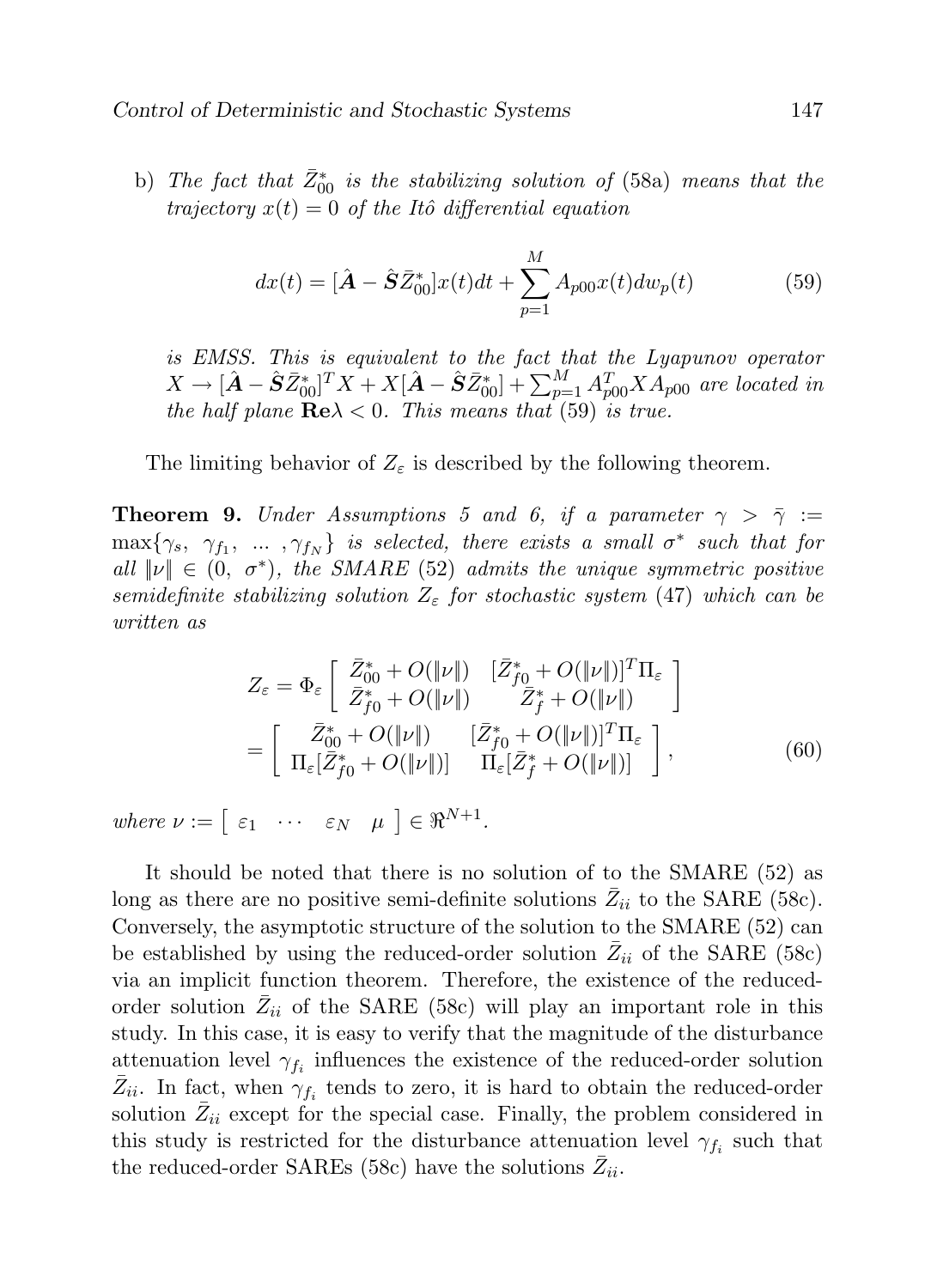#### 6.2 Newton's Method

Let us consider Newton's method (61).

$$
Z_{\varepsilon}^{(n+1)}(A_{\varepsilon} - \hat{S}_{\varepsilon}Z_{\varepsilon}^{(n)}) + (A_{\varepsilon} - \hat{S}_{\varepsilon}Z_{\varepsilon}^{(n)})^{T}Z_{\varepsilon}^{(n+1)} + \sum_{p=1}^{M} A_{p\varepsilon}^{T}Z_{\varepsilon}^{(n+1)}A_{p\varepsilon} + Z_{\varepsilon}^{(n)}\hat{S}_{\varepsilon}Z_{\varepsilon}^{(n)} + Q = 0,
$$
\n(61)

where  $n = 0, 1, \ldots$ , and the initial conditions are chosen as follows.

$$
Z_{\varepsilon}^{(0)} := \Phi_{\varepsilon} \left[ \begin{array}{cc} \bar{Z}_{00}^{*} & \bar{Z}_{f0}^{*T} \Pi_{\varepsilon} \\ \bar{Z}_{f0}^{*} & \bar{Z}_{f}^{*} \end{array} \right] = \Phi_{\varepsilon} \bar{Z}.
$$
 (62)

Using the asymptotic structure of (60), it should be noted that the initial condition is chosen as (62).

The algorithm represented by equation (61) has the feature given in the following theorem for the MSPSS.

Theorem 10. Suppose that Assumptions 5 and 6 are satisfied. If the parameter-independent reduced-order SARE (58c) has a positive semidefinite solution, there exists a positive scalar  $\hat{\sigma}$  such that for all  $\varepsilon \in H$  with  $0 < ||\varepsilon|| \leq \hat{\sigma}$ , the iterative algorithm represented by equation (61) converges to the exact solution of  $Z_{\varepsilon}$  with a rate equal to that of quadratic convergence; here,  $Z_{\varepsilon}^{(n)}$  is positive semidefinite. Moreover, the convergence solutions equal those of  $Z_{\varepsilon}$  in the SMARE (52) in the neighborhood of the initial condition  $Z_{\varepsilon}^{(0)} = \Phi_{\varepsilon} \bar{Z}$ . In other words, the following condition is satisfied.

$$
\|Z_{\varepsilon}^{(n)} - Z_{\varepsilon}\| = \frac{(2\hat{\theta})^{2^n}}{2^n \hat{\beta} \hat{L}} = O(\|\nu\|^{2^n}), \ n = 0, 1, \dots,
$$
 (63)

where

$$
\hat{\mathbf{L}} = 2\|\hat{S}_{\varepsilon}\| < \infty, \ \hat{\beta} = \|[\nabla \mathbf{G}(Z_{\varepsilon}^{(0)})]^{-1}\|, \ \hat{\theta} = \hat{\beta}\hat{\eta}\hat{\mathbf{L}} < 2^{-1} \ \hat{\eta} = \|[\nabla \mathbf{G}(Z_{\varepsilon}^{(0)})]^{-1}\| \cdot \|\mathbf{G}(Z_{\varepsilon}^{(0)})\|.
$$

# 7 Simulation Example

In order to demonstrate the efficiency of the stochastic  $H_{\infty}$  control for MSPSS, we present results for practical multiarea electric energy systems.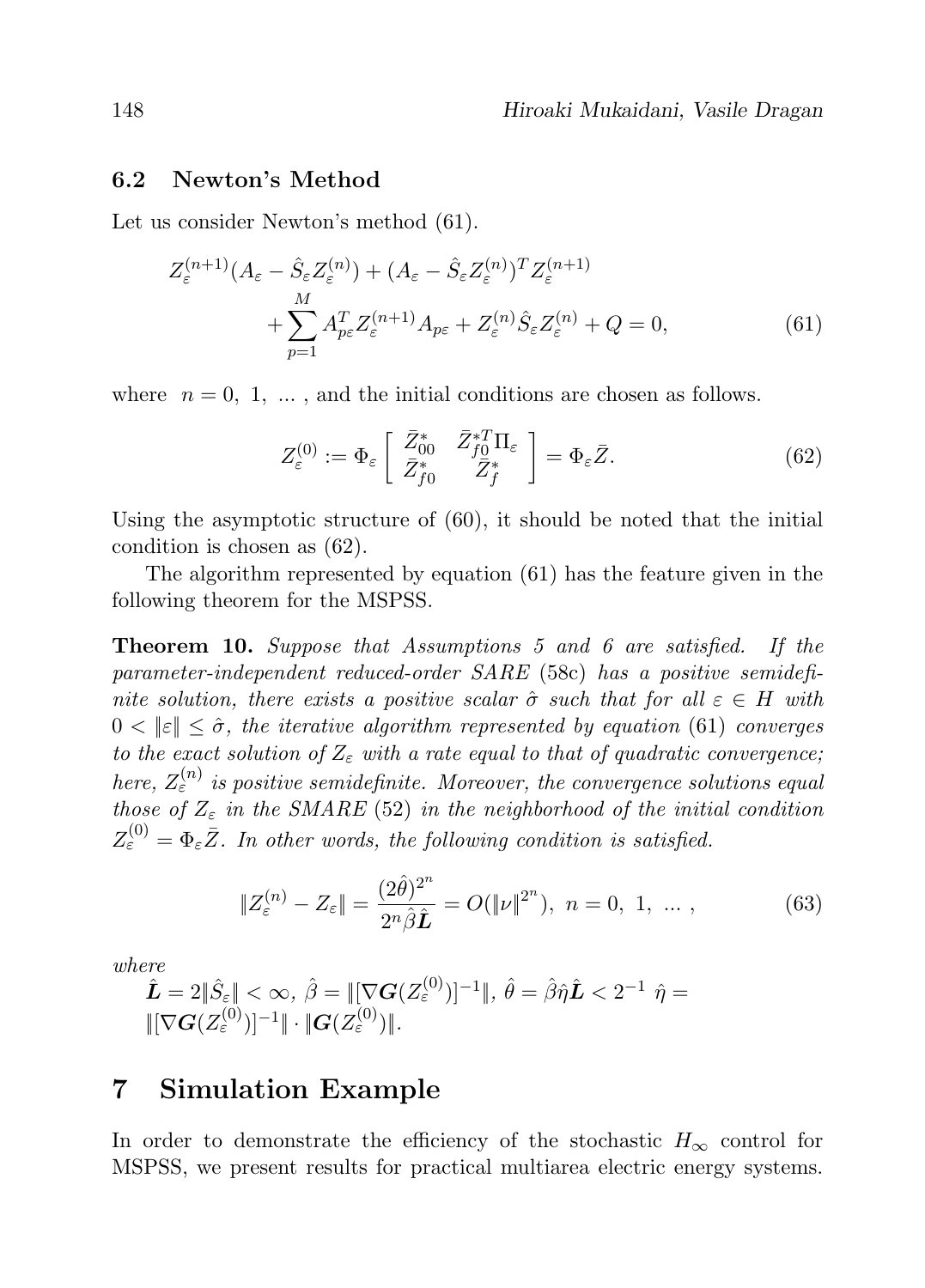The state variable model of the megawatt-frequency control problem was developed in [47].

In developing the state space model, the following basis equations were used:

$$
\Delta P_{\text{tie}i} = \sum_{v} T_{iv}^{*} \left( \int \Delta f_i dt - \int \Delta f_v dt \right),
$$
  
\n
$$
\Delta P_{gi} - \Delta P_{di} = \frac{2H_i}{f^*} \frac{d}{dt} \Delta f_i + D_i \Delta f_i + \Delta P_{\text{tie}i},
$$
  
\n
$$
\frac{d}{dt} \Delta P_{gi} = -\frac{1}{T_{ti}} \Delta P_{gi} + \frac{1}{T_{ti}} \Delta X_{gvi},
$$
  
\n
$$
\frac{d}{dt} \Delta X_{gvi} = -\frac{1}{T_{gvi}} \Delta X_{gvi} - \frac{1}{T_{gvi}R_i} \Delta f_i + \frac{1}{T_{gvi}} \Delta P_{ci}.
$$

Some system parameters used in our study are referred to [47] for details.

For a two-area MSPSS, the following state, control and disturbance variables can be defined.

$$
\xi(t) := \left[ \int \Delta P_{\text{tie}} dt \int \Delta f_1 dt \, \Delta f_1 \int \Delta f_2 dt \, \Delta f_2 \, \Delta P_{g1} \, \Delta P_{g2} \Big| \Delta X_{gv1} \Big| \Delta X_{gv2} \, \right]^T
$$
  
=  $\left[ x(t) \Big| z_1(t) \Big| z_2(t) \right]^T$ ,  

$$
u(t) := \left[ \Delta P_{c1} \, \Delta P_{c2} \right]^T, \ v(t) := \left[ \Delta P_{d1} \, \Delta P_{d2} \right]^T.
$$

The following system data were used for the numerical calculation.

$$
P_{r1} = P_{r2} = 2000 \text{ [MW]}, H_1 = H_2 = 5 \text{ [sec]},
$$
  
\n
$$
D_1 = D_2 = 8.33 \times 10^{-3} \text{ [puMW/Hz]},
$$
  
\n
$$
T_{t1} = T_{t2} = 0.3 \text{ [sec]}, T_{gv1} = 0.030,
$$
  
\n
$$
T_{gv2} = 0.029 \text{ [sec]}, \delta_1^* - \delta_2^* = 60 \text{ [degree]},
$$
  
\n
$$
R_1 = R_2 = 2.4 \text{ [Hz/puMW]}, f^* = 60 \text{ [Hz]},
$$
  
\n
$$
T_{12}^* = 0.315 \text{ [puMW]}, \Delta P_{di} = 0.1 \text{ [puMW]}.
$$

$$
A_{00} = \begin{bmatrix} 0 & 0.315 & 0 & -0.315 & 0 & 0 & 0 \\ 0 & 0 & 1 & 0 & 0 & 0 & 0 \\ 0 & -1.888 & -0.0498 & 1.888 & 0 & 6 & 0 \\ 0 & 0 & 0 & 0 & 1 & 0 & 0 \\ 0 & 1.888 & 0 & -1.888 & -0.0498 & 0 & 0 \\ 0 & 0 & 0 & 0 & 0 & -3.333 & 0 \\ 0 & 0 & 0 & 0 & 0 & 0 & -3.333 \end{bmatrix},
$$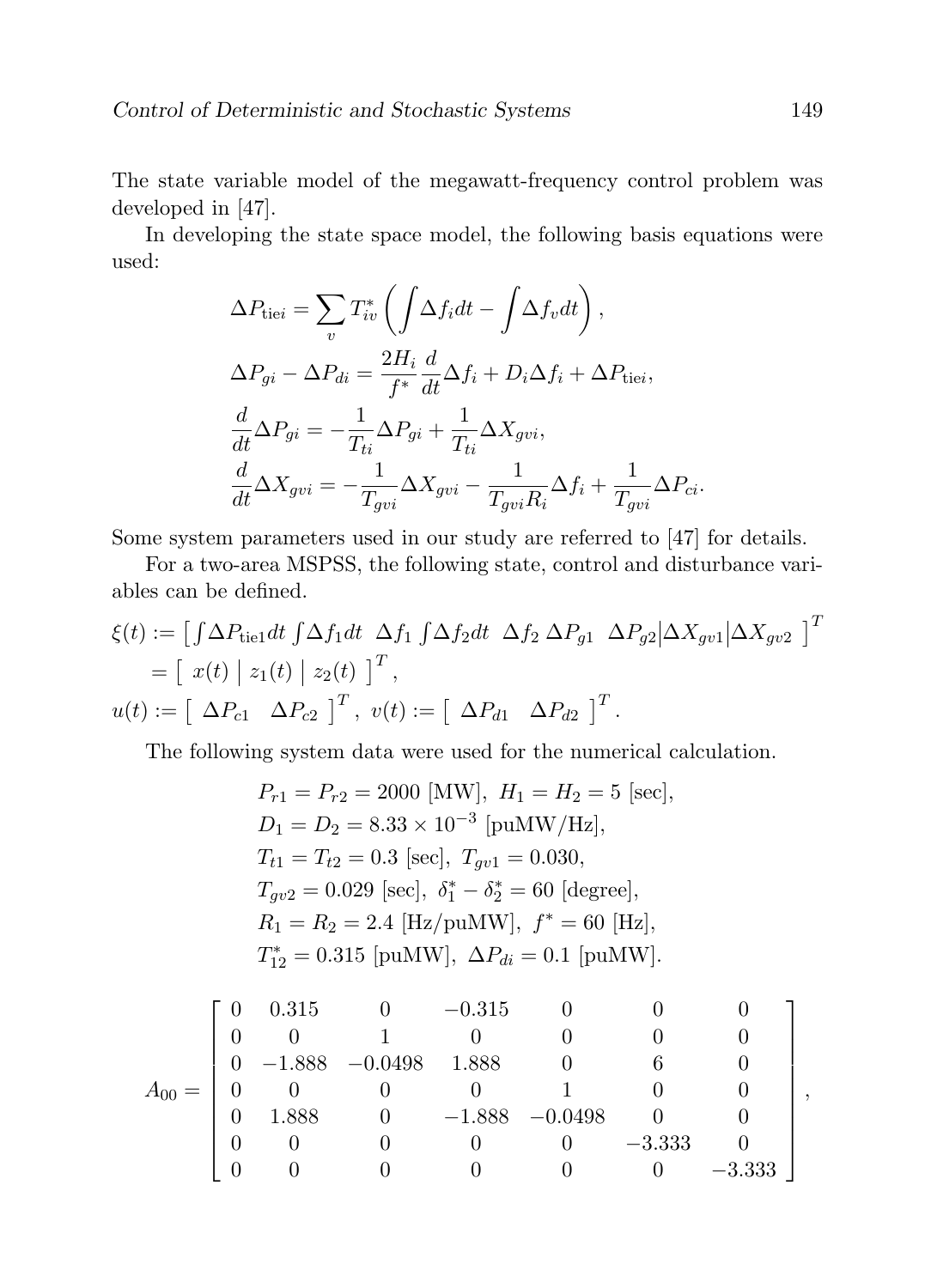$$
A_{01} = \begin{bmatrix} 0 \\ 0 \\ 0 \\ 0 \\ 0 \\ 0 \end{bmatrix}, A_{02} = \begin{bmatrix} 0 \\ 0 \\ 0 \\ 6 \\ 3.333 \\ 0 \\ 0 \end{bmatrix},
$$
  
\n
$$
A_{10} = \begin{bmatrix} 0 & 0 & 0.41666 & 0 & 0 & 0 & 0 \\ 0 & 0 & 0.41666 & 0 & 0 & 0 & 0 \\ 0 & 0 & 0 & 0 & -0.41666 & 0 & 0 & 0 \\ 0 & 0 & 0 & 0 & -0.41666 & 0 & 0 & 0 \\ 0 & 0 & 0 & 0 & -0.41666 & 0 & 0 & 0 \\ 0 & 0 & 0 & 0.00249 & 0 & 0.00249 & 0 & 0 \\ 0 & 0 & 0 & 0.00249 & 0 & 0.00249 & 0 & 0 \\ 0 & 0 & 0 & 0 & 0 & 0 & 0 & 0 \end{bmatrix}, A_{11} = A_{22} = -1,
$$
  
\n
$$
A_{100} = \text{block diag } \begin{pmatrix} 0 & 0 & 0.00249 & 0 & 0.00249 & 0 & 0 \\ 0 & 0 & 0.00249 & 0 & 0 & 0.00249 & 0 & 0 \\ 0 & 0 & 0 & 0 & 0 & 0 & 0 & 0 \\ 0 & 0 & 0 & 0 & 0 & 0 & 0 & 0 \end{pmatrix}^T,
$$
  
\n
$$
B_{11} = 1, B_{22} = 1, D_{01} = \begin{bmatrix} 0 & 0 & -0.6 & 0 & 0 & 0 & 0 \end{bmatrix}^T, D_{11} = D_{22} = 0,
$$

 $Q = \text{block diag}(I_7 \ 0.25 I_2).$ 

The system matrices are given by the top of this page. It is assumed that time constant of the governors represents the small singular perturbations. Hence, small parameters are  $T_{gv1} := \varepsilon_1 = 0.030$  and  $T_{gv2} := \varepsilon_2 = 0.029$ . Moreover, it should be noted that  $\mu = 0$ .

It should be noted that the deterministic disturbance distribution  $v(t) :=$  $[\Delta P_{d1} \ \Delta P_{d2}]^T = [0.1 \ 0.1]^T$  and the state-dependent noise related to the load frequency constant [47] are both considered compared with the existing results [48, 49]. We suppose that the error in the load frequency constant is within 5% of the nominal value. Therefore, the proposed design method is very useful because the resulting strategy can be implemented on more practical MSPSS.

For every boundary value  $\gamma > \overline{\gamma} := \max\{\gamma_s, \ \gamma_{f_1}, \ \gamma_{f_2}\} = 2.2608e - 1$ , the SMARE (52) has a positive definite stabilizing solution because the AREs (55c) and the SARE (55a) have a positive definite solution, where  $\gamma_s = 2.2608e - 1, \, \gamma_{f_1} = \gamma_{f_2} = \infty.$ 

Now, we choose  $\gamma = 0.3$  ( $> \bar{\gamma}$ ) to solve the MSARE (7). The efficiency of Newton's method (61) is demonstrated. It is easy to verify that algorithm (61) converges to the exact solution with an accuracy of  $||G(Z_{\varepsilon}^{(n)})|| < 1.0e-11$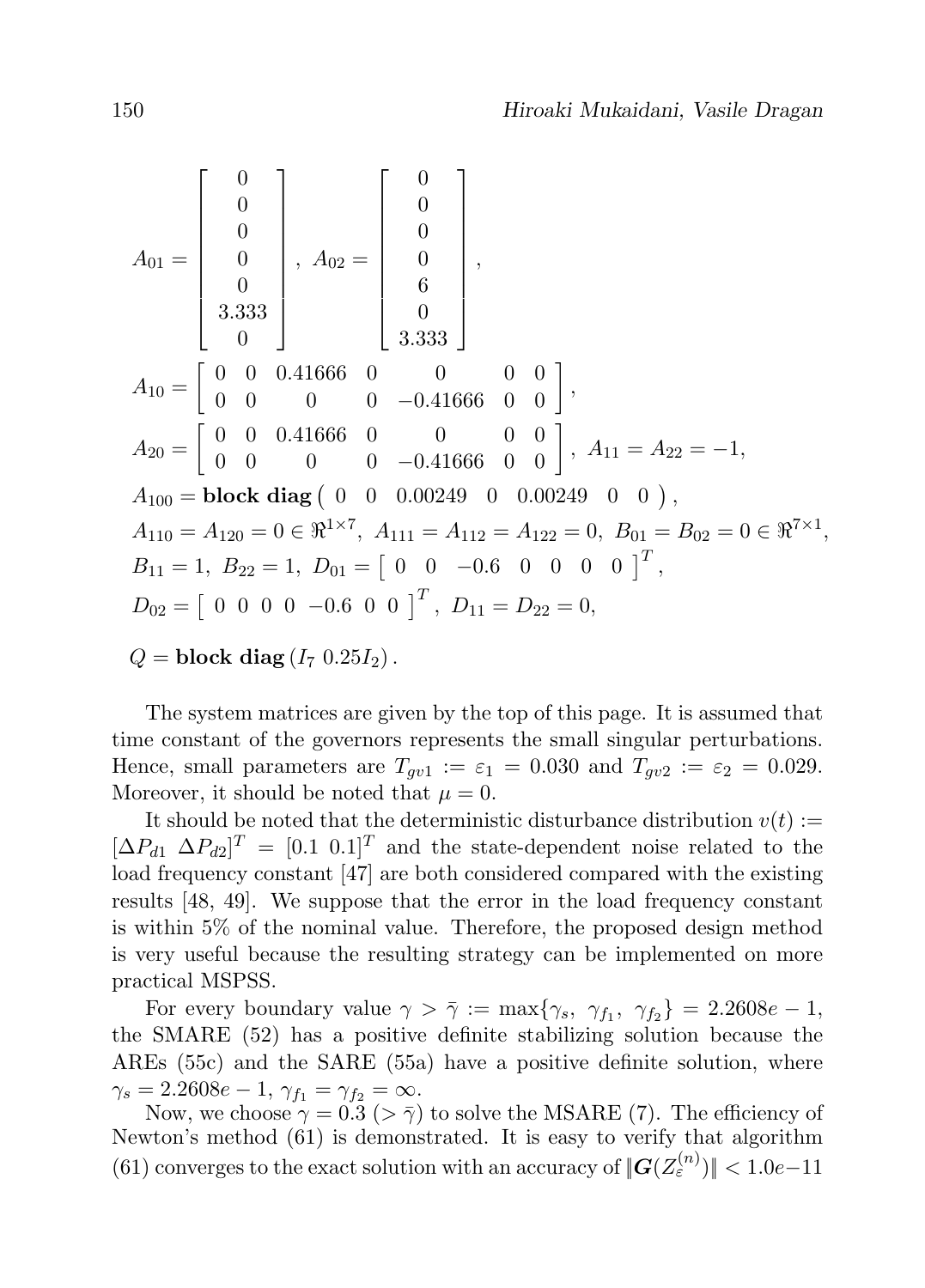after five iterations.

| Table 1. Errors per iterations. |                                     |
|---------------------------------|-------------------------------------|
| $\it{n}$                        | $ \! G(Z^{(n)}_\varepsilon) \! \! $ |
| $\mathbf{0}$                    | 1.5667                              |
| 1                               | $4.2489e - 01$                      |
| $\overline{2}$                  | $3.3631e - 03$                      |
| 3                               | $2.0470e - 05$                      |
| 4                               | $1.5710e - 11$                      |
| 5                               | $9.1508e - 12$                      |

In order to verify the accuracy of the solution, the remainder per iteration is substituted as  $Z_{\varepsilon}^{(n)}$  into SMARE (52). In Table 1, the results of the error  $||G(Z_{\varepsilon}^{(n)})||$  per iteration are given. It can be seen that algorithm (61) yields quadratic convergence. Using the obtained iterative solution, the high-order approximate stochastic  $H_{\infty}$  controller is given as follows.

$$
u^{(5)}(t) = \begin{bmatrix} 1.5893 & 9.4531e - 1 & 4.1393 & 1.6120 & 1.8547e - 1 \\ -7.8321e - 1 & 1.7522e - 3 & 2.3204e - 1 & 1.1581 & 9.5872e - 1 \\ 4.2214 & -2.8374e - 2 & 4.6816e - 1 & 2.1536e - 2 \\ 2.6205e - 1 & 9.3331e - 2 & 2.2279e - 2 & 2.6668e - 1 \end{bmatrix} \xi(t).
$$

In addition, when the small parameters  $\varepsilon_i$ ,  $i=1, 2$  are unknown, we can obtain the parameter-independent control as follows by using the similar technique in section 3.3.

$$
u_{\rm app}(t) = \begin{bmatrix} 1.3707 & 8.7785e - 1 & 3.5978 & 1.3178 & 1.3358e - 1 \\ -7.8269e - 1 & -4.5742e - 2 & 1.8744e - 1 & 1.1557 & 9.1813e - 1 \\ 3.5938 & -2.5123e - 2 & 1.1803e - 1 & 0 \\ 2.1534e - 1 & 1.0543e - 1 & 0 & 1.1803e - 1 \end{bmatrix} \xi(t).
$$

This control will also be reliable because they seem to be close.

# 8 Conclusion

The existing results and recent research trends in the various multimodeling analysis and design methods have been briefly summarized. A thorough study of both the parameter-independent methodology and the numerical algorithms revealed the properties of the different methods have been given.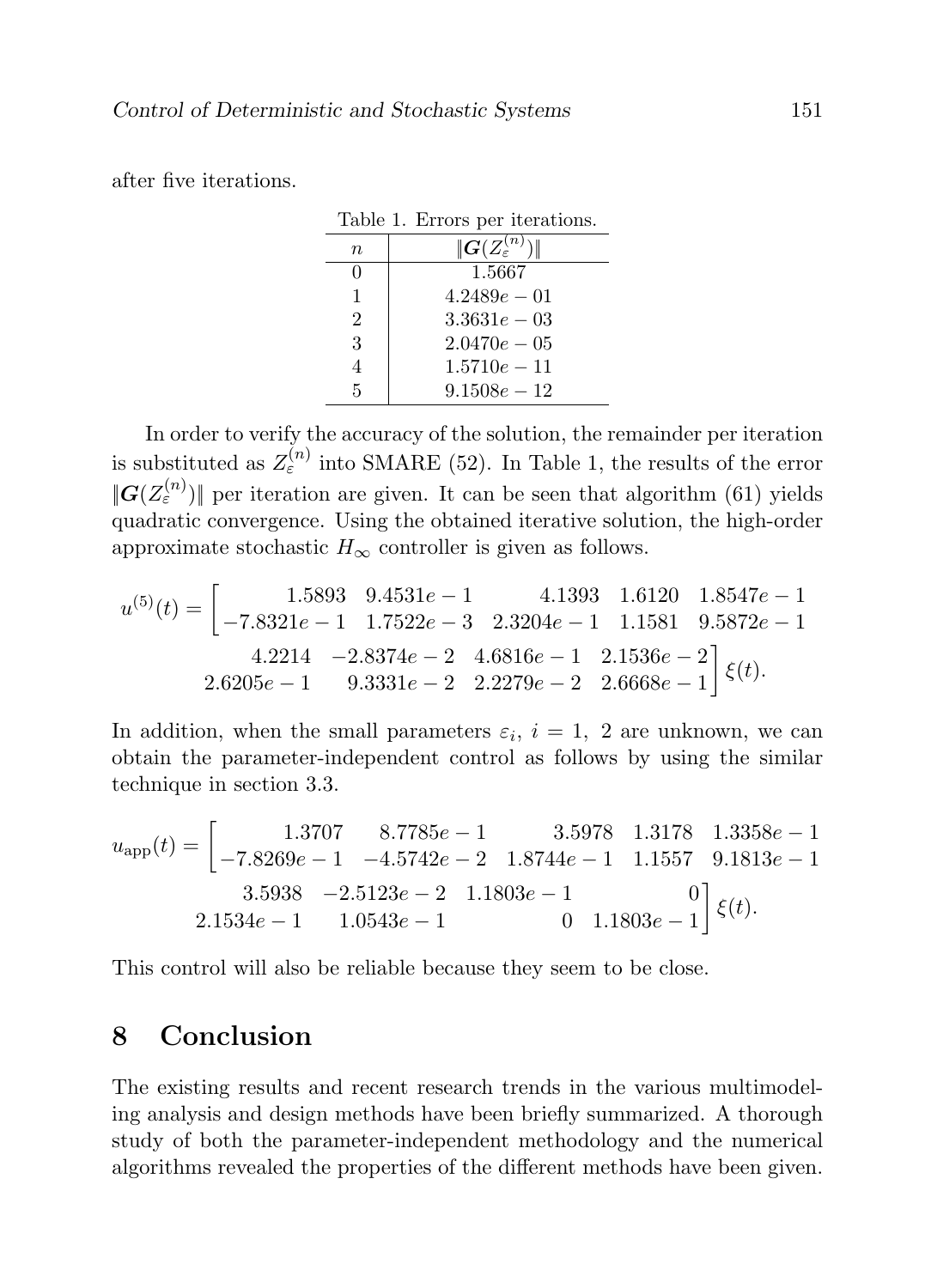The following conclusion can be drawn: When the small perturbation parameters  $\varepsilon_i$  are not known, it is strongly recommended that the two-timescale decomposition method or descriptor systems approach be used. On the other hand, as long as the small perturbation parameters  $\varepsilon_i$  are known, effort should be made towards finding the exact solutions by means of numerical algorithm. In particular, since the closed-loop solution of the reduced Nash problem depends on the path, the required solution has to be solved numerically.

This survey has mostly concentrated on some classical and recent developments in parameter-independent and computational methods for designing the strategy. Although the choice of topics was necessarily somewhat limited, there are some topics which deserve further attention. For example, the mathematical model described by Itô, i.e. differential equations with Markovian switching in the multimodel situation, is very interesting. This problem will be addressed in future investigations.

# References

- [1] H.K. Khalil and P.V. Kokotović, "Control strategies for decision makers using different models of the same system," IEEE Trans. Automatic Control, vol. 23, no. 2, pp. 289-298, 1978.
- [2] H.K. Khalil and P.V. Kokotović, "Control of linear systems with multiparameter singular perturbations," Automatica, vol. 15, no. 2, pp. 197-207, 1979.
- [3] H.K. Khalil and P.V. Kokotović, "D-Stability and multi-parameter singular perturbation," SIAM J. Control and Optimization, vol. 17, no. 1, pp. 56-65, 1979.
- [4] H.K. Khalil, "Stabilization of multiparameter singularly perturbed systems," IEEE Trans. Automatic Control, vol. 24, no. 5,pp. 790-791, 1979.
- [5] H.K. Khalil, "Multimodel design of a Nash strategy," J. Optimization Theory and Applications, vol. 31, no. 4, pp. 553-564, 1980.
- [6] H.K. Khalil, "Asymptotic stability of nonlinear multiparameter singularly perturbed systems," Automatica, vol. 17, no. 6, pp. 797-804, 1981.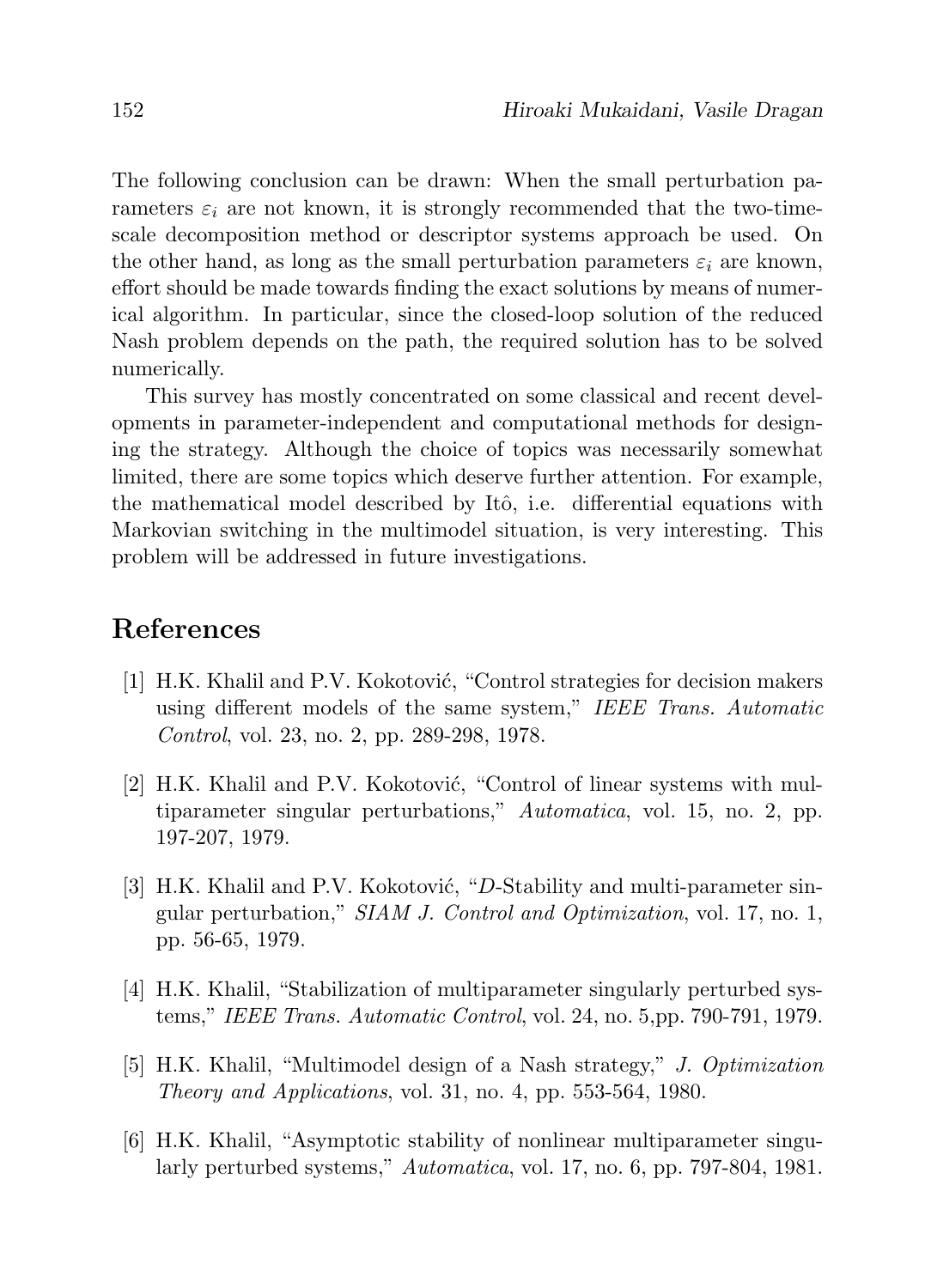- $[7]$  U. Ozgüner, "Near-optimal control of composite systems: The multi time-scale approach," IEEE Trans. Automatic Control, vol. 24, no. 2, pp. 652-655, 1979.
- [8] V.R. Saksena and J.B. Cruz, Jr., "A multimodel approach to stochastic Nash games," Automatica, vol. 18, no. 3, pp. 295-305, 1982.
- [9] V.R. Saksena and J.B. Cruz, Jr., "Nash strategies in decentralized control of multiparameter singularly perturbed large scale systems," Large Scale Systems, vol. 2, pp. 219-234, 1981.
- [10] V.R. Saksena and T. Basar, "A multimodel approach to stochastic team problems," Automatica, vol. 18, no. 6, pp. 713-720, 1982.
- [11] V.R. Saksena, J. O'Reilly and P.V. Kokotović, "Singular perturbations" and time-scale methods in control theory: Survey 1976-1983," Automatica, vol. 20, no. 3, pp. 273-293, 1984.
- [12] Z. Gaji´c and H.K. Khalil, "Multimodel strategies under random disturbances and imperfect partial observations," Automatica, vol. 22, no. 1, pp. 121-125, 1986.
- [13] Z. Gajić, "The existence of a unique and bounded solution of the algebraic Riccati equation of multimodel estimation and control problems," Syst. Control Lett., vol. 10, no. 3, pp. 185-190, 1988.
- [14] N. Prijaca and Z. Gajić, "A method for optimal control and filtering of multitime-scale linear singularly-perturbed stochastic systems," Automatica, vol. 44, no. 8, pp. 2149-2156, 2008.
- [15] C. Coumarbatch and Z. Gajić, "Exact decomposition of the algebraic Riccati equation of deterministic multimodeling optimal control problems," IEEE Trans. Automatic Control, vol. 45, no. 4, pp. 790-794, 2000.
- [16] E. Fridman, Stability of singularly perturbed diferential difference systems,A LMI Approach,Dynamics of Continuous, Discrete and Impulsive Systems, Series B, Applications and Algorithms, 9,pp. 201-212, 2002.
- [17] C. Coumarbatch and Z. Gajić, "Parallel optimal Kalman filtering for stochastic systems in multimodeling form," Trans. ASME, J. Dynamic Systems, Measurement, and Control, vol. 122, no. 3, pp. 542-550, 2000.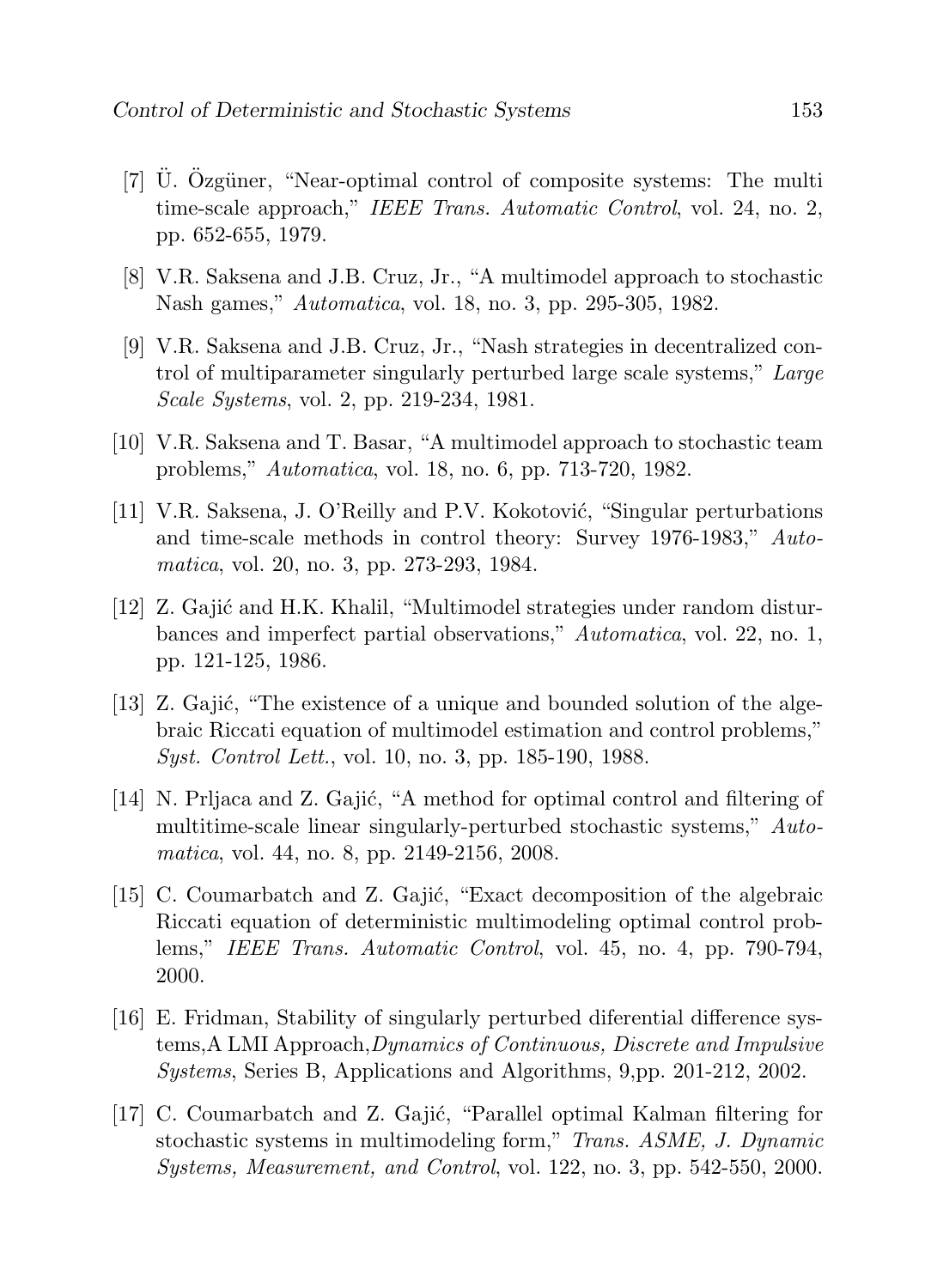- [18] Z. Gajić, D. Petkovski and X. Shen, Singularly Perturbed and Weakly Coupled Linear System - a Recursive Approach: Lecture Notes in Control and Information Sciences, 140, Springer-Verlag, Berlin, 1990.
- [19] Z. Gajić and M.-T. Lim, Optimal Control of Singularly Perturbed Linear Systems and Applications, Marcel Dekker, New York, 2001.
- [20] E.Ya. Gorelova, Stability of singularly perturbed stochastic systems, Automation and Remote Control, vol. 58, nr. 7, pp. 112-121, 1997.
- [21] P.V. Kokotovi´c, H.K. Khalil and J. O'Reilly, Singular Perturbation Methods in Control: Analysis and Design, SIAM, Philadelphia, 1999.
- [22] P.V. Kokotović, "Subsystems, time scales and multimodeling,"  $Auto$ matica, vol. 17, no. 6, pp. 789-795, 1981.
- [23] G.S. Ladde and D.D. Siljak, "Multiparameter singular perturbations of linear systems with multiple time scales," Automatica, vol. 19, no. 4, pp. 385-394, 1983.
- [24] F.-H. Hsiao, S.-T. Pan and C.-C. Teng, "D-stability bound analysis for discrete multiparameter singularly perturbed systems," IEEE Trans. Circuits and Systems I: Fundamental Theory and Applications, vol. 44, no. 4, pp. 347-351, 1997.
- [25] S.-T. Pan, F.-H. Hsiao and L.-G. Hsiau, "Composite feedback control of discrete multiparameter singularly perturbed systems," Int. J. Control, vol. 69, no. 4, pp. 577-597, 1998.
- [26] J.S.-H. Tsai. Z.-Y. Yang, S.-M. Guo, L.-S. Shieh and C.-W. Chen, "Linear quadratic Nash game-based tracker for multiparameter singularly perturbed sampled-data systems: digital redesign approach," Int. J. General Systems, vol. 36, no. 6, pp. 643-672, 2007.
- [27] H.D. Tuan and S. Hosoe, "Multivariable circle criteria for multiparameter singularly perturbed systems," IEEE Trans. Automatic Control, vol. 45, no. 4, pp. 720-725, 2000.
- [28] Y.-Y. Wang, P.M. Frank and N.E. Wu, "Near-optimal control of nonstandard singularly perturbed systems," Automatica, vol. 30, no. 2, pp. 277-292, 1994.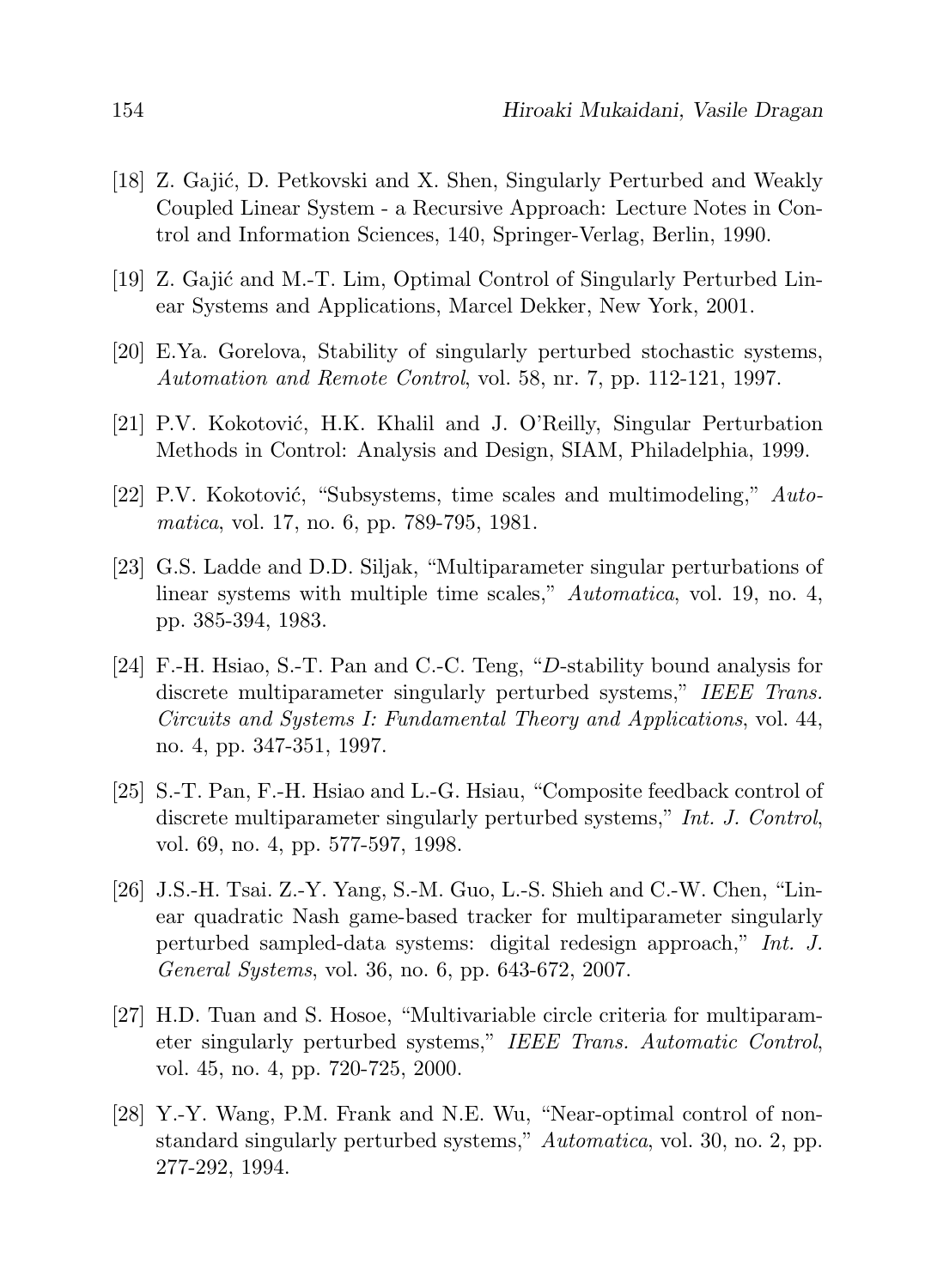- [29] M.A. Salman, A.Y. Lee and N.M. Boustany, "Reduced order design of active suspension control," Trans. ASME, J. Dynamic Systems, Measurement, and Control, vol. 112, no. 4, pp. 604-610, 1990.
- [30] A. Tellili, M.N. Abdelkrim and M. Benrejeb, "Reliable  $H_{\infty}$  control of multiple time scales singularly perturbed systems with sensor failure," Int. J. Control, vol. 80, no. 5, pp. 659-665, 2007.
- [31] A. Tellili, M.N. Abdelkrim and M. Benrejeb, "On the fault diagnosis of uncertain singularly perturbed systems," Proc. the Institution of Mechanical Engineers – Part I – J. Systems & Control Engineering, vol. 220, no. 6, pp. 509-516, 2006.
- [32] A.J. Laub, "A Schur method for solving algebraic Riccati equations," IEEE Trans. Automatic Control, vol. 24, no. 6, pp. 913-921, 1979.
- [33] D.L. Kleinman, "On an iterative technique for Riccati equation computations," IEEE Trans. Automatic Control, vol. 13, no. 1, pp. 114-115, 1968.
- [34] J.M. Ortega, Numerical Analysis, A Second Course, SIAM, Philadelphia, 1990.
- [35] T. Yamamoto, "A method for finding sharp error bounds for Newton's method under the Kantorovich assumptions," Numerische Mathematik, vol. 49, pp. 203-220, 1986.
- [36] A.W. Starr and Y.C. Ho, "Nonzero-sum differential games," J. Optim. Theory Appl., vol. 3, no. 3, pp. 184-206, 1969.
- [37] V. Dragan, T. Morozan and P. Shi. "Asymptotic properties of inputoutput operators norm associated with singularly perturbed systems with multiplicative white noise." SIAM J. Control and Optimization, vol. 41, no. 1, pp. 141-163, 2002.
- [38] V. Dragan, A. Halanay. "Suboptimal stabilization of linear systems with several time scales." Int. J. Control, vol. 36, no. 1, pp.109-126, 1982.
- [39] V. Dragan, A. Halanay, Uniform asymptotic expansions for the fundamental matrix singularly perturbed linear systems and applications, F. Verhulst, (ed.) Asymptotic Analysis II,Lecture Notes in Math., Springer Verlag, pp. 215-347, 1983.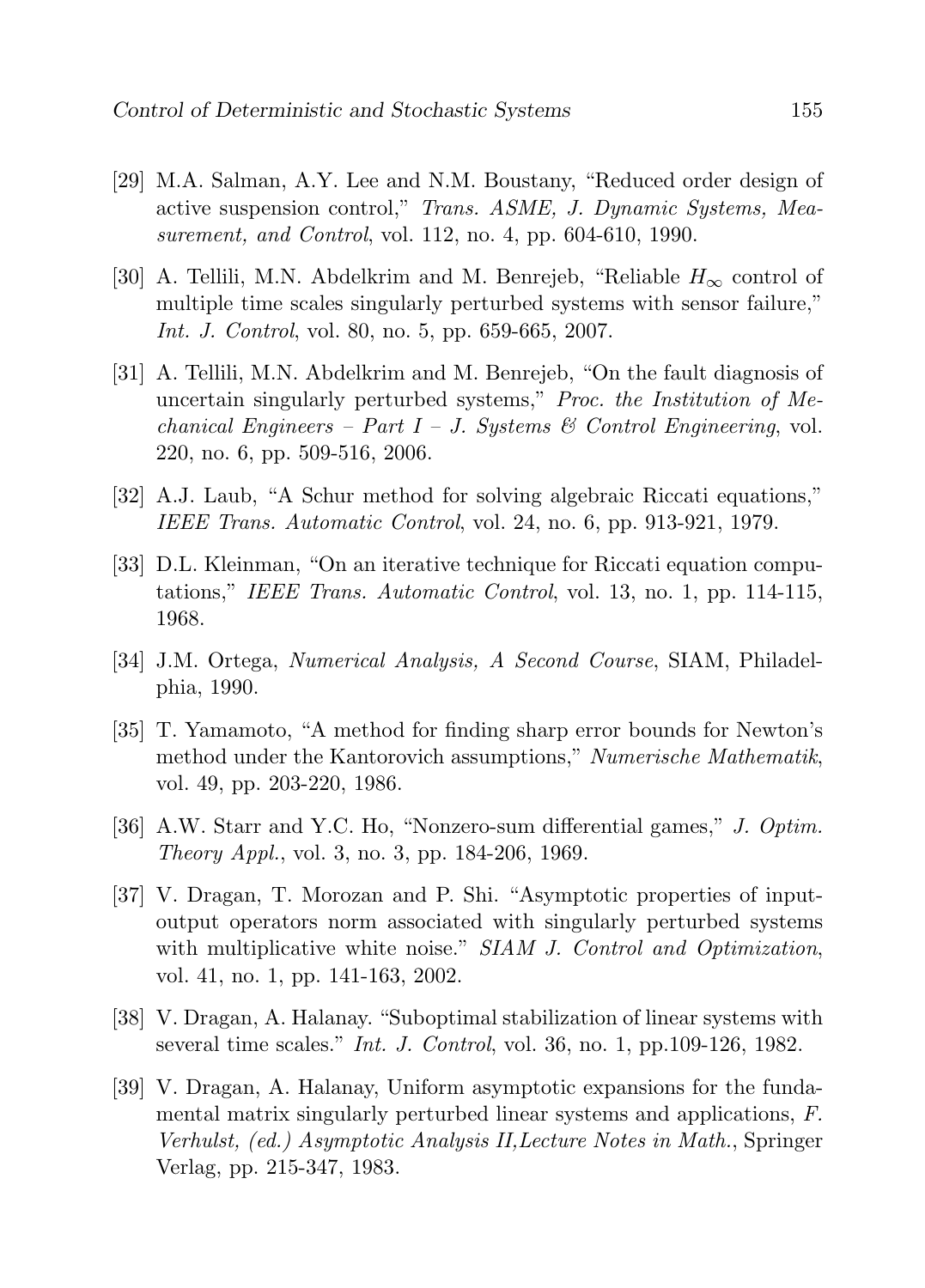- [40] V. Dragan, A. Halanay, Stabilization of linear systems, Birkhauser, Boston, 1999.
- [41] V. Dragan, A. Ionita, "Exponential stability for singularly perturbed systems withstate delays", Electrical Journal on Qualitative Theory of differential equations, Proc. 6-th Colloquium on Calitative Theory of differential equations, no. 6, pp. 1-8, 2000.
- [42] V. Dragan, T. Morozan, "Exponential stability for a class of linear time-varying singularly perturbed stochastic systems", Dynamic and Continuous", Discrete and Impulsive Systems, Series B, Applications and Algorithms 9, pp. 213-231, 2002.
- [43] V. Dragan, "The linear quadratic optimization problem for a class of singularly perturbed stochastic systems." Int. J. Innovative Computing, Information and Control, vol. 1, no. 1, pp. 53-64, 2005.
- [44] V. Dragan, "Stabilization of linear stochastic systems modelled singularly perturbed Itô differential equations." Proc. the 9th International Symposium on Automatic Control on Computer Science Romania 2007.
- [45] V.A. Ugrinovskii, "Robust  $H_{\infty}$  control in the presence of stochastic uncertainty," Int. J. Control, vol. 71, no. 2, pp. 219-237, 1998.
- [46] B.S. Chen and W. Zhang, "Stochastic  $H_2/H_{\infty}$  control with statedependent noise." IEEE Trans. Automatic Control, vol. 49, no. 1, pp. 45-57, 2004.
- [47] O.I. Elgerd and C.E. Fosha, "Optimum megawatt-frequency control of multiarea electric energy systems," IEEE Trans. Power Apparatus and Systems, vol. 89, no. 4, pp. 556-563, 1970.
- [48] H. Mukaidani, T. Shimomura and K. Mizukami, "Asymptotic expansions and new numerical algorithm of the algebraic Riccati equation for multiparameter singularly perturbed systems," J. Math. Analysis and Applications, vol. 267, Issue 1, pp. 209-234, 2002.
- [49] H. Mukaidani, H. Xu and K. Mizukami, "Recursive computation of Pareto optimal strategy for multiparameter singularly perturbed systems," Dyn. of Continuous, Discrete and Impulsive Systems, vol. 9b, no. 2, pp. 175-200, 2002.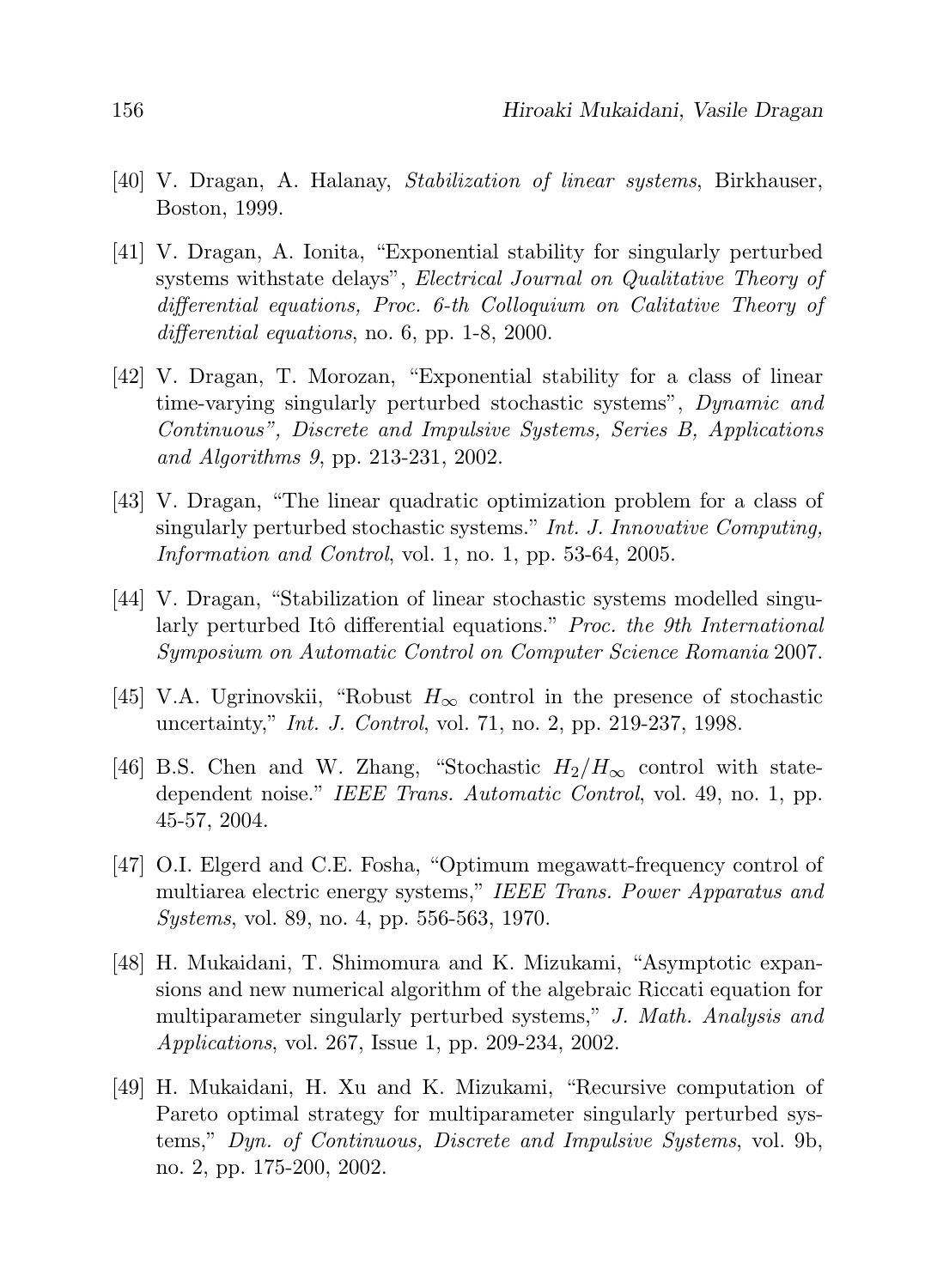- [50] H. Mukaidani, T. Shimomura and H. Xu, "Near-optimal control of linear multiparameter singularly perturbed systems," IEEE Trans. Automatic Control, vol. 47, no. 12, pp. 2051-2057, 2002.
- [51] H. Mukaidani, "Near-optimal Kalman filters for multiparameter singularly perturbed linear systems," IEEE Trans. Circuits and Systems I: Fundamental Theory and Applications, vol. 50, no. 5, pp. 717-721, 2003.
- [52] H. Mukaidani, H. Xu and K. Mizukami, "New results for near-optimal control of linear multiparameter singularly perturbed systems," Automatica, vol. 39, no. 12, pp. 2157-2167, 2003.
- [53] H. Mukaidani and H. Xu, "Recursive computation of Nash strategy for multiparameter singularly perturbed systems, Dyn. of Continuous, Discrete and Impulsive Systems, Series B: Applications and Algorithms, vol. 11, no. 6, pp. 673-700, 2004.
- [54] H. Mukaidani, "Recursive approach of optimal Kalman filtering problem for multiparameter singularly perturbed systems," Int. J. Systems Sciences, vol. 36, no. 1, pp. 1-11, 2005.
- [55] H. Mukaidani, "A new design approach for solving linear quadratic Nash games of multiparameter singularly perturbed systems," IEEE Trans. Circuits and Systems I: Fundamental Theory and Applications, vol. 52, no. 5, pp. 960-974, 2005.
- [56] H. Mukaidani, "A new approach to robust guaranteed cost control for uncertain multimodeling systems," Automatica, vol. 41, no. 6, pp. 1055- 1062, 2005.
- [57] H. Mukaidani, "Nash games for multiparameter singularly perturbed systems with uncertain small singular perturbation parameters," IEEE Trans. Circuits and Systems II: Express Briefs, vol. 52, no. 9, pp. 586- 590, 2005.
- [58] H. Mukaidani, "Local uniqueness for Nash solutions of multiparameter singularly perturbed systems," IEEE Trans. Circuits and Systems II: Express Briefs, vol. 53, no. 10, pp. 1103-1107, 2006.